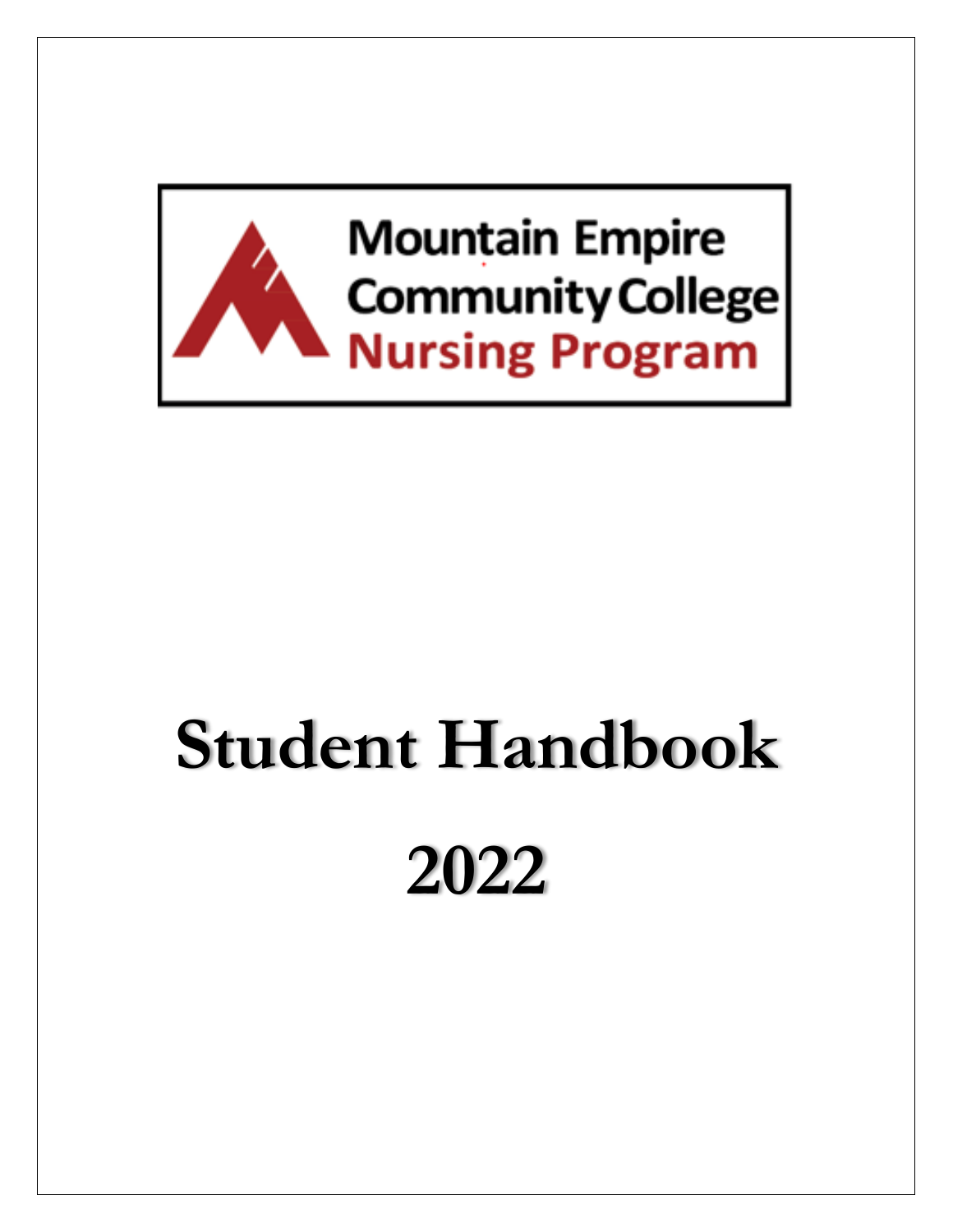# **Table of Contents**

 $\overline{a}$ 

| National Student Nurses' Association (NSNA) Code of Academic and Clinical Conduct26 |   |
|-------------------------------------------------------------------------------------|---|
|                                                                                     |   |
|                                                                                     |   |
|                                                                                     |   |
|                                                                                     |   |
| Approved Mar 2022                                                                   | 2 |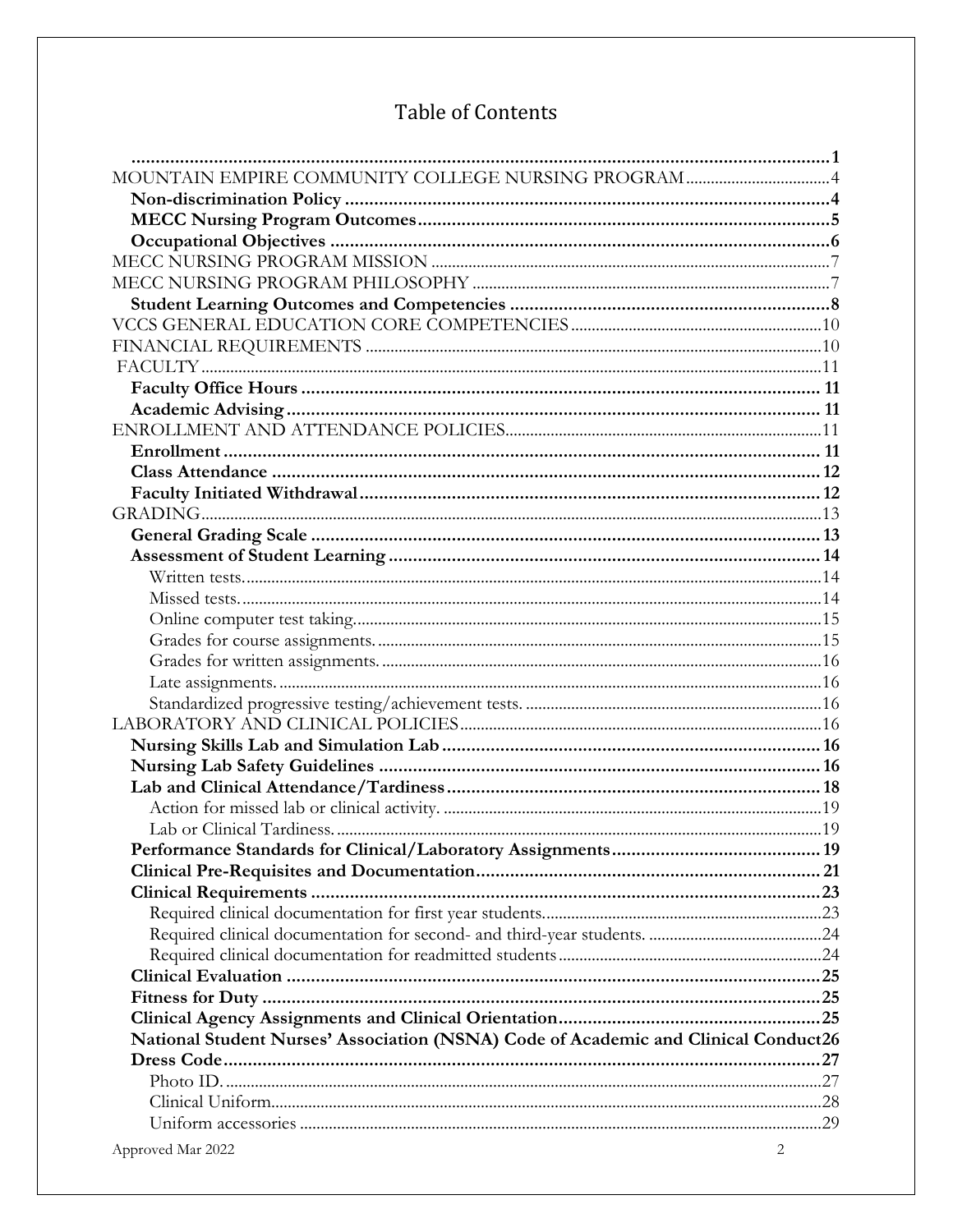| Laws Governing the Practice of Nursing and Health Professions in General 33               |  |
|-------------------------------------------------------------------------------------------|--|
| Regulations Governing the Practice of Nursing, Virginia Board of Nursing 35               |  |
|                                                                                           |  |
|                                                                                           |  |
|                                                                                           |  |
|                                                                                           |  |
|                                                                                           |  |
|                                                                                           |  |
|                                                                                           |  |
|                                                                                           |  |
|                                                                                           |  |
|                                                                                           |  |
| Cell phone and electronic device usage in the classroom and college laboratory setting 40 |  |
|                                                                                           |  |
|                                                                                           |  |
|                                                                                           |  |
|                                                                                           |  |
|                                                                                           |  |
|                                                                                           |  |
|                                                                                           |  |
|                                                                                           |  |
|                                                                                           |  |
|                                                                                           |  |
|                                                                                           |  |
| Nursing Track 4: Part-time Evening/Weekend LPN Transition Curriculum49                    |  |
|                                                                                           |  |
|                                                                                           |  |
|                                                                                           |  |
|                                                                                           |  |
|                                                                                           |  |
|                                                                                           |  |
|                                                                                           |  |
|                                                                                           |  |
|                                                                                           |  |
|                                                                                           |  |
|                                                                                           |  |
|                                                                                           |  |
|                                                                                           |  |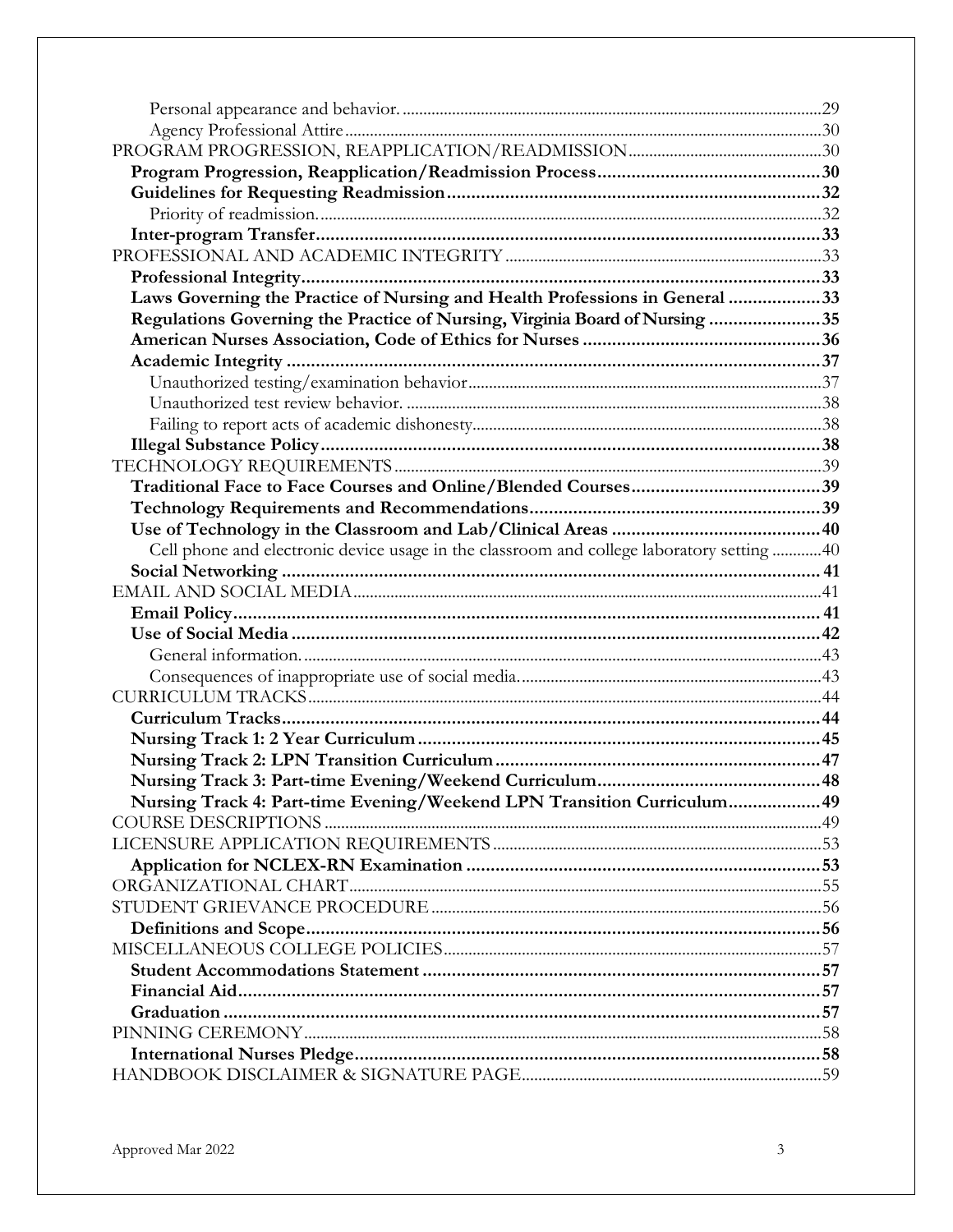#### **MOUNTAIN EMPIRE COMMUNITY COLLEGE NURSING PROGRAM**

### <span id="page-3-0"></span>**Preface**

The intent of this handbook is to familiarize nursing students with the policies and procedures specific to the Mountain Empire Community College (MECC) Nursing Program. Please read the handbook carefully and refer to it often. Students are accountable for knowledge and understanding of the contents of this handbook. The Nursing Program is approved by the Virginia Board of Nursing (VBON) and is accredited by the Accreditation Commission for Education in Nursing (ACEN), 3390 Peachtree Road NE, Suite 1400, Atlanta, Georgia 30326, phone: (404) 975- 5000, [www.acenursing.org.](http://www.acenursing.org/) ACEN is officially recognized as the national accrediting agency for nursing education by the Council on Post-secondary Accreditation (COPA) and by the United States Department of Education.

The Nursing Program is located in the Health Sciences Division at MECC. Mailing Address: MECC Nursing Program Phillips-Taylor Hall 3441 Mountain Empire Road Big Stone Gap, VA 24219 Phone: 276-523-2400 Website: www.mecc.edu/mecc-nursing-program/

 Students are encouraged to be familiar with the information found within MECC's College Catalog, Student Handbook, and website, [www.mecc.edu/studnets/catalog-and-student-handbook/](http://www.mecc.edu/studnets/catalog-and-student-handbook/) and [www.mecc.edu](http://www.mecc.edu/) . The faculty and staff are committed to education and preparing students to be nurses. The faculty is ready to help students in any way possible to help students achieve the goal of becoming registered nurses. Students are encouraged to reach out to the faculty and staff for any assistance. The provisions of this Handbook do not constitute a contract, express or implied, between an applicant or student and any faculty member of MECC.

#### <span id="page-3-1"></span>**Non-discrimination Policy**

Approved Mar 2022 4 MECC is committed to a policy of nondiscrimination in employment and education opportunity. No person shall be discriminated against in the terms and conditions of employment, personnel practices, or access to and participation in, programs, services, and activities with regard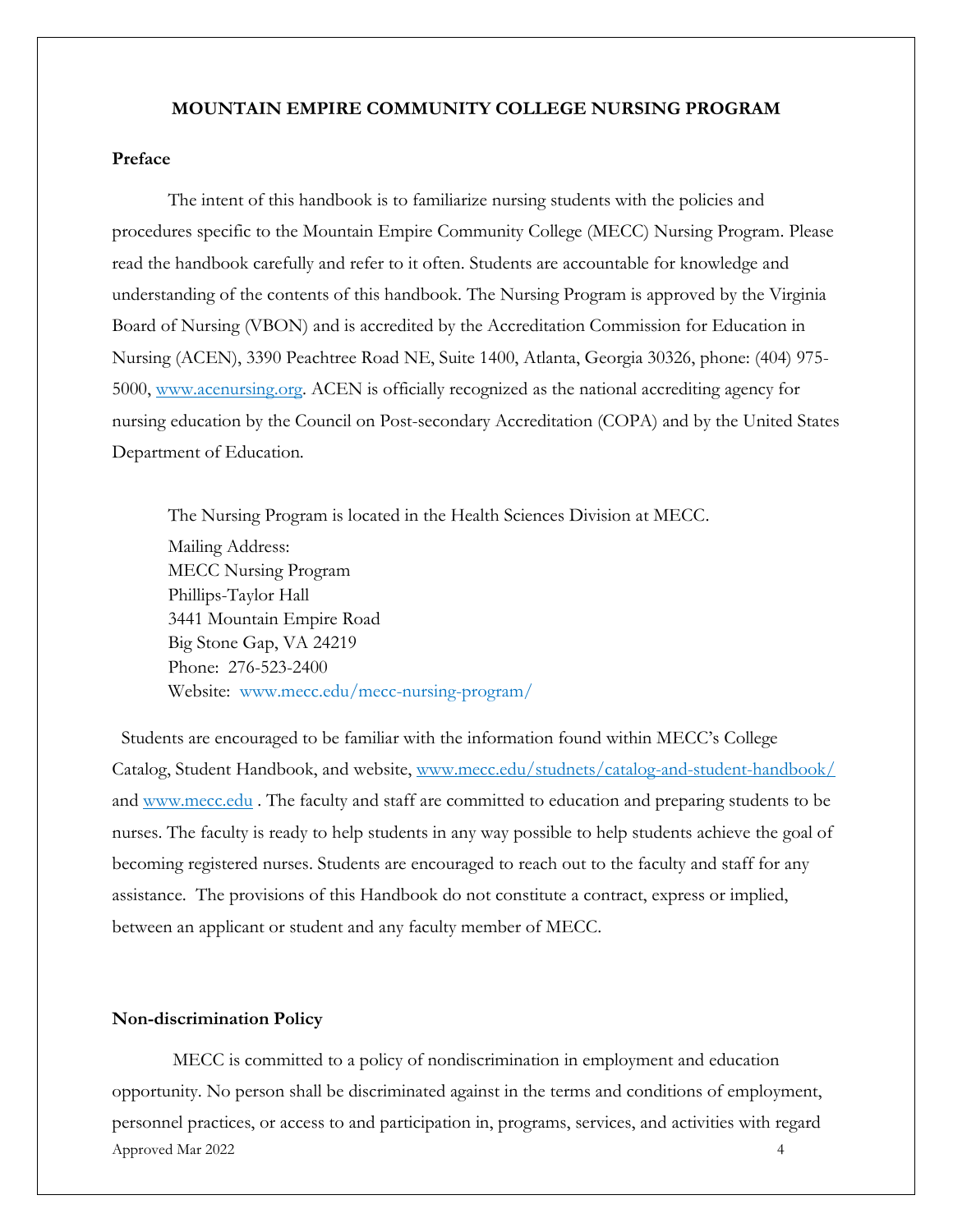to race, sex, color, creed, religion, age, national origin, disability, marital status, status with regard to public assistance, sexual orientation, or membership or activity in a local commission as defined by law.

Harassment of an individual or group on the basis of race, sex, color, creed, religion, age, national origin, disability, marital status, status with regard to public assistance, sexual orientation, or membership or activity in a local commission has no place in a learning or work environment and is prohibited. Sexual violence has no place in a learning or work environment. Further, MECC shall work to eliminate violence in all its forms. Physical contact by designated system, college, and university staff members may be appropriate if necessary to avoid physical harm to persons or property.

Lack of English skills will not be a barrier to admission or participation. In order to eliminate barriers, we take appropriate measures to assess each student's ability to participate and benefit through placement testing and counseling. Based on the assessment and counseling, students are then provided with campus services or a referral to community services to be better prepared for successful participation.

<span id="page-4-0"></span>**Program Outcomes** (results for years 2016-2020 reflect MECC as a member of the Virginia Appalachian Tricollege Nursing Program. 2021 were the first graduates of the MECC Nursing Program)

| Year of<br>Graduation | <b>NCLEX-RN</b><br>Pass Rate* | <b>National NCLEX-RN</b><br>Pass Rate for All US<br>Graduates* | Program<br>Completion |
|-----------------------|-------------------------------|----------------------------------------------------------------|-----------------------|
| $2016$ (N=132)        | $90.7\%$                      | 81.68%                                                         | 71%                   |
| $2017(N=136)$         | 89.7%                         | 84.24%                                                         | 72%                   |
| 2018 ( $N=190$ )      | $90.53\%$                     | 85.11%                                                         | $77\%$                |
| 2019 ( $N=180$ )      | 87.7%                         | 88.18%                                                         | 73%                   |
| 2020 ( $N = 197$ )    | 72.54%                        | $82.5\%$                                                       | 81%                   |
| 2021 ( $N = 57$ )     | 73.68%                        | 78.78%                                                         | 88%                   |
| $*$ www.NCSBN.org     |                               |                                                                |                       |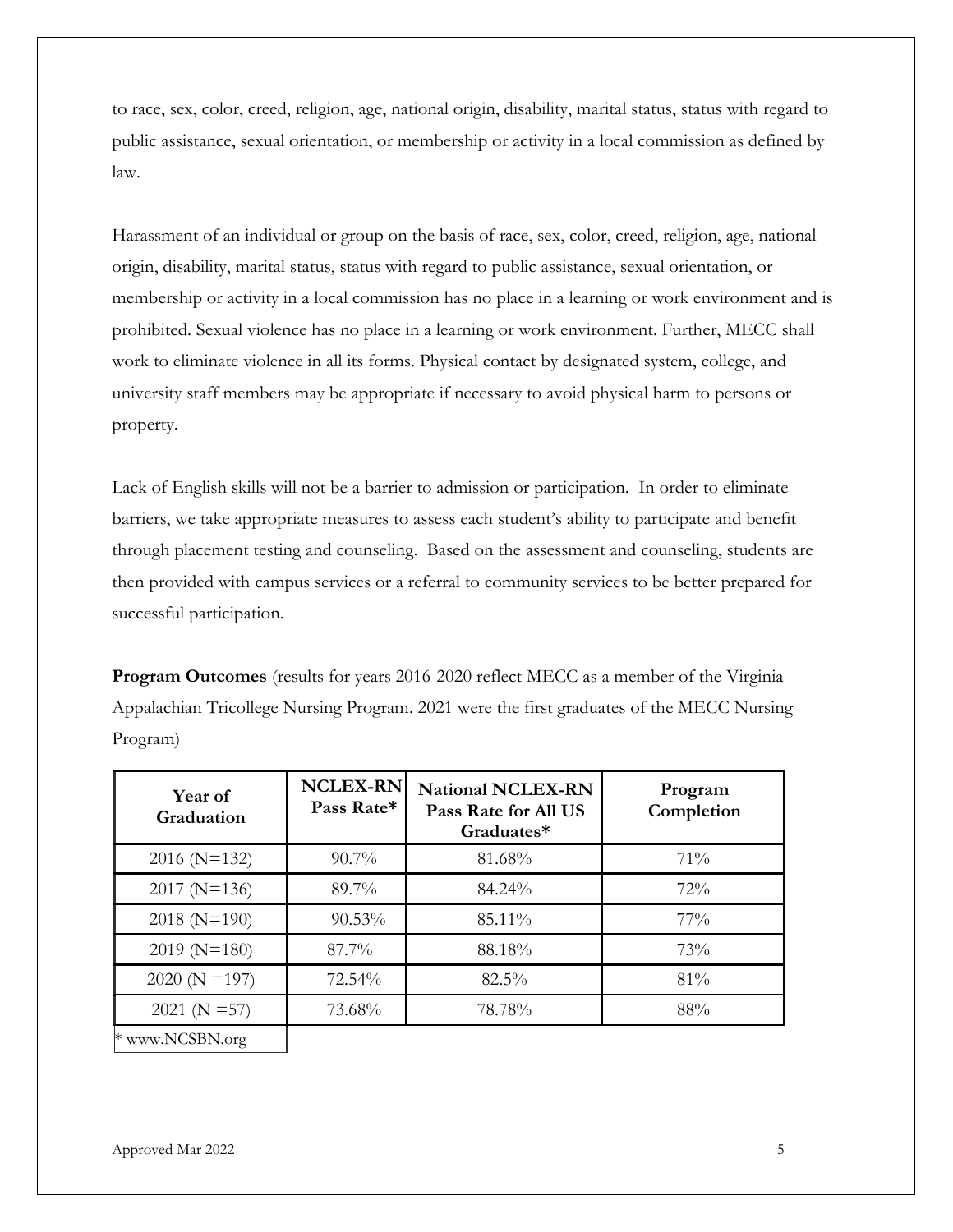# <span id="page-5-0"></span>**Occupational Objectives**

The occupational objective of nursing graduates is to secure and sustain employment as a registered nurse providing nursing care to individuals, families, communities, and/or populations in a variety of healthcare settings.

# **Accreditation and State Approval**

The nursing program is approved by the Virginia Board of Nursing and accredited by the Accreditation Commission for Education in Nursing (ACEN), 3390 Peachtree Road NE, Suite 1400, Atlanta, GA 30326, 404-975-5000, [www.acenursing.org.](http://www.acenursing.org/) ACEN is officially recognized as the national accrediting agency for nursing education by the Council on Post-Secondary Accreditation (COPA) and by the U.S. Department of Education.

|    |                                      | Does not meet<br>the state<br>educational |                                                            |
|----|--------------------------------------|-------------------------------------------|------------------------------------------------------------|
|    | Meets state educational              | requirements                              |                                                            |
|    | Licensure requirements for licensure | for licensure                             | MECC has not made a determination on licensure reciprocity |
|    | AL, AZ, AR, CO, DE, FL,              |                                           |                                                            |
|    | GA, ID, IN, IA, KS, KY, LA,          |                                           |                                                            |
|    | ME, MD, MS, MO, MT, NE, AK, CA, CT,  |                                           |                                                            |
|    | NH, NM, NC, ND, OK, SC,              | HI, IL, MN,                               |                                                            |
| RN | SD, TN, TX, UT, VA, VT,              | NV, NY, DC,                               |                                                            |
|    | WV, WI, WY                           | OR, RI, WA                                | MA, MI, OH, PA,                                            |

Sources cited:

The Uniform Licensing Requirements (ULRs) are found at: [https://www.ncsbn.org/NLC\\_ULRs.pdf](https://www.ncsbn.org/NLC_ULRs.pdf) States currently in the NLC are found at: <https://www.ncsbn.org/nlcmemberstates.pdf> A list of all state requirements is found at: <https://www.ncsbn.org/14730.htm>

# **Statement for Mountain Empire Community College Associate Degree in Nursing (ADN) program:**

Pursuant to United States Department of Education (US DOE) regulation 34 CFR 668.43 (a) (5) (v), the Mountain Empire Community College Associate Degree in Nursing (ADN) program provides the following information for all prospective and current students:

The Mountain Empire Community College ADN program meets all Virginia Board of Nursing requirements for pre-licensure nursing education programs in the Commonwealth of Virginia. In addition, the Mountain Empire Community College ADN program meets all requirements for nationally recognized accreditation by the Accrediting Commission for Education in Nursing.

The Commonwealth of Virginia participates with multiple (see table) other states in the National Council of State Boards of Nursing (NCSBN) National Licensing Compact (NLC) to allow nurses licensed in one state to provide nursing care across state lines in other compact states. Information listed is current per NCSBN as of July 1, 2020.

Mountain Empire Community College is regionally accredited by the Southern Association of Colleges and Schools Commission on Colleges (SACSCOC).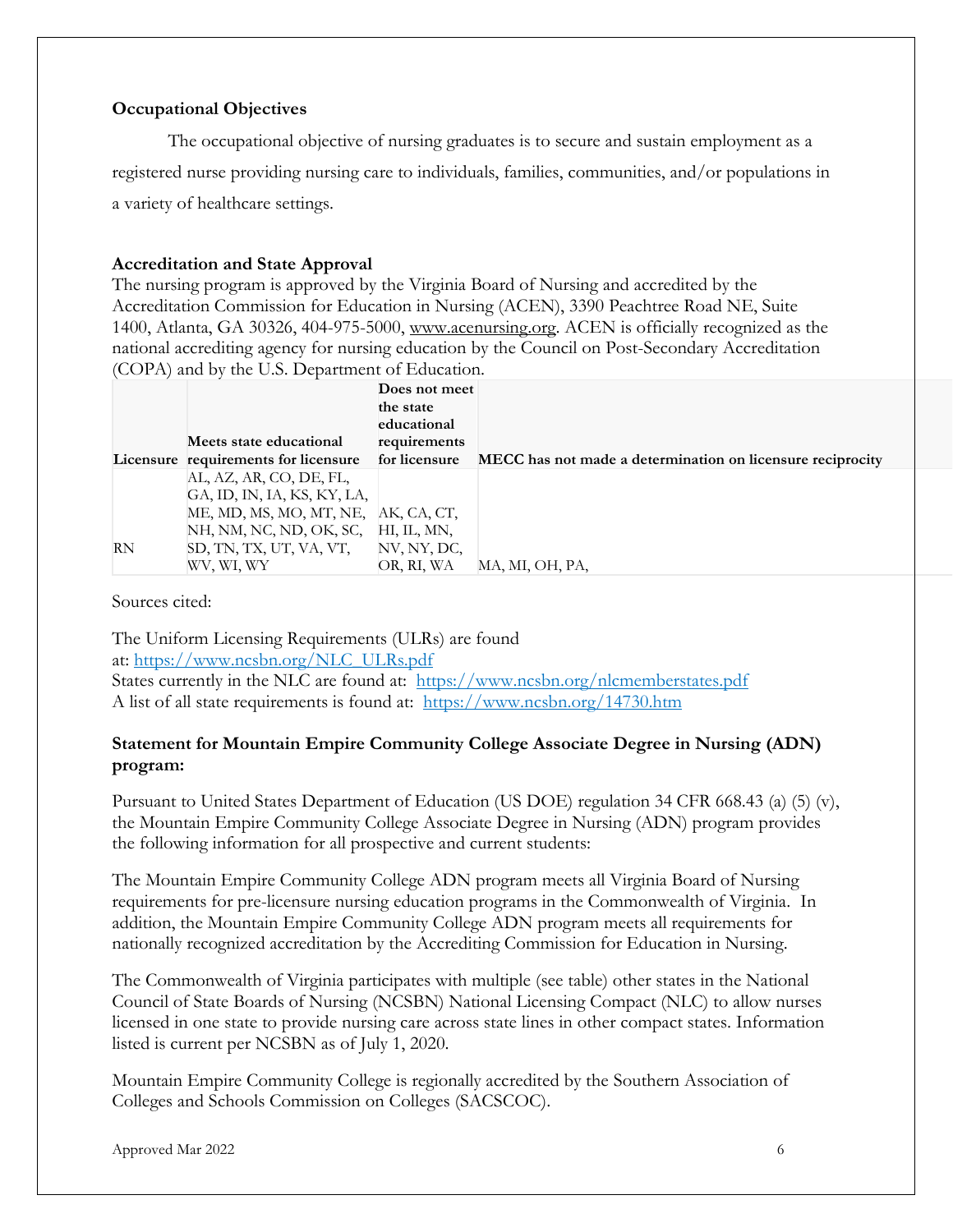### **MECC NURSING MISSION/PURPOSE**

<span id="page-6-0"></span>The mission of the MECC Nursing Program is to provide affordable, community access to quality nursing education. The MECC Nursing Program prepares qualified students to provide safe, competent, entry-level nursing care in 21st century healthcare environments. Students are prepared to meet the ever-increasing complexity of the healthcare needs of the citizens of Virginia.

Upon successful completion of the program, graduates are awarded an Associates of Applied Science Degree in Nursing. Qualified graduates have the opportunity to apply to take the National Council Licensure Examination (NCLEX-RN) leading to licensure as a registered nurse.

## **MECC NURSING PHILOSOPHY**

<span id="page-6-1"></span>The Mountain Empire Community College Nursing Program faculty ascribe to the core competencies for nursing and nursing education.

- While firmly based in science and the arts, the essence of nursing is caring and compassionate patient centered care.
- Ethical standards, respect for individual dignity, and consideration of cultural context are implicit in the practice of patient centered care.
- The nurse advocates for patients and families in ways that promote self-determination, integrity, and ongoing growth as human beings.
- Nursing care is provided in collaboration with the patient, the family and members of the health care team.
- The nurse displays a spirit of inquiry by examining evidence to improve quality of care, promote safety and improve patient outcomes.
- Nursing judgment is integral to making competent decisions related to the provision of safe and effective nursing care.
- Information management essential to nursing care is communicated via a variety of technological and human means.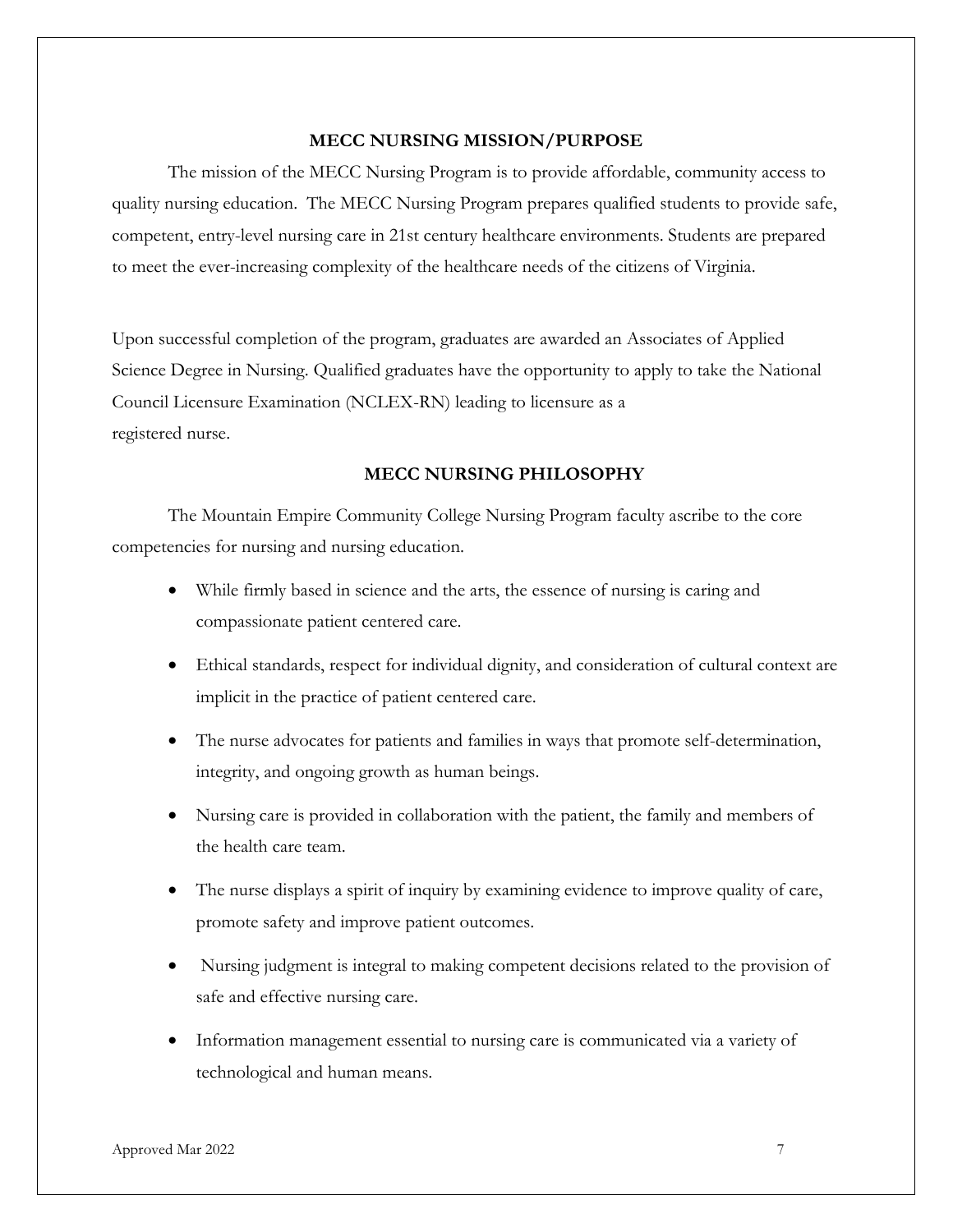The program philosophy and curricular framework reflects the mission of the college and the VCCS Common Curriculum for Associate of Applied Science in Nursing. MECC is dedicated to the belief that each individual should be given a continuing opportunity to develop skills, extend knowledge, and increase awareness of their roles and responsibilities to society. The philosophy and curricular framework are consistent with the legal framework of the Virginia Board of Nursing.

# <span id="page-7-0"></span>**Student Learning Outcomes and Competencies**

Students who complete the Associate of Applied Science degree with a major in Nursing will be expected to demonstrate the outcomes identified in the following table evidenced by achievement of identified competencies:

| <b>Student Learning Outcomes</b>                                         | Competencies                                                                                                                                                                             |
|--------------------------------------------------------------------------|------------------------------------------------------------------------------------------------------------------------------------------------------------------------------------------|
| 1. Provide patient-centered care<br>promoting therapeutic relationships, | a. Manage patient-centered care with sensitivity and respect.                                                                                                                            |
| caring behaviors, and self-                                              | b. Formulate a patient-centered plan of care based on the                                                                                                                                |
| determination across the lifespan for                                    | nursing process.                                                                                                                                                                         |
| diverse populations.                                                     | c. Deliver care in an organized and efficient manner.                                                                                                                                    |
|                                                                          | d. Assess learning needs, develop teaching plans, implement<br>necessary teaching, and evaluate effectiveness of teaching to<br>achieve desired outcomes.                                |
|                                                                          | e. Incorporate evidence-based practices and information<br>technology to deliver safe, quality care.                                                                                     |
|                                                                          | g. Promote patient self-determination in making health care<br>decisions.                                                                                                                |
|                                                                          | h. Utilize therapeutic communication skills when interacting<br>with patients and the patient's support network.                                                                         |
|                                                                          | i. Safely, and competently perform all nursing interventions<br>and skills within the healthcare/community setting.                                                                      |
|                                                                          | j. Advocate for diverse individuals, families and communities<br>across the lifespan in ways that promote their self-<br>determination, integrity and ongoing growth as human<br>beings. |
| 2. Practice safe nursing care that                                       | a. Evaluate human factors and safety design principles.                                                                                                                                  |
| minimizes risk of harm across systems<br>and client populations.         | b. Describe processes used to analyze causes of errors and<br>allocation of responsibility and accountability.                                                                           |
|                                                                          | c. Report errors to members of the health care team and value<br>a culture of safety through reporting of near misses and<br>hazards in patient care.                                    |
|                                                                          | d. Utilize safety-enhancing technologies to identify and<br>prevent potential errors in patient care.                                                                                    |
|                                                                          | e. Incorporate National Patient Safety goals into the provision<br>of safe patient care.                                                                                                 |
| Approved Mar 2022                                                        | 8                                                                                                                                                                                        |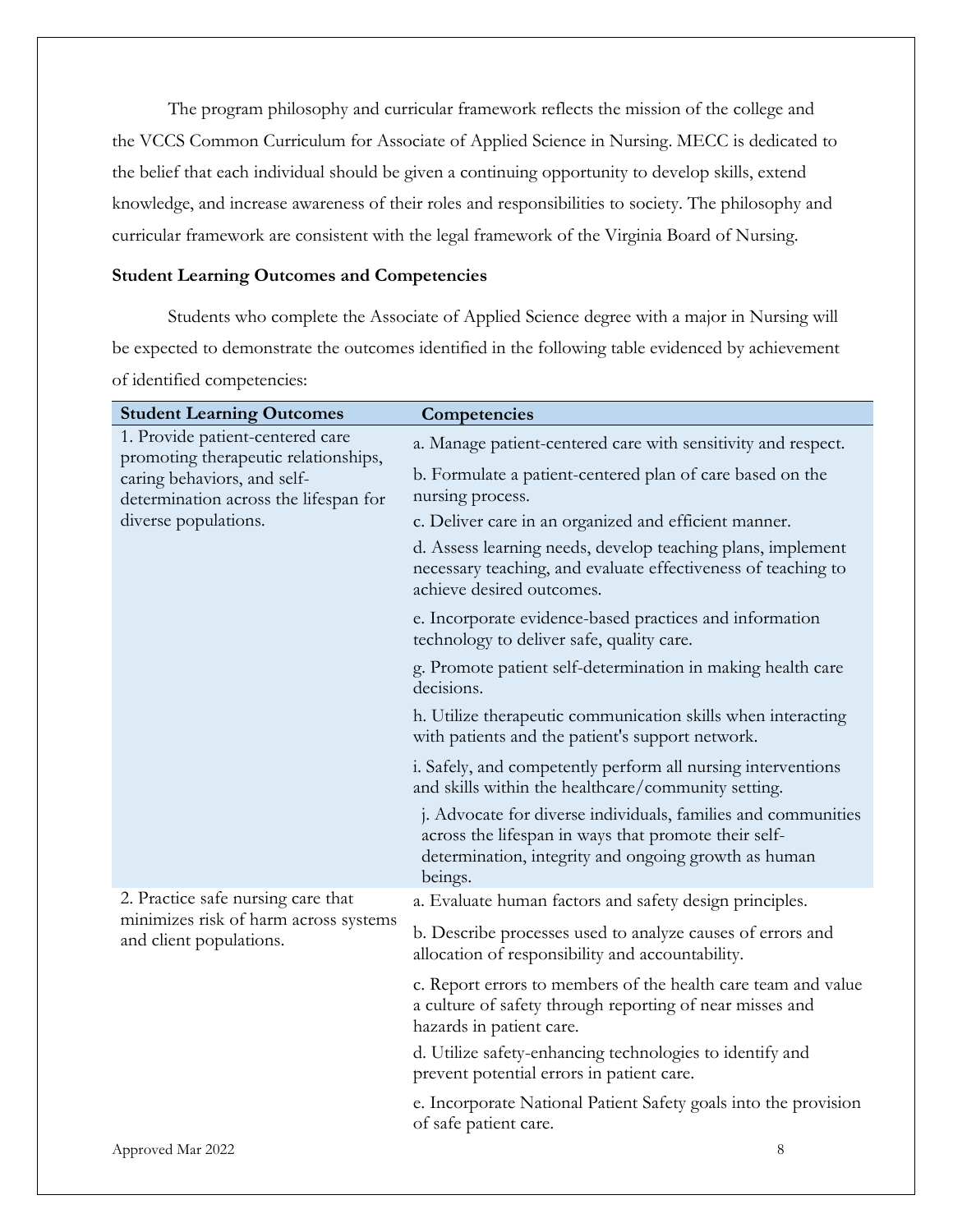| 3. Demonstrate nursing judgment<br>through the use of clinical reasoning,<br>the nursing process, and evidence-                                                                                            | a. Develop an individualized plan of care based on patient<br>values, clinical expertise and reliable evidence.                                                               |
|------------------------------------------------------------------------------------------------------------------------------------------------------------------------------------------------------------|-------------------------------------------------------------------------------------------------------------------------------------------------------------------------------|
| based practice in the provision of safe,<br>quality care.                                                                                                                                                  | b. Recognize changes in patient status and intervene<br>appropriately.                                                                                                        |
|                                                                                                                                                                                                            | c. Apply the nursing process to guide care.                                                                                                                                   |
|                                                                                                                                                                                                            | d. Prioritize patient care accurately using relevant data and<br>best evidence.                                                                                               |
|                                                                                                                                                                                                            | e. Incorporate and value evidence-based practice, evaluate<br>existing practices and seek creative approaches to problem<br>solving.                                          |
| 4. Practice professional behaviors that<br>encompass the legal/ethical framework<br>while incorporating self-reflection,                                                                                   | a. Display ethical behaviors and confidentiality when caring<br>for patients.                                                                                                 |
| leadership and a commitment to<br>recognize the value of life-long                                                                                                                                         | b. Assume responsibility and accountability for delivering<br>safe patient care.                                                                                              |
| learning.                                                                                                                                                                                                  | c. Deliver nursing care within the legal scope of nursing<br>practice.                                                                                                        |
|                                                                                                                                                                                                            | d. Demonstrate a professional demeanor in interactions with<br>patients, families, and healthcare providers.                                                                  |
|                                                                                                                                                                                                            | e. Engage in reflective thinking for the purpose of improving<br>nursing practice.                                                                                            |
|                                                                                                                                                                                                            | f. Value lifelong learning by initiating a plan for ongoing<br>professional development.                                                                                      |
| 5. Manage client care through quality<br>improvement processes, informational                                                                                                                              | a. Describe common quality measures encountered in clinical<br>practice.                                                                                                      |
| technology, and fiscal responsibility to<br>meet client needs and support                                                                                                                                  | b. Apply technology and information management tools to<br>support safe, patient care.                                                                                        |
| organizational outcomes.                                                                                                                                                                                   | c. Value fiscal responsibility in the delivery of patient care.                                                                                                               |
| 6. Demonstrate principles of<br>collaborative practice within the nursing<br>and interdisciplinary teams fostering<br>mutual respect and shared decision-<br>making to achieve stated outcomes of<br>care. | a. Recognize the effect nursing and other interdisciplinary team<br>members have upon care processes and outcomes for patients<br>and families within any healthcare setting. |
|                                                                                                                                                                                                            | b. Collaborate with members of the healthcare team to<br>provide safe care.                                                                                                   |
|                                                                                                                                                                                                            | c. Appreciate different communication styles and cultural<br>differences in team members.                                                                                     |
|                                                                                                                                                                                                            | d. Apply management skills and principles of delegation<br>when working with other members of the healthcare team.                                                            |
|                                                                                                                                                                                                            | e. Identify own strengths and weaknesses to improve<br>individual as well as team performance.                                                                                |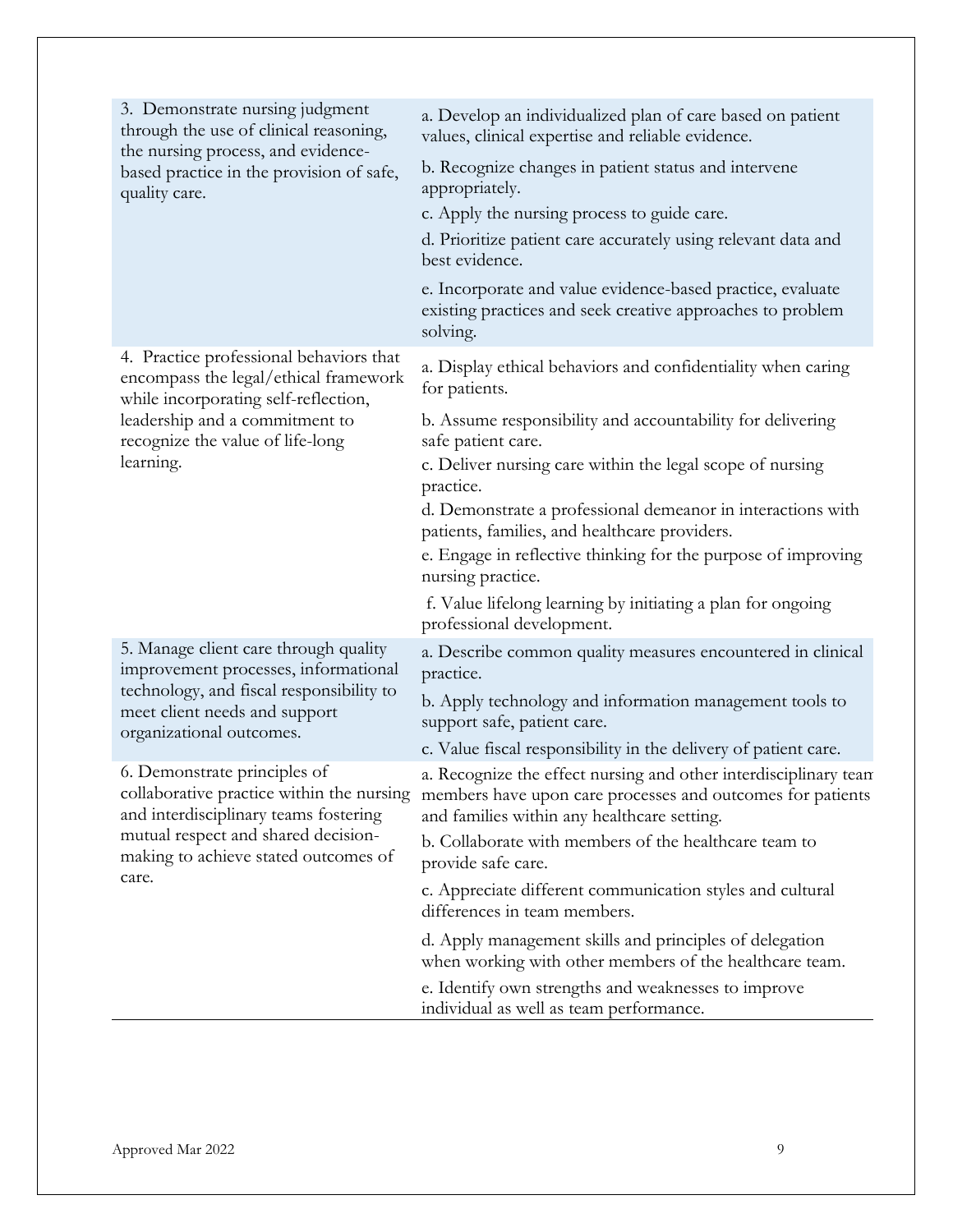# **VCCS GENERAL EDUCATION CORE COMPETENCIES**

<span id="page-9-0"></span>

| <b>VCCS</b>         | VCCS General Education Core Competencies in this course include: |
|---------------------|------------------------------------------------------------------|
| General             | 1. Written Communication                                         |
| <b>Education</b>    | 2. Critical Thinking                                             |
| Core                | 3. Civic Engagement                                              |
| <b>Competencies</b> | 4. Professional Readiness                                        |
|                     | 5. Quantitative Reasoning                                        |
|                     | 6. Scientific Reasoning                                          |

# **FINANCIAL REQUIREMENTS**

<span id="page-9-1"></span>In addition to the usual college tuition and fees, the nursing program requires pre-admission testing and other expenses as identified below. Students are responsible for these costs as well as the cost of transportation to and from the college and health agencies used for clinical experiences.

| Pre-admissions Testing (Test of Essential                   | \$70.00     |  |
|-------------------------------------------------------------|-------------|--|
| Academic Skills or TEAS)                                    |             |  |
| Uniforms/Shoes/Watch/Stethoscope                            | \$250.00    |  |
| Textbooks/Electronic Resources                              | \$1800.00   |  |
| <b>ATI</b>                                                  | \$1440.00   |  |
| CastleBranch Criminal Background Check, Drug                | \$133.50    |  |
| Screen, Document Manager                                    |             |  |
| Physical Exam, Immunizations, TB Test                       | \$250.00    |  |
| <b>CPR</b>                                                  | \$157.00    |  |
| Estimated in-state Tuition, 67 Credit Hours @               | \$10,519.00 |  |
| $$157.00$ per credit hour                                   |             |  |
| <b>NCLEX-RN</b> Application Fees                            | \$425.00    |  |
| Transportation (to and from college and clinical            | Variable    |  |
| agencies)                                                   |             |  |
| These costs are estimates and are subject to change without |             |  |
| notification to faculty or students.                        |             |  |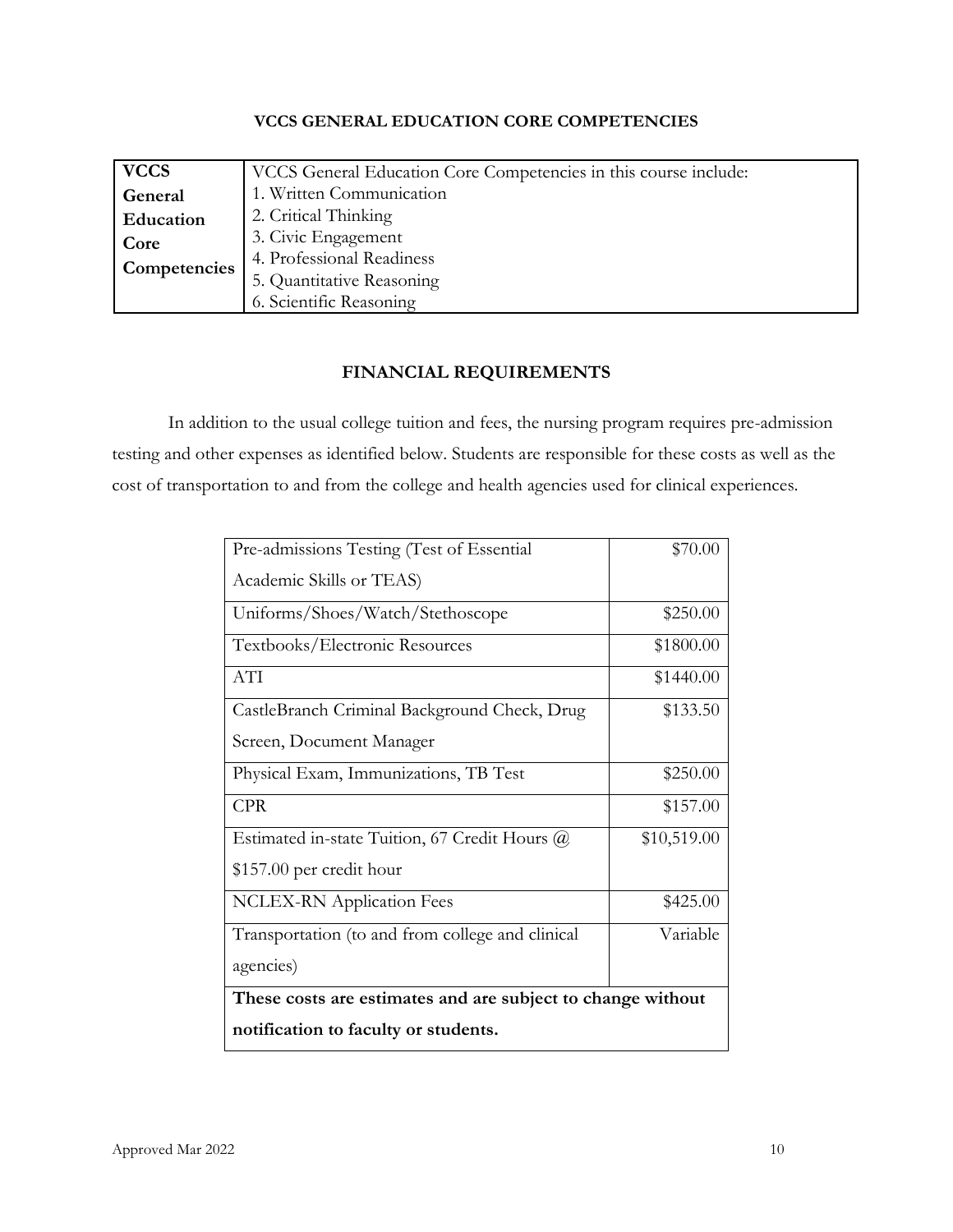#### **FACULTY**

<span id="page-10-0"></span>**Program Coordinator** – Deborah Clarkston, RN, MSN **Health Sciences Administrative Assistant** – Arietta Harvey **Full-time Teaching Faculty**  Donna Cluesman, RN, MSN Amanda Davis, RN, MSN Jada Oakes, RN, MSN Amanda Robbins, RN, MSN Deborah Wright, RN, MSN **Simulation Laboratory Faculty** Jada Oakes, RN, MSN Kim Rasnick, RN, MSN

#### <span id="page-10-1"></span>**Faculty Office Hours**

Each faculty member posts office hours on his/her office door. Please be aware of posted office hours. Appointments outside the regularly scheduled hours can be arranged with the instructor. Faculty **CANNOT** be recorded without their expressed permission during office hours, in clinical, or in the classroom.

#### <span id="page-10-2"></span>**Academic Advising**

Each student will be assigned an advisor to assist with academic progress and student concerns. Course faculty members will be the advisors of the students enrolled in their courses. The advisor will authorize all course work the student plans to take and will provide guidance for future course requirements and career development.

# **ENROLLMENT AND ATTENDANCE POLICIES**

### <span id="page-10-4"></span><span id="page-10-3"></span>**Enrollment**

Admission and enrollment in the nursing program require that the student register during the designated registration period and pay tuition prior to the published deadline. A student who fails to pay tuition before the deadline will be dropped from the class and must follow procedures on the home campus for reenrollment.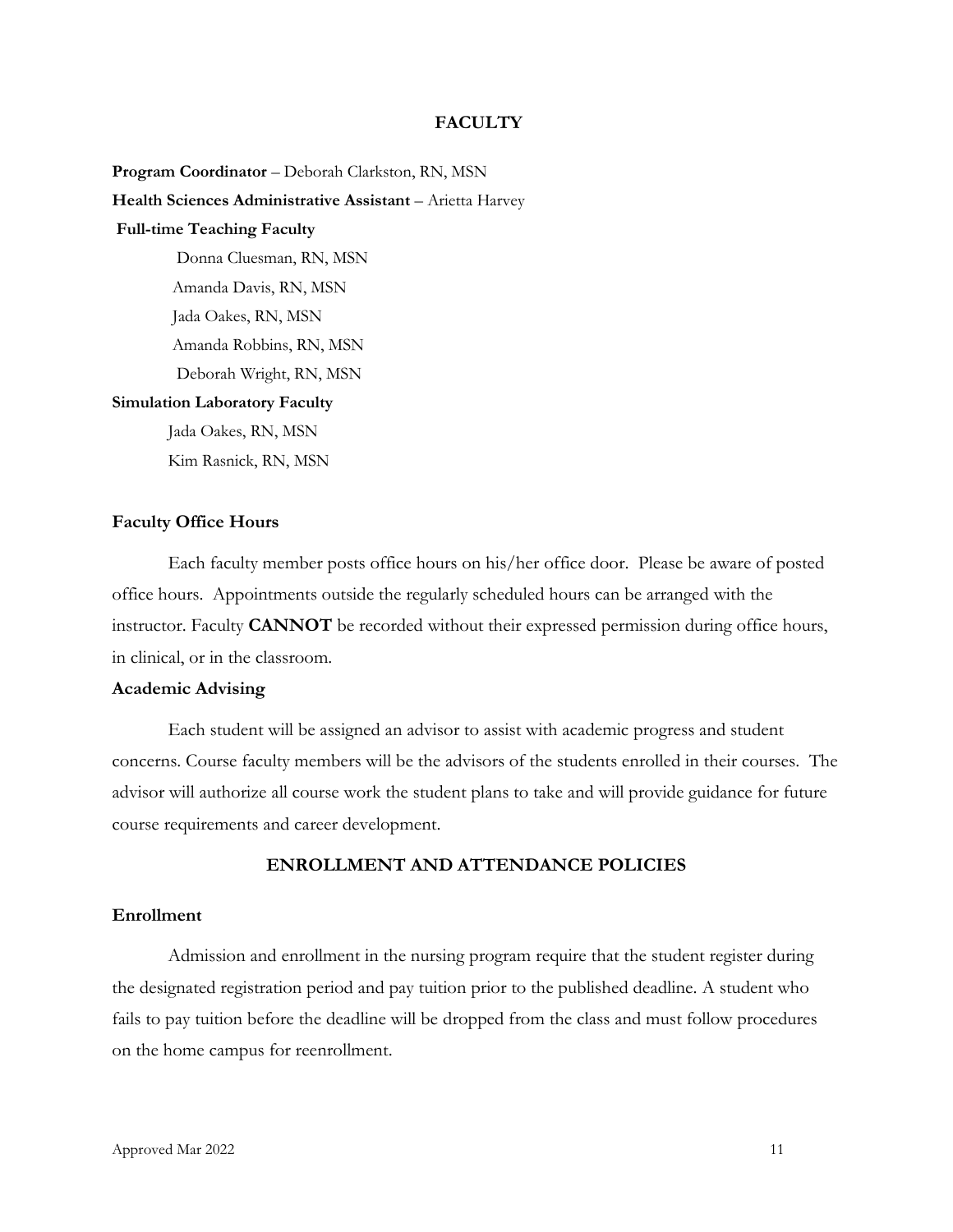Before enrolling in nursing courses, students must be compliant with all clinical requirements with a few exceptions:

- Hepatitis B (Hep B) 3-dose vaccination series if nursing students need to start or complete the Hep B series, it is imperative to attend to this requirement **immediately** in order to meet clinical participation deadlines. The Hep B vaccination schedule is: dose #1 now, dose #2 in 1 month, dose #3 approximately 5 months after dose #2.
- Health Insurance Portability and Accountability Act (HIPAA) training will be announced by faculty and must be completed and uploaded to CastleBranch by the stipulated deadline after classes begin.
- Deadlines for flu vaccinations will be announced by faculty.
- Failure to maintain clinical requirements can result in dismissal from the nursing program. Please see details under the heading, **Clinical Pre-Requisites and Documentation.**

#### <span id="page-11-0"></span>**Class Attendance**

Regular class attendance is essential to student success and is required for all nursing courses. Frequent absences may result in administrative withdrawal from a class and possible dismissal from the nursing program with the additional consequences of termination or reduction of programs of financial assistance including veterans' benefits. When an absence is necessary, students are responsible for the content missed, regardless of the reason for the absence. Any coursework missed and not subsequently completed will affect the grade for the course.

#### <span id="page-11-1"></span>**Faculty Initiated Withdrawal**

• Fifteen percent of the semester

The instructor must withdraw students who have not attended class during the first 15 percent of the semester; this date is indicated on the academic calendar as last day to drop, pay, and receive tuition refund. The student will be removed from the class roster and no grade is awarded. Only the instructor may approve an appeal for reinstatement into the class.

A student, who is withdrawn for failure to attend the first 15 percent of the class, may petition the instructor for reinstatement within five (5) working days of the official processing date on the withdrawal form. Please see policy in the MECC catalog.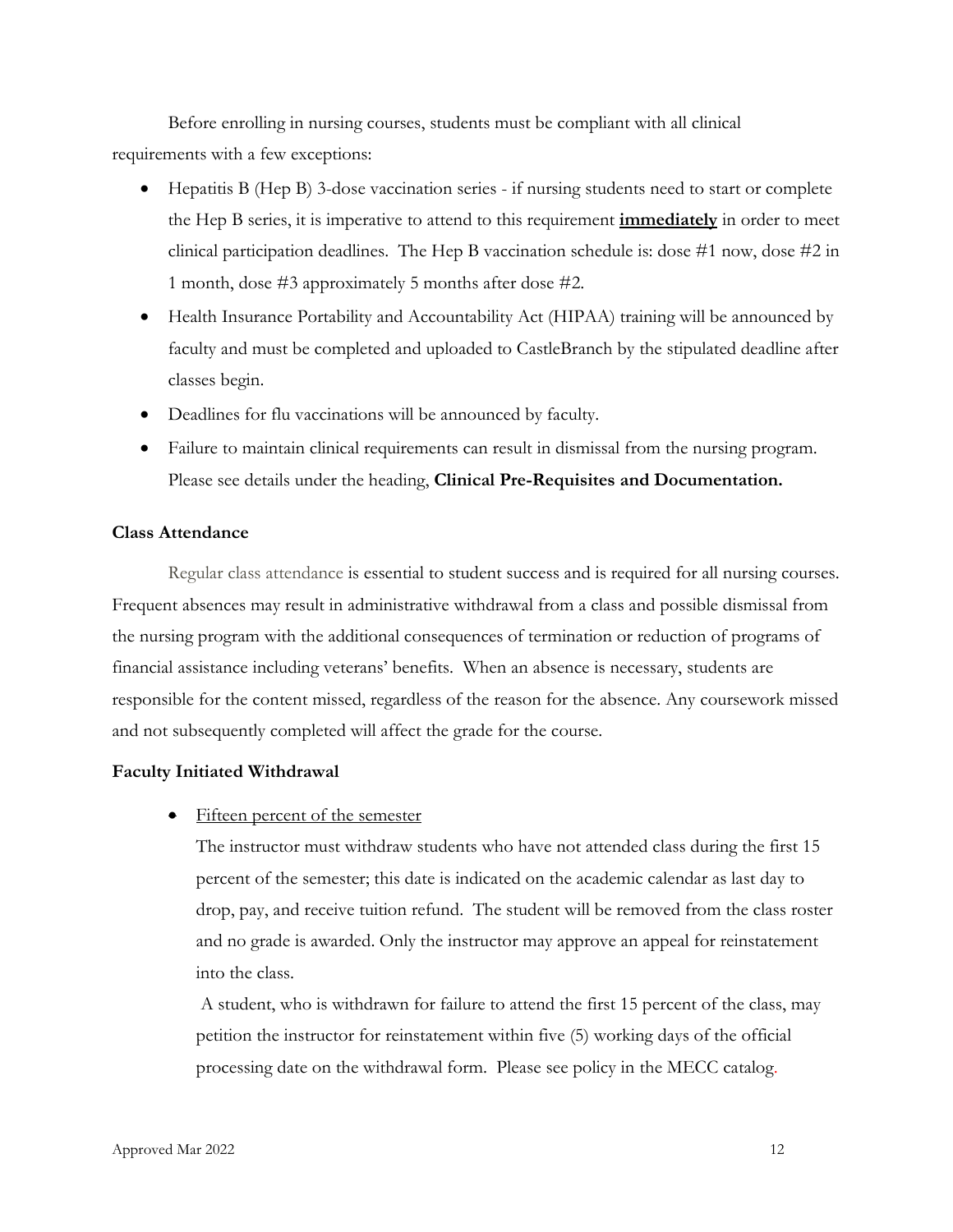#### • Sixty percent of the semester

The instructor may withdraw students who have stopped attending and/or have not completed sixty (60) percent of the course work on or before the official 60% withdrawal date indicated on the college academic calendar as the last day to withdraw from class without academic penalty. In this situation, a grade of "W" is assigned for the course. Only the instructor may approve an appeal for reinstatement into the class. Students requests for reinstatement must be made to the instructor within five (5) working days of the official processing date on the withdrawal. Please see policy in the MECC catalog.

• Dynamically dated classes

A dynamically dated class is any class that meets within a term but typically for a shorter time than an entire semester. All financial aid students should check with the Financial Aid Office to determine the effect on their award.

#### **GRADING**

#### <span id="page-12-1"></span><span id="page-12-0"></span>**General Grading Scale**

The grading scale for the Mountain Empire Community College Nursing Program is as follows:

 $A = 100 - 92%$  $B = 91 - 84\%$  $C = 83 - 80\%$  $D = 79 - 70%$  $F = 69\%$  and below  $U =$  Unsatisfactory  $S = Satisfactory$ 

A point system equivalent to the above percentage score and letter grade is used in all nursing courses. Please see the course syllabus for the point spreadsheet for that course.

- 1. A grade of "C" is required for passing in all nursing and required general education courses.
- 2. A clinical rating of "satisfactory" is required for passing and will result in a final grade that corresponds to the theory average.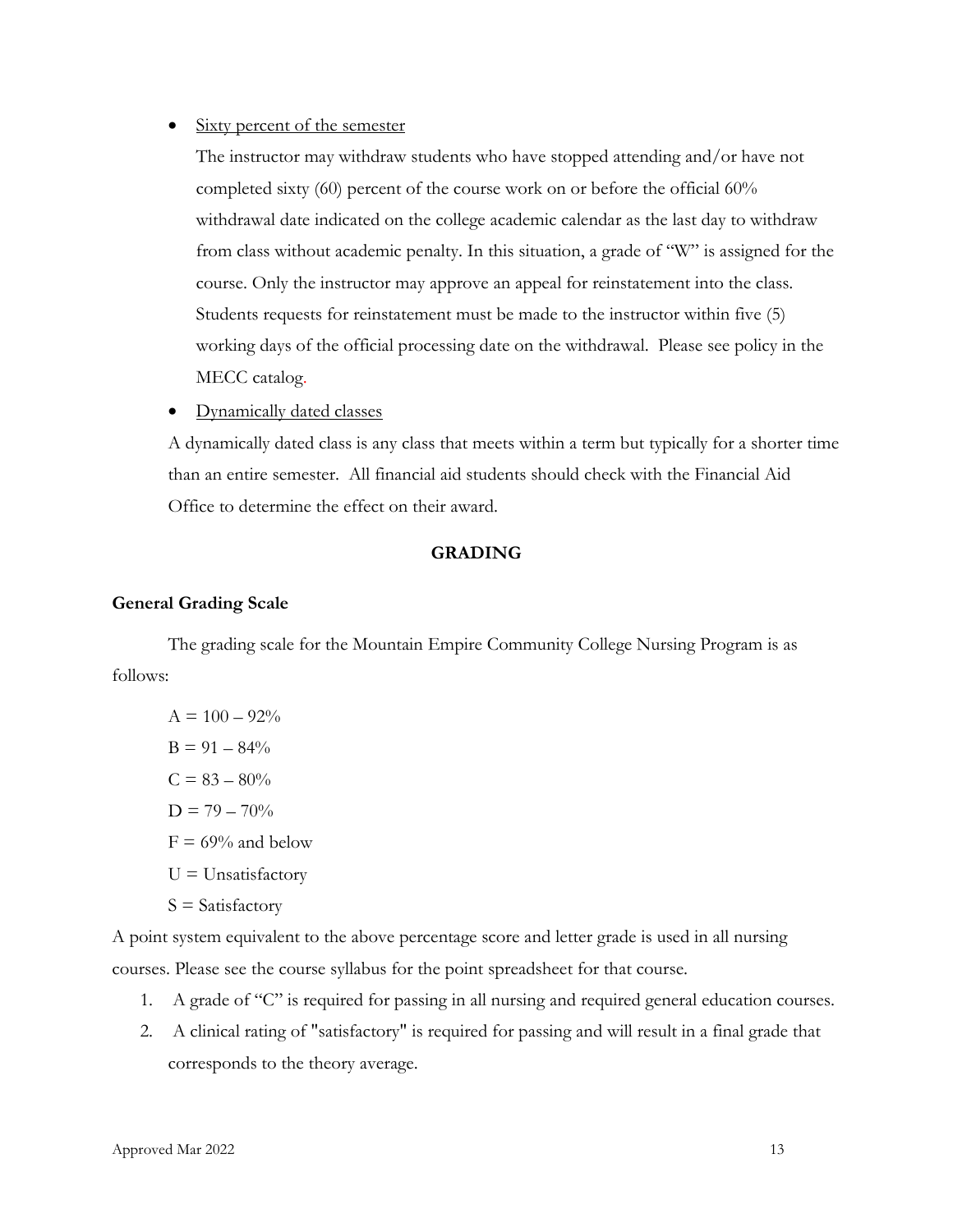3. A clinical rating of "unsatisfactory" will result in a final grade of "F" regardless of the theory average.

#### <span id="page-13-0"></span>**Assessment of Student Learning**

<span id="page-13-1"></span>**Written tests.** Tests will consist of multiple choice, short-answers, fill in the blank, extended multiple response (SATA), extended drag and drop, cloze (Drop-down), enhanced hot spot (highlighting), and matrix/grid with emphasis on critical thinking and application of knowledge. All final examinations will be comprehensive covering materials of the current semester and concepts from previous semester(s). The difficulty level of each test demonstrates the program's progression from simple to complex and the student's progression from the novice learner to the proficient learner.

## Percent of questions on Tests by Level: Guideline.

| Fall, Semester 1    | Spring, Semester II                      | Fall, Semester III | Spring, Semester IV |
|---------------------|------------------------------------------|--------------------|---------------------|
| Novice Learner      | Advanced Beginner                        | Competent Learner  | Proficient Learner  |
| K=20%; C=30%; A=50% | K=10%; C=30%; A=60%   K=5%; C=15%; A=80% |                    | $A = 100\%$         |

KEY:

- K Knowledge This category may be called "Remembering" and is defined as recalling or retrieving previous learned information
- C Comprehension This category may be referred to as Understanding and refers to comprehending the meaning, translation, interpolation, and interpretation of instructions and problems.
- A Application and Analysis. Applying refers to use of a concept in a new situation and applies what was learned in the classroom into novel situations in the work place. Analyzing refers to separating material or concepts into component parts so that its organization structure may be understood.

Tests may be administered using traditional paper-and-pencil methods or online. The only answers accepted on paper and pencil tests will be those on the Scantron (test answer sheets).

<span id="page-13-2"></span>**Missed tests.** If students miss a test, they must complete a makeup test. The format and date for makeup tests is at the discretion of the instructor. Failure to take a makeup test as scheduled will result in a zero (0) grade for that test.

Test grades: Test results will be given to students by course faculty and are posted on the learning management system. Prior to posting test grades, the course faculty will review all scores for accuracy and make necessary revisions. Once a student receives a test grade, the student has two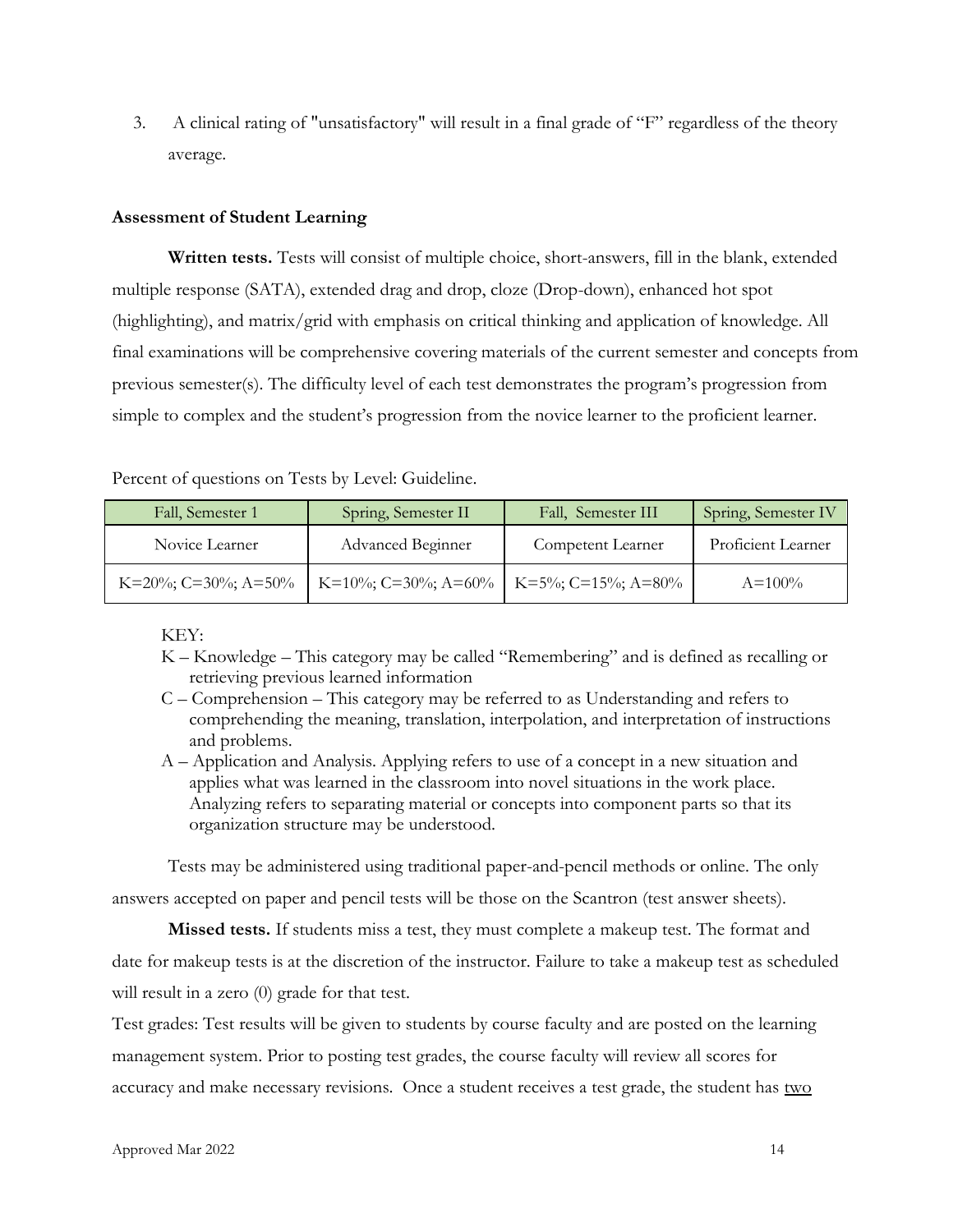calendar weeks (10 working days) to review tests or to request that the faculty review the test items for scoring or accuracy. After two weeks, the test grade is final. Faculty may not be able to review tests and exams with individual students after two weeks from notification of the test (or course) grade. No test scores or grades will be given over the telephone or email.

#### <span id="page-14-0"></span>**Online computer test taking.**

- 1. Students are expected to be familiar with online testing procedures using Respondus Lockdown Browser and Respondus Monitor. Through Respondus Monitor, students use their own computer and webcam to record assessment sessions, all without leaving Canvas. The software captures video during the student's assessment period and then allows the instructor to review the video. Respondus monitor provides students with a way to prove their identity and that they are not cheating. There will be one practice test at the beginning of the semester to get used to using Respondus Monitor. Students will receive information regarding downloading Respondus Monitor in each course syllabus. Students should dress the same way they would if they were taking a test in class. Students should also be guided to prepare their test taking environment to remove any materials that are not appropriate for their instructor to see. Again, this is an opportunity for students to prove they are not cheating.
- 2. Sharing of test content outside the test site and the printing of any test material constitutes a violation of the honor code and will result in disciplinary action. This can result in dismissal from the nursing program. Please refer to the Academic Integrity section in this handbook. ATI has prosecuted students for sharing copyrighted ATI testing materials.

<span id="page-14-1"></span>**Grades for course assignments.** All courses include specific assignments that are graded as part of the total course grade. These activities are critical components of the final student evaluation/course grade and must be completed with a satisfactory grade. All written assignments must follow the American Psychological Association (APA) format unless otherwise specified by the instructor. A good source for APA style is the Purdue Online Writing Lab, http://owl.purdue.edu

Written assignments are due to the instructor at the beginning of the class period on the due date or at another time specified by the instructor. If the student anticipates that a written assignment will be late, the student must discuss this with the instructor prior to the due date. With a valid reason and at the discretion of the instructor, an alternate date may be agreed upon. All written work must be completed by the individual without collaboration with another student unless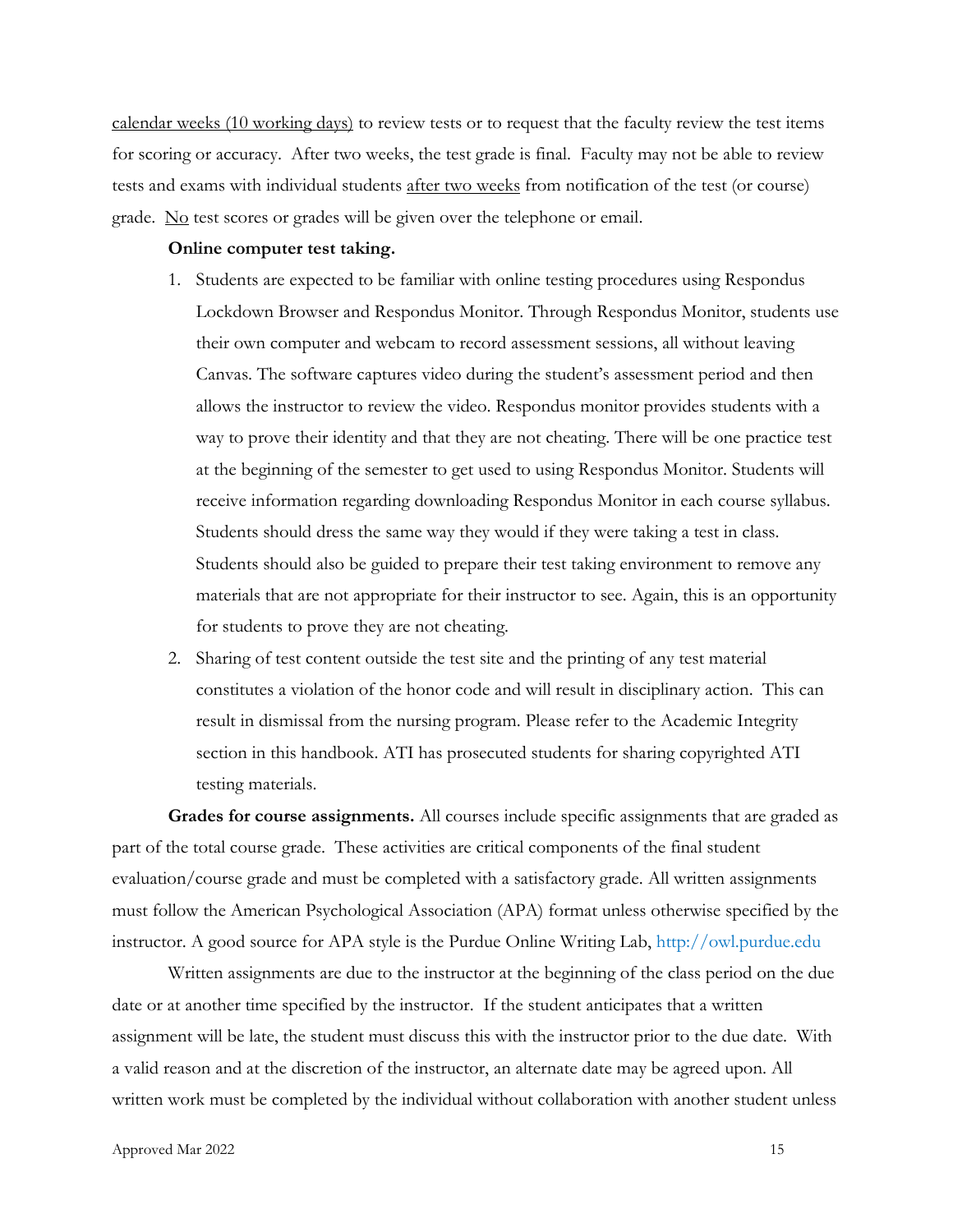course assignment includes collaboration. Students should maintain copies of both the original ungraded assignment and the graded assignment.

<span id="page-15-0"></span>**Grades for written assignments.** Written work as assigned per instructor is graded according to the Grading Rubric (guidelines) provided with the assignment instructions. Written work must be submitted by the date and time specified by the faculty.

<span id="page-15-1"></span>**Late assignments.** Assignments are due at the beginning of class. An assignment turned in late will result in a deduction of one (1) point per day including weekends, up to five days. After five days, no late assignments will be accepted and the grade will result in a zero.

<span id="page-15-2"></span>**Standardized progressive testing/achievement tests.** Standardized progressive testing utilizing Assessment Technologies Institute (ATI) resources is required throughout the program. These resources assist students in determining areas of individual strengths and weaknesses. A minimum score is set for each test and a remediation plan will be developed for any student who does not achieve the minimum score. Costs of the progressive testing are the responsibility of the student.

# **LABORATORY AND CLINICAL POLICIES**

<span id="page-15-3"></span>Students receive experience in a variety of settings outside the traditional classroom. These may include computer labs, nursing skills/simulation labs, and the clinical agencies.

#### <span id="page-15-4"></span>**Nursing Skills Lab and Simulation Lab**

The nursing skills lab and the simulation lab activities are a critical component of each student's educational experience. In order to participate in the lab environment, the following guidelines must be followed:

#### <span id="page-15-5"></span>**Nursing Lab Safety Guidelines**

- 1. The skills lab is a simulated healthcare environment and should be treated as an ACTUAL clinical experience. Approach all lab situations and simulated scenarios as if they are ACTUAL client interactions.
- 2. The lab is a safe learning environment and all HIPAA/confidentiality rules apply. Student performance during lab situations or simulated scenarios is not to be discussed outside of the lab setting.
- 3. Food and beverages are only allowed in non-client care areas (tables in center of room).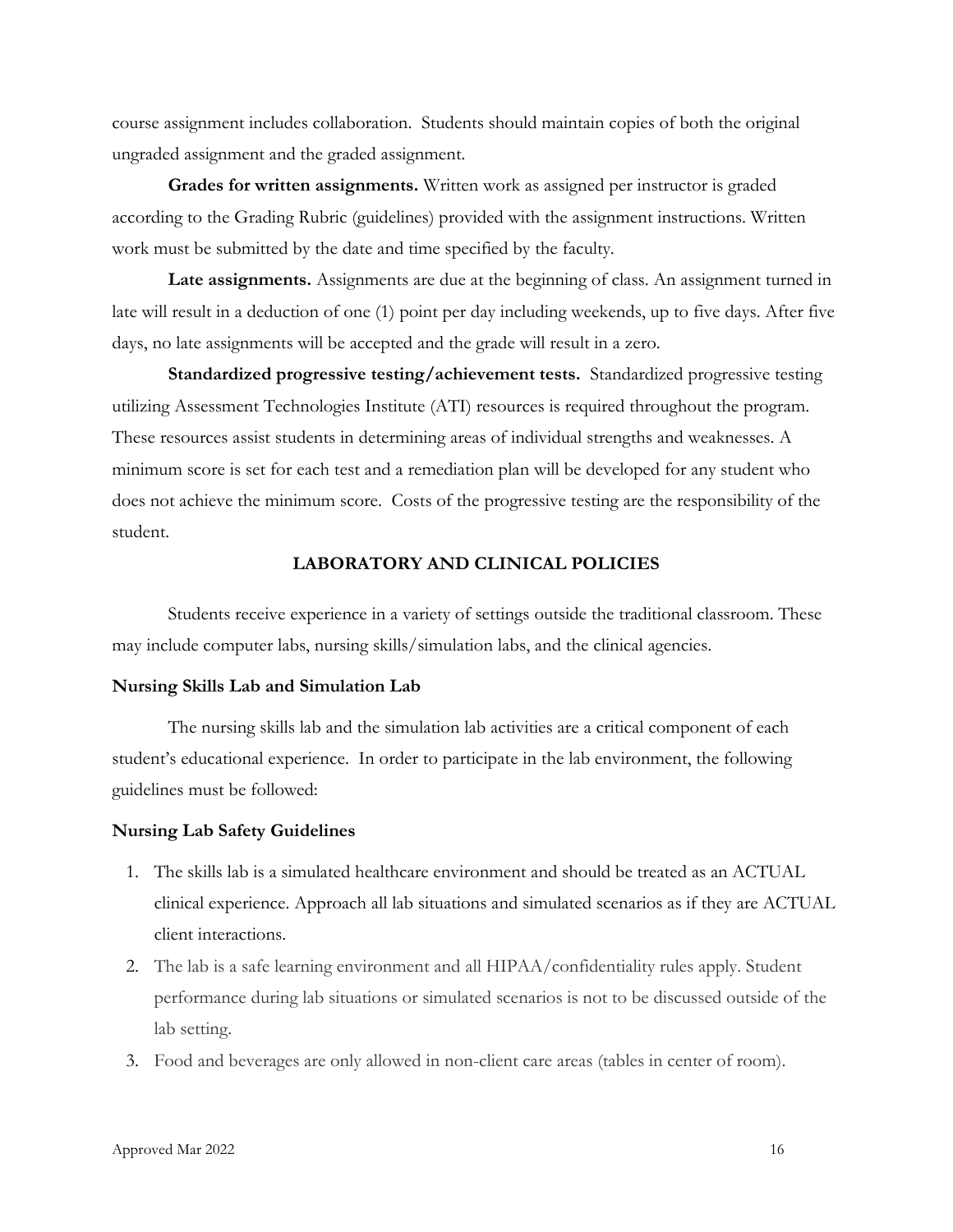- 4. Students shall wash their hands or use hand sanitizer prior to using manikins or equipment in the lab.
- 5. Manikins shall only be touched with clean hands or gloves. Do not use water, povidoneiodine, surgical lubricant, ink, or markers on manikins. Only paper tape should be used.
- 6. Student IDs & Uniforms or appropriate attire should be worn in the lab as directed by the course instructor. Professional appearance guidelines should be followed as in the clinical setting.
- 7. Needles and syringes used for practice in the lab should be discarded in designated red sharps containers (not regular trash containers). In the lab setting while practicing, use a one-hand scoop technique to recap a non-contaminated (sterile) needle. NOTE: A contaminated needle is never recapped. It is disposed of immediately in the sharps container.
- 8. Report any incidents, including glass or sharps injuries (whether clean or dirty needle or other sharp) to your course instructor and document on an Injury/Incident Report Form.
- 9. Non-reusable supplies (open alcohol swabs, ear specula, tape, used gloves, etc.) and other waste material shall be disposed of in regular trash containers.
- 10. Equipment in the lab is purchased for simulation of client care and cannot be guaranteed as sterile or safe for human use. It should not be used in or on an actual person.
- 11. Practice medications and IV fluids are for demonstration/simulation use only. They should not be ingested, injected or applied in any manner. Medications and their labels are for simulation only and should not be considered accurate for any substance actually in the container (vial, capsule, inhaler, tablet, etc.).
- 12. Some items in the lab, including manikins, may contain latex. It is the responsibility of the student to report to course instructor if a latex sensitivity/allergy exists or is suspected and to take appropriate precautions. Latex free gloves will be made available in the lab for those students with documented latex sensitivity/allergy.
- 13. All beds should be returned to the flat, lowest position with linens straightened, manikins in bed, side rails up, and overbed tables placed over beds.
- 14. Furnishings including chairs, tables, curtains, linens, supplies and equipment are to be returned to their proper location when lab is complete.
- 15. Any damage to or malfunction of equipment shall be reported to the course instructor immediately.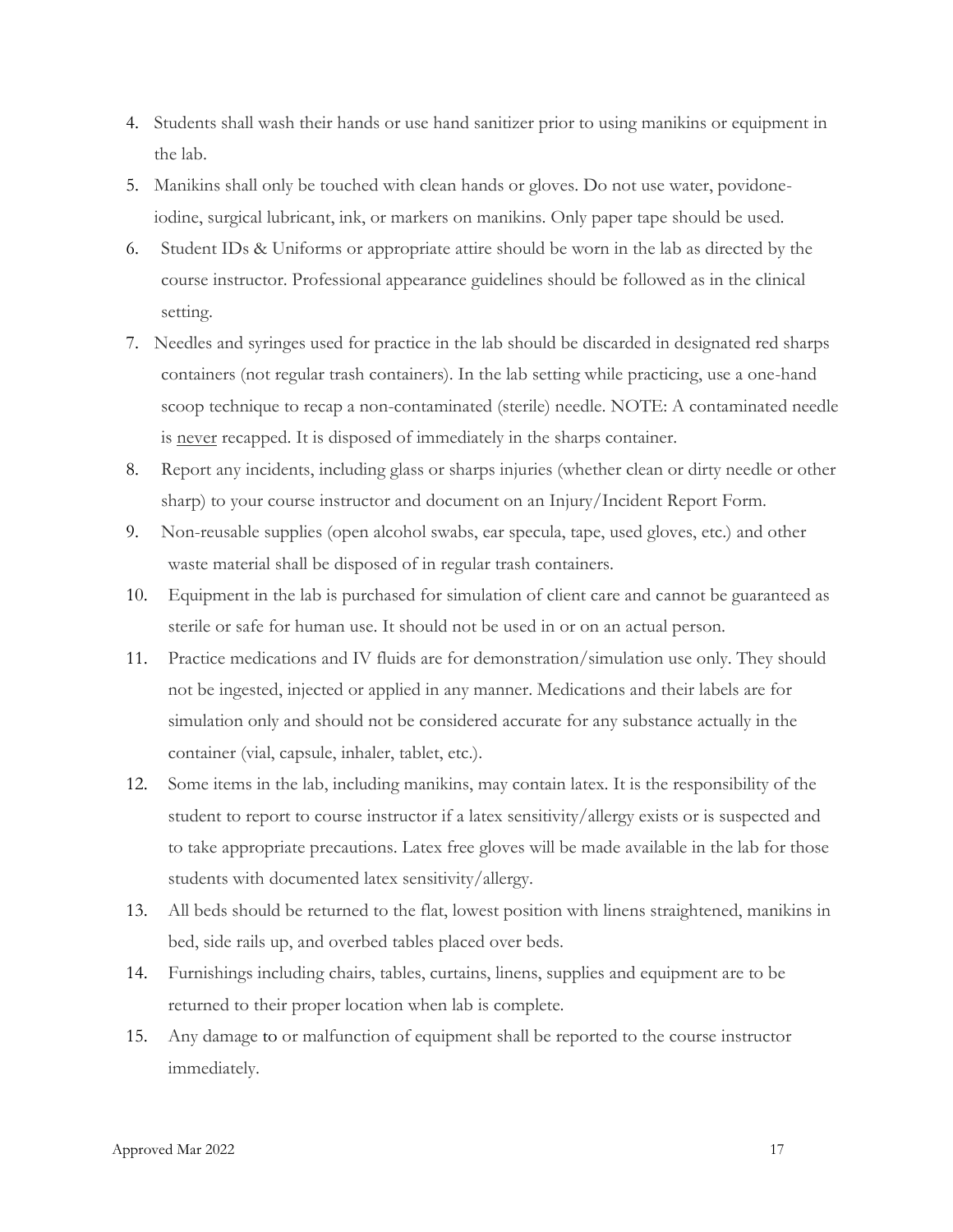16. Any equipment or materials in the lab for which a Material Safety Data Sheet (MSDS) exists will have the MSDS sheets available in a reference notebook in the lab.

#### <span id="page-17-0"></span>**Lab and Clinical Attendance/Tardiness**

This policy is based on the Virginia Board of Nursing's (VBON) regulations.

# **Section 18VAC90-27-100 A. Curriculum for direct client care**

*A nursing education program preparing a student for licensure as a registered nurse shall provide a minimum of 500 hours of direct client care supervised by qualified faculty.* Clinical hours to meet this VBON requirement are built into the nursing program. Inability to meet this clinical hour requirement will result in non-completion of the nursing program.

Students are expected to attend all scheduled clinical and lab experiences. Attendance consists of arriving on time, being dressed according to the nursing program dress code for that activity and being prepared to work. Any absence must be reported to the appropriate lab or clinical instructor within one hour prior to the time the student is expected to arrive. Specifics of this notification process will be supplied by the clinical or lab instructor.

The nursing program is required to offer the number of clinical hours listed in the curriculum for each clinical course. If clinical is canceled because of a college closure, clinical site closure or cancellation, or faculty absence, a make-up session will be scheduled for all students in the affected clinical group(s).

Lab and clinical absences will be documented, and the student will be held accountable to meet all lab and clinical attendance policy requirements. Adjunct clinical instructors will notify the course instructor within 24 hours of a student absence to determine the action to be taken.

Arrangements for making up missed laboratory or clinical time will be determined by the course instructor and are based on availability of the laboratory or clinical site as well as the availability of faculty and specific learner needs. **Clinical access is limited to a specific number of days and most clinical instructors are not contracted to teach more than the allocated time for clinicals. In addition, the number of students in each clinical group is limited by the VBON and/or the clinical agency. Making up missed clinical time may be difficult or impossible.** 

Students may be required to attend clinical activities at a variety of clinical agencies or makeup may be scheduled after all regularly scheduled clinical days are completed. Many clinical activities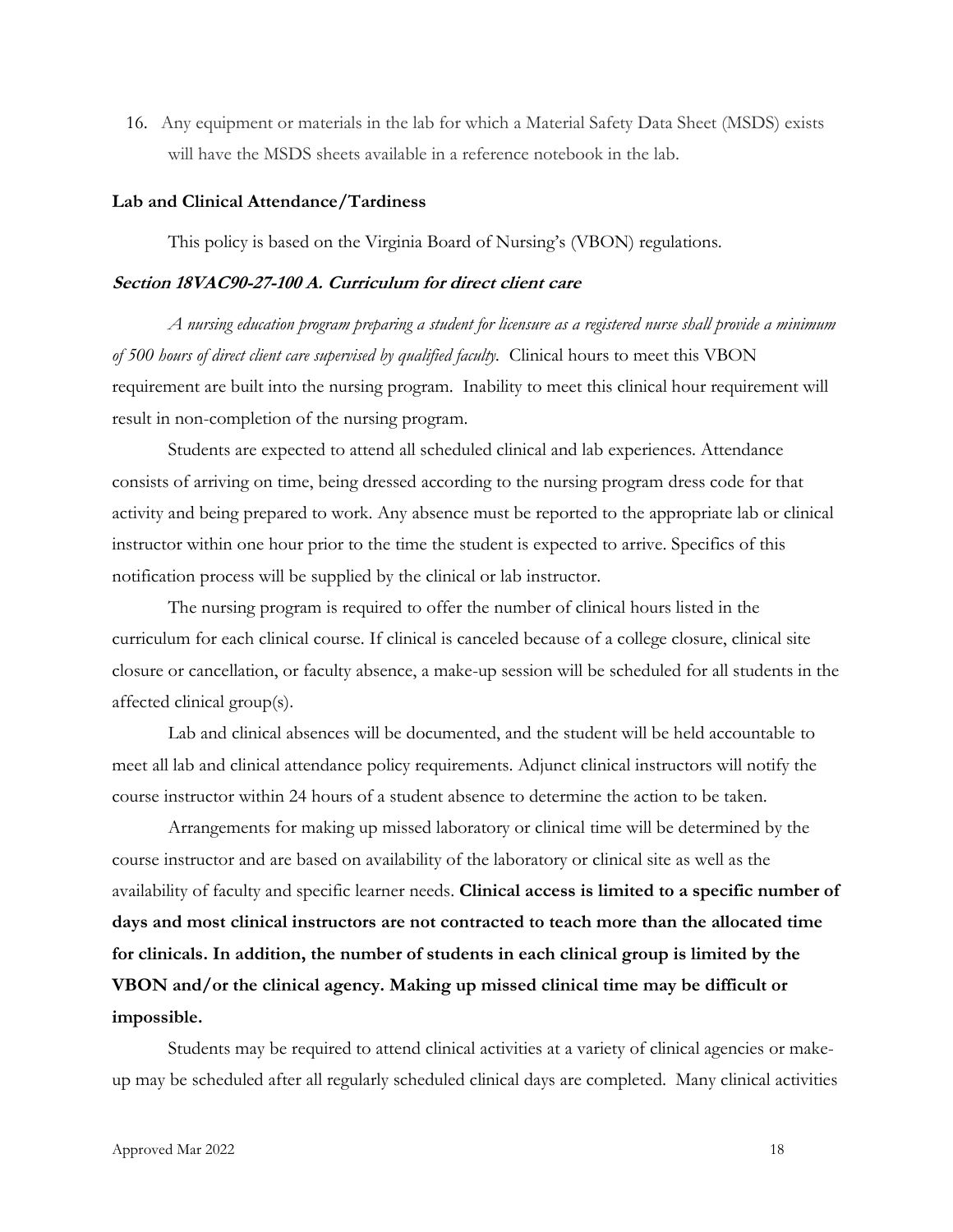are only available one time each year; in this situation, the student may have to wait a year in order to complete the clinical requirement and progress to the next course or graduation.

#### **Action for missed lab or clinical activity.**

- <span id="page-18-0"></span>1. If a student must miss a clinical or lab day, the faculty will develop a remediation plan.
- 2. The remediation plan will include an activity or assignment related to the clinical or lab concept for the day missed and scheduled makeup for the missed hours. The specific nature of the make-up activity/assignment is at the discretion of the faculty member.
- 3. Refer to the course syllabus for information regarding absences of two or more clinical or lab days.

<span id="page-18-1"></span>**Lab or Clinical Tardiness.** In the event the student anticipates clinical tardiness, the faculty must be notified prior to the beginning of the lab or clinical day.

- 1. Any incidence of tardiness will result in a remediation plan. (See "**Action for missed lab or clinical activity**" in the section above.)
- 2. If a student is late for clinicals, simulation or lab without notifying the instructor, the student risks being dismissed for the activity and receiving an unsatisfactory grade. The clinical or lab instructor will determine whether the student should be sent home or allowed to complete the remaining clinical or lab time.
- 3. Refer to the course syllabus for information regarding two or more incidents of tardy arrivals without instructor notification.

If students demonstrate patterns of behavior that includes tardiness and absences, they are required to establish a remediation plan with the course faculty and may be required to meet with the Program Coordinator.

# <span id="page-18-2"></span>**Core Performance Standards\* for Admission to and Progression through the Nursing Program**

In addition to the nursing program's admission requirements, the nursing program sets forth eligibility requirements by citing the core performance standards. The standards set forth cognitive, sensory, affective and psychomotor performance requirements for every nursing student. Each core performance standard is accompanied by examples of activities nursing students and nurses are required to perform while executing nursing care. Students must be able to demonstrate satisfactory application of these core performance standards in classroom, clinical and laboratory settings, with or without reasonable accommodations, during the course of the nursing program.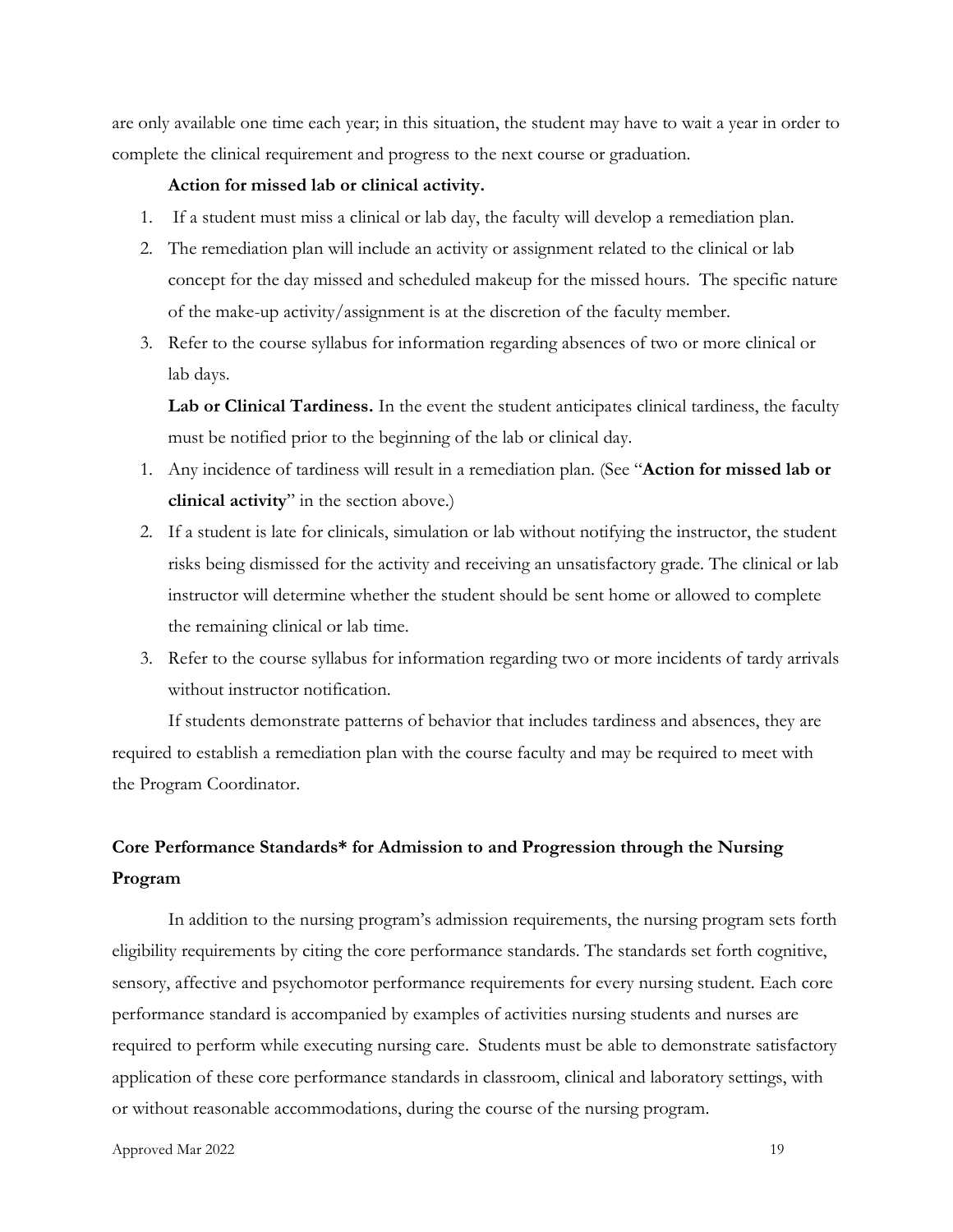| Requirement                | Performance Standard              | Examples                                    |
|----------------------------|-----------------------------------|---------------------------------------------|
| Critical Thinking          | Critical thinking ability         | Identify cause and effect                   |
|                            | sufficient for clinical judgment  | relationships in clinical                   |
|                            | and delivery of safe client care  | situations; evaluate                        |
|                            |                                   | effectiveness of nursing                    |
|                            |                                   | interventions; use the scientific           |
|                            |                                   | method in the development of                |
|                            |                                   | nursing interventions;                      |
|                            |                                   | prioritize nursing tasks and                |
|                            |                                   | solve problems                              |
| Quantitative Literacy      | Quantitative literacy sufficient  | Ability to take measurements;               |
|                            | for clinical judgment and         | perform arithmetic and                      |
|                            | delivery of safe client care      | numerical operations (such as               |
|                            |                                   | is necessary for calculating                |
|                            |                                   | medication dosages and rates);              |
|                            |                                   | read and record graphical                   |
|                            |                                   | displays of scientific and real-            |
|                            |                                   | time physiologic data                       |
| Professional Relationships | Interpersonal and emotional       | Establish rapport with clients              |
|                            | skills sufficient for             | and colleagues; ability to                  |
|                            | professional interactions with    | engage in conflict resolution,              |
|                            | individuals, families and         | demonstrate peer                            |
|                            | groups from a variety of social,  | accountability; adapt to                    |
|                            | emotional, cultural, and          | changing                                    |
|                            | intellectual backgrounds          | environments/stressors;<br>perform multiple |
|                            |                                   | responsibilities concurrently;              |
|                            |                                   | establish therapeutic                       |
|                            |                                   | boundaries                                  |
| Communication              | Ability for professional          | Explain treatment procedures;               |
|                            | interactions with others in       | initiate health teaching;                   |
|                            | verbal, non-verbal and written    | document and interpret                      |
|                            | form                              | nursing actions and client                  |
|                            |                                   | responses; ability to interpret             |
|                            |                                   | common non-verbal                           |
|                            |                                   | expressions indicating pain,                |
|                            |                                   | discomfort, anxiety and other               |
|                            |                                   | behavioral states                           |
| Mobility/Endurance         | Physical abilities sufficient for | Move around in client rooms,                |
|                            | movement from room to             | work spaces and treatment                   |
|                            | room and in small spaces;         | areas; administer                           |
|                            | ability to execute movements      | cardiopulmonary resuscitation;              |
|                            | required to provide care and      | walk and/or stand for                       |
|                            | treatment to clients in all       |                                             |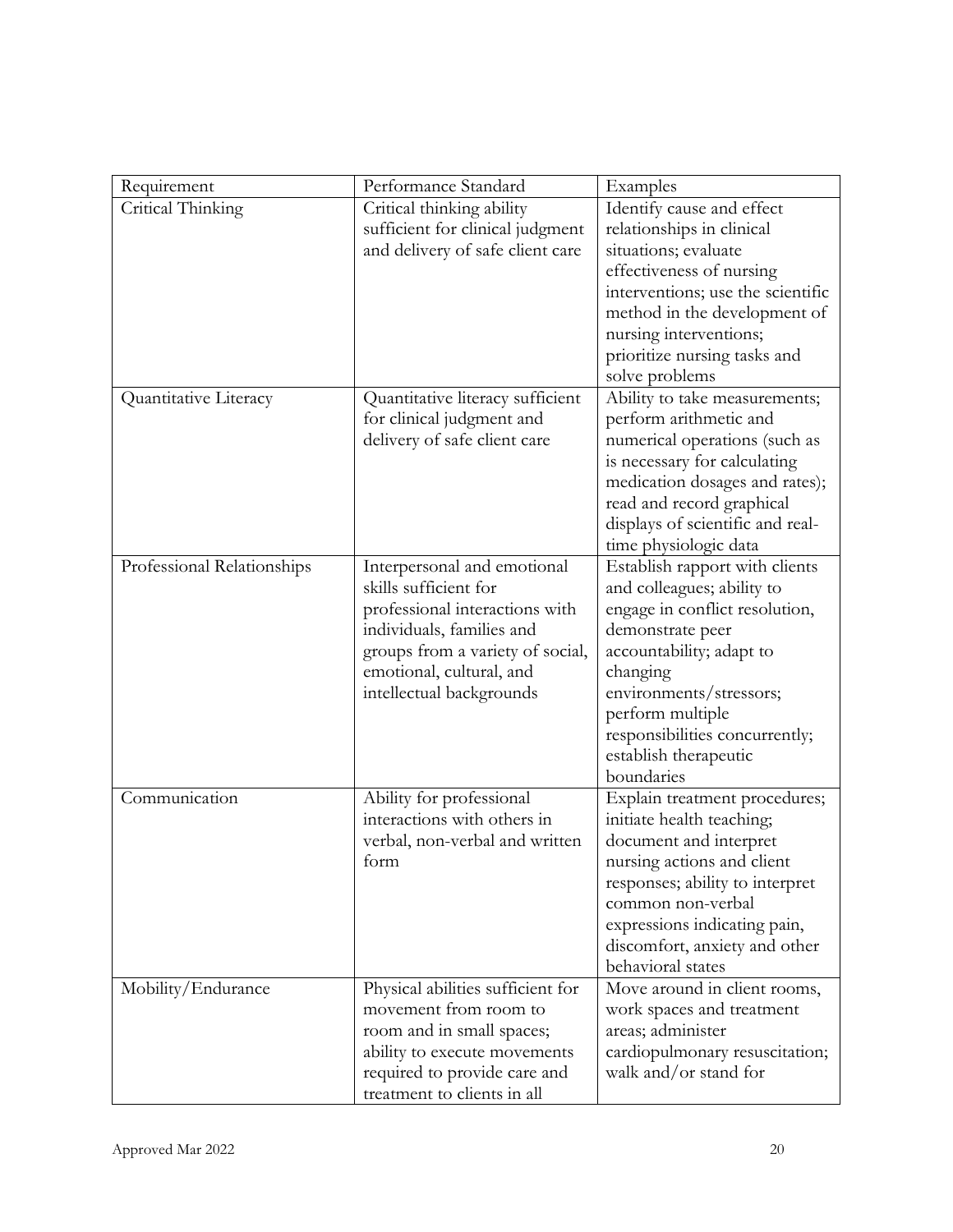|                      | health settings including<br>functioning in emergency<br>situations                        | prolonged periods during a 12-<br>hour shift                                                                                                                                                                                                                                                                                                                        |
|----------------------|--------------------------------------------------------------------------------------------|---------------------------------------------------------------------------------------------------------------------------------------------------------------------------------------------------------------------------------------------------------------------------------------------------------------------------------------------------------------------|
| <b>Motor Skills</b>  | Gross and fine motor abilities<br>sufficient for providing safe,<br>effective nursing care | Ability to bend, squat, kneel,<br>climb stairs, push, pull, reach<br>for extended periods and assist<br>in lifting, transferring,<br>ambulating and positioning<br>clients of all age groups and<br>weights; calibrate and use<br>equipment such as IV pumps;<br>manipulate small equipment<br>and containers such as<br>syringes, vials and medication<br>packages |
| Hearing              | Auditory ability sufficient for<br>monitoring and assessing<br>health needs                | Ability to hear alarms and<br>other emergency signals,<br>normal speaking level sounds,<br>cries for help and auscultatory<br>sounds on assessment                                                                                                                                                                                                                  |
| Visual               | Visual ability sufficient for<br>observation and assessment<br>necessary in client care    | Ability to observe client's<br>condition and responses to<br>treatments; ability to discern<br>colors and changes in color<br>shading; ability to read<br>handwritten and printed data<br>such as orders, medication<br>labels, calibrations on syringes;<br>ability to read chart content<br>and interpret data correctly by<br>clearly viewing monitors           |
| <b>Tactile Sense</b> | Tactile ability sufficient for<br>physical assessment                                      | Ability to sufficiently perform<br>physical assessments including<br>palpation, pulses, changes in<br>skin temperature and<br>anatomical appearance                                                                                                                                                                                                                 |

# <span id="page-20-0"></span>**Clinical Pre-Requisites and Documentation**

Individual contracts are in effect with each affiliate clinical agency and these contracts differ in requirements for students. If students cannot comply with these contractual requirements, they will not be able to participate in clinical activities and will be asked to withdraw from the program. In general, contracts include the following: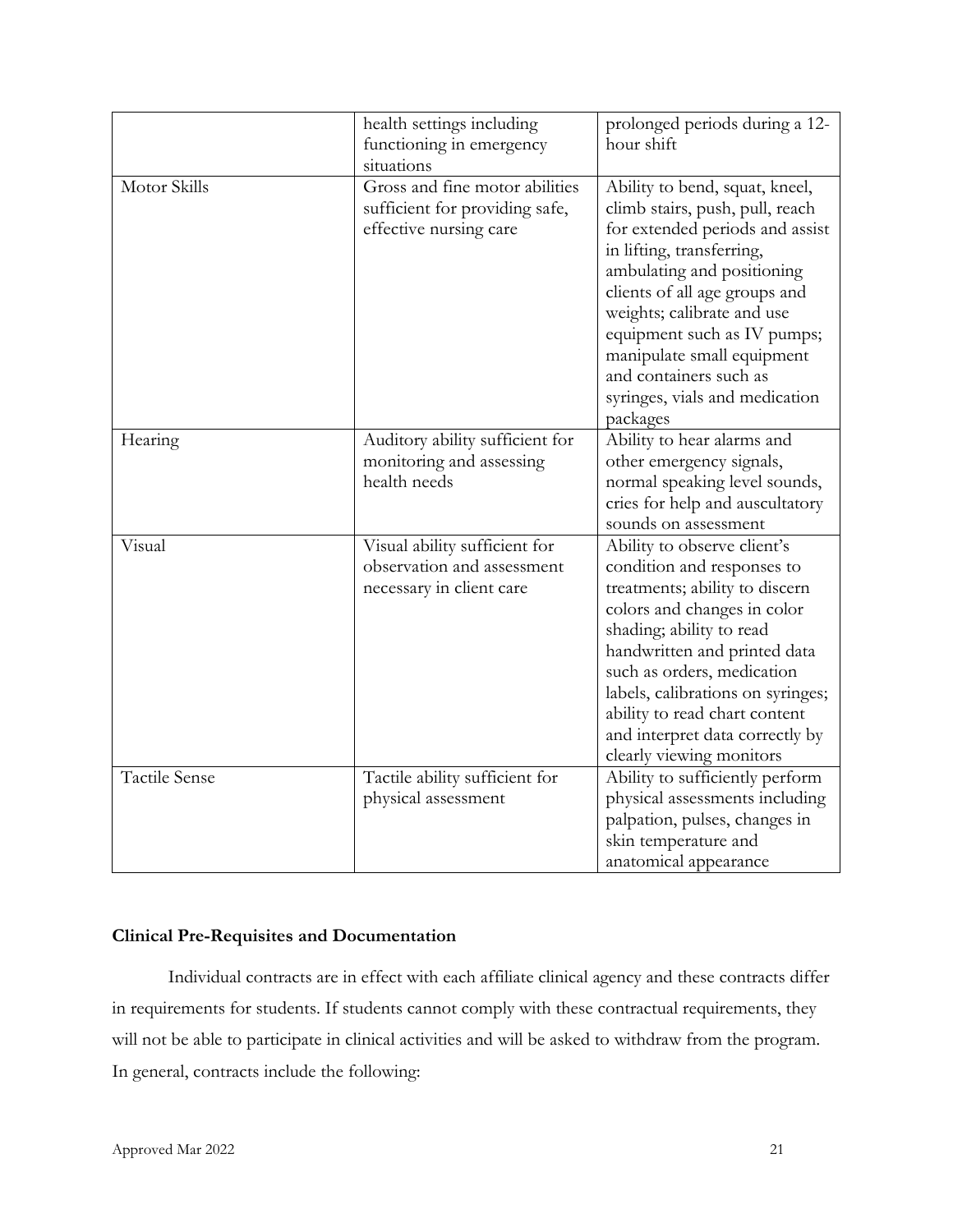- 1. Clinical agencies reserve the right to dismiss a student from their agency at any time with due cause. This will be done with advance notice except in an emergency.
- 2. Published policies of the clinical agency must be followed.
- 3. Students must wear the proper uniform, adhering to program and healthcare agency standards.
- 4. Students must attend and complete the healthcare agency's orientation program prior to participating in clinical activities.
- 5. Clinical agencies require that all students have documentation of ability to perform the physical demands required in direct patient care activities.
- 6. Students must meet health, immunity, and immunization requirements.
- 7. Student releases clinical agencies, its agents and employees from any liability for any injury or death to self or damage to personal property arising out of the clinical agreement or use of the clinical agency's facilities. Students must sign an Assumption of Risk document that serves to provide a general outline of hazards encountered within nursing. This list includes exposure to infectious, biological, chemical, environmental/mechanical, and psychosocial hazards, as well as, loss of personal property.
- 8. Student is financially responsible for any medical care required while in the clinical setting.
- 9. Students must provide current copy of course completion card for American Heart Association CPR BLS for Healthcare Provider.
- 10. Student must successfully complete HIPAA training prior to clinical as assigned by nursing instructor.
- 11. Student must complete a criminal background check and drug screen, which may be repeated during the program. The healthcare agency may deny a student participation in direct patient care based on results of the criminal background check and drug screen.
- 12. Demonstration of professional behavior is expected at all clinical learning experiences. Faculty will direct a student to leave the learning environment if unacceptable behaviors are observed.
- 13. Clinical agencies may require health insurance as a condition for student placement.
- 14. Student must submit required clinical documents with each clinical rotation. A student who does not meet published deadlines for submission forfeits his/her enrollment.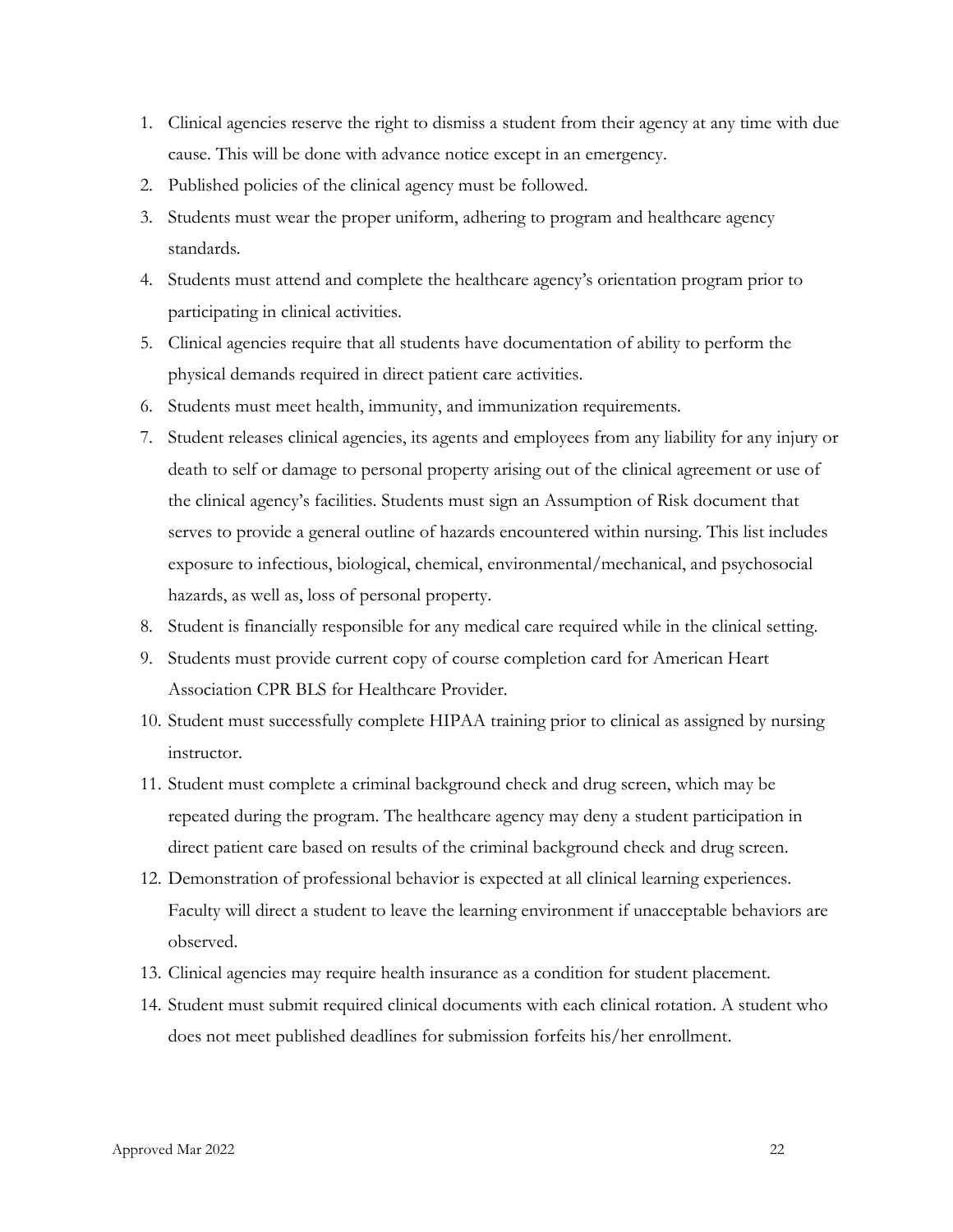- 15. If a student is dismissed by a clinical agency, alternate placement (if available) will require disclosure of information related to the dismissal. The student must consent to disclosure through completion of a Family Educational Rights and Privacy Act (FERPA) form. Important Note: All prospective students are required to be eligible to participate in all clinical facilities where the nursing program is contracted to provide clinical instruction and supervision. Students who are not eligible for rehire in any facility may be excluded from clinical experiences, and thus may forfeit their seats in the nursing program. Students will be asked to disclose, upon admission, if they are current or former employees of any regional healthcare agencies.
- 16. Clinical agencies may require the last 5 digits of your social security number, birth date, and student ID for identification purposes.

#### <span id="page-22-0"></span>**Clinical Requirements**

<span id="page-22-1"></span>**Required clinical documentation for first year students.** All documentation must be submitted by May 15 for Track 2 LPN Transition students and by July 15 for all other tracks. Documents must be submitted through the student's CastleBranch account. The following list of requirements has been established by clinical agencies:

- o Required student forms
- o Annual Student Statement of Health Form
- o Student Information, Physical and Immunization forms. The nursing program physical examination form must be completed by a medical practitioner, MD, PA, or NP.
	- o Immunizations include Tetanus, Mumps-Measles-Rubella (MMR), Varicella, Hepatitis B, and Covid-19 vaccination.
	- o Proof of negative two-step TB Skin Test (TST) or proof of negative approved TB screening blood test or if a person has a previously documented positive TB screening test or a documented diagnosis of TB or latent TB infection (LTBI) in the past, perform an annual risk assessment/symptom check with your healthcare provider. Chest x-ray is only required if symptoms develop.
	- o Documentation of ability to perform physical demands required in direct patient care activities.
	- o N-95 Fit testing for Covid-19 precautions, will be completed by instructors.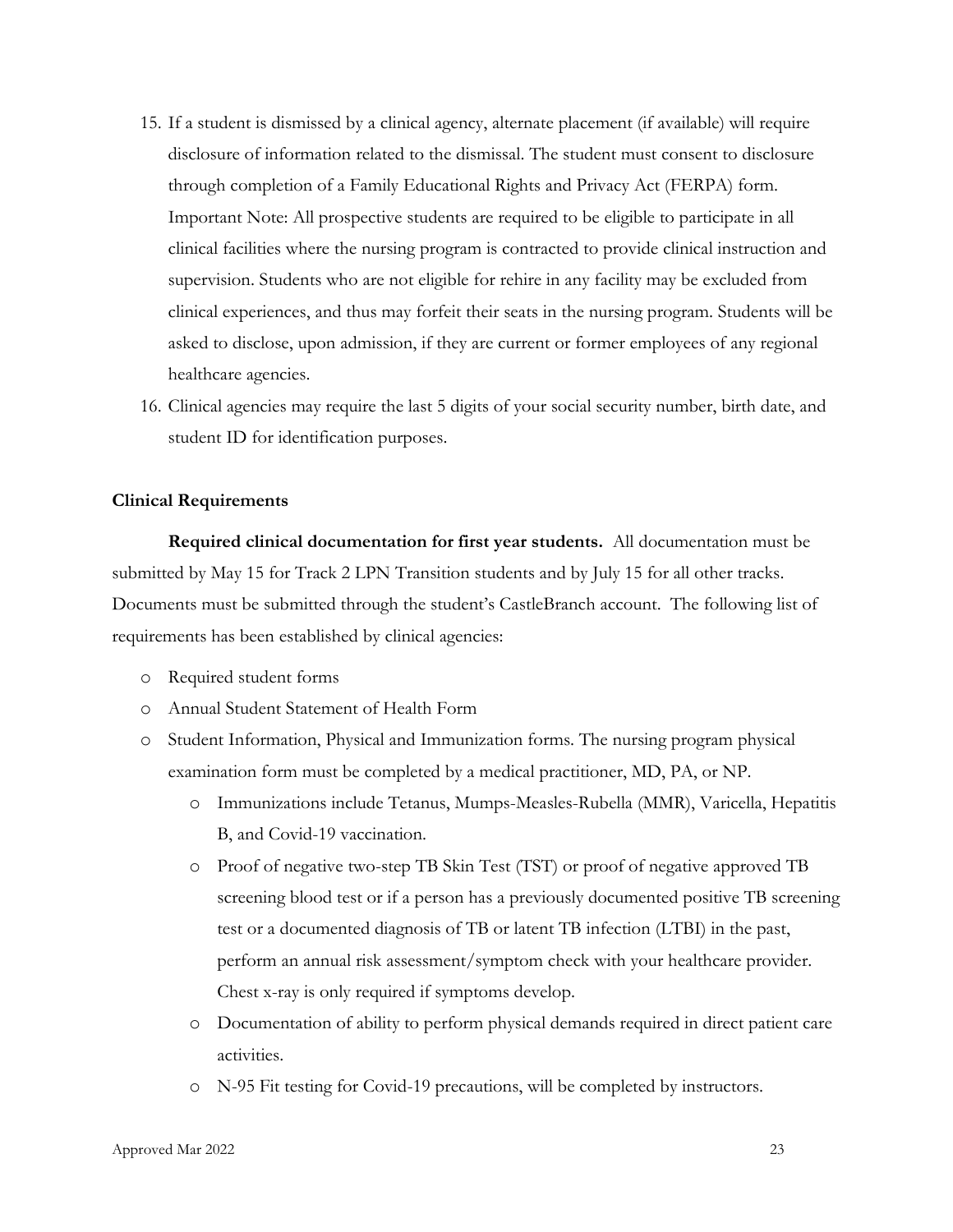- o Purchase a background check, drug screen and medical document package.
- o Clearance of criminal background check and drug testing
- $\circ$  For students in Track 1, 2 & 4 cohorts copy of course completion card for Cardiopulmonary Resuscitation (CPR)- American Heart Association, Basic Life Support (BLS) for Healthcare Providers completed during the summer (May 15 – August 1) prior to admission to NSG courses and maintained throughout the program. For students in Track 2 cohorts, they must by May 15 provide copy of course completion card for Cardiopulmonary Resuscitation (CPR)-American Heart Association, Basic Life Support (BLS) for Health Care Providers that will not expire prior to May 15 of the year following acceptance to the nursing program.
- o Additional annual immunization requirements: flu immunizations are required by most healthcare agencies. Students should obtain flu shot only when instructed to.
- o Personal health insurance
- o Other mandatory clinical facility requirements including professional responsibilities and patient confidentiality.

#### **Required clinical documentation for second- and third-year students.** All

<span id="page-23-0"></span>documentation must be submitted through CastleBranch by July 15 for all 2nd and 3rd year students. Failure to comply can result in dismissal from the program.

- o Student Statement of Health
- o Student Statement of Criminal Background
- o Tuberculosis (TB) Symptom Screening Questionnaire and provide certificate of completion of TB 101 for Health Care Workers found at <https://www.cdc.gov/tb/webcourses/TB101/intro.html>
- o CPR, (American Heart Association, Basic Life Support for Health Care Providers current for the duration of the program).
- o Proof of flu vaccination each year submitting the record of immunization based on clinical agencies requirements. Students **should not** obtain a flu vaccination until dates are announced by faculty.

<span id="page-23-1"></span>**Required clinical documentation for readmitted students**. Students who have NOT maintained continuous enrollment in a clinical course will be required to re-submit clinical documentation. Students readmitted into the fall semester must submit clinical documentation by July 15. Students readmitted into the spring semester must submit paperwork by January 2.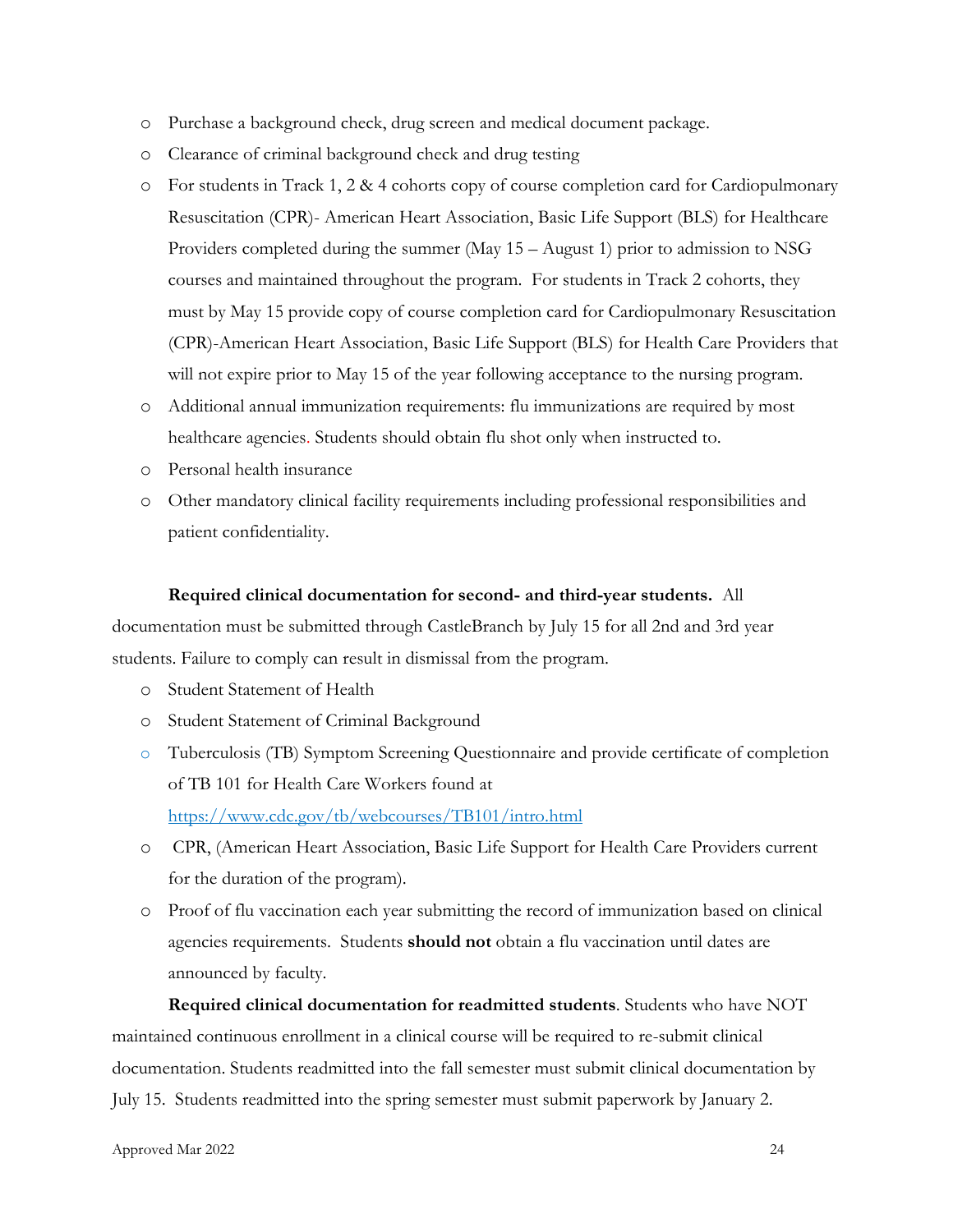Students who have not been continually enrolled in the nursing program must complete the same documentation as a new first-year student. A recheck of criminal background/drug screen can be purchased at a lower rate.

#### <span id="page-24-0"></span>**Clinical Evaluation**

Student performance in the clinical area will be formally evaluated at the end of each clinical rotation. Students may be denied continued enrollment in a clinical nursing course if, after reasonable accommodation, the clinical faculty concludes they are unable to perform safe clinical practice. A final grade of "satisfactory" in the clinical area is required to pass the nursing course.

#### <span id="page-24-1"></span>**Fitness for Duty**

Clinical agencies require that all students provide evidence that they meet fitness for duty or physical requirements of their agency. Prior to returning to the classroom or clinical setting after experiencing an illness, injury, hospitalization, or other circumstance that results in either a physical or psychological limitation(s) or an absence from the program, the student is required to submit on CastleBranch a *completed Fitness for Duty Form* (available for download on CastleBranch) from the appropriate health care provider. In the event that a health care provider places limitation on the student's ability to perform direct patient-care activities, the student will be restricted accordingly. In addition, the rules and regulations of participating clinical agencies will prevail in determining whether a student who has limitations imposed by their health care provider can participate in the clinical experience.

#### <span id="page-24-2"></span>**Clinical Agency Assignments and Clinical Orientation**

Requests for assignments to specific agencies cannot be honored. Students are assigned to clinical agencies by faculty at the beginning of the semester. Students will NOT be assigned to a clinical agency until the clinical documentation has been completed and successfully submitted through CastleBranch [\(https://www.castlebranch.com\)](https://www.castlebranch.com/). Inability to complete clinical activities by required date will result in failure of the course, regardless of other course grades.

Clinical agencies require students to complete an orientation to the clinical agency. There is no exception to this requirement; students must complete the agency required orientation. Each instructor will distribute information regarding directions to the health care agency designated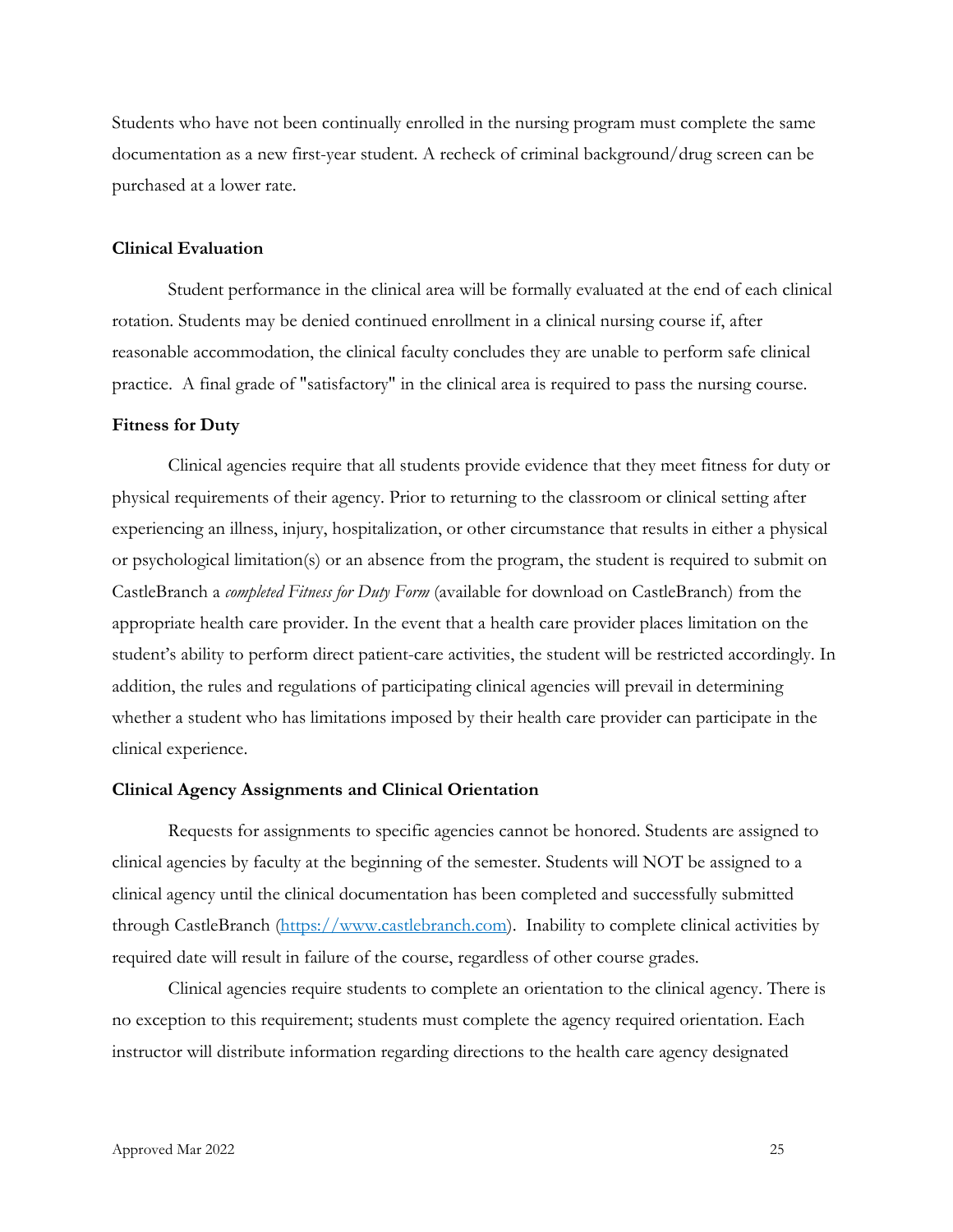parking areas. Clinical assignments will be made by the clinical instructor; changes to assigned clinical times can only be made by the clinical instructor.

# <span id="page-25-0"></span>**National Student Nurses' Association (NSNA) Code of Academic and Clinical Conduct**

The [National Student Nurses' Association](https://www.dropbox.com/s/sdk51g6r3c2pzpc/Code%20of%20Academic%20and%20Clinical%20Conduct%20With%20Interpretive%20Statements.pdf?dl=0) provides a code of academic and clinical conduct for nursing students. All nursing students must follow these ethical principles at all times. Any breach of code will be documented in the student's permanent record and appropriate action will be taken.

# **NSNA Code of Academic and Clinical Conduct**

### **Preamble**

Students of nursing have a responsibility to society in learning the academic theory and clinical skills needed to provide nursing care. The clinical setting presents unique challenges and responsibilities while caring for human beings in a variety of health care environments. The Code of Academic and Clinical Conduct is based on an understanding that to practice nursing as a student is an agreement to uphold the trust with which society has placed in us. The statements of the Code provide guidance for the nursing student in the personal development of an ethical foundation and need not be limited strictly to the academic or clinical environment but can assist in the holistic development of the person.

# **NSNA Code for Academic and Clinical Conduct**

As students are involved in the clinical and academic environments, we believe that ethical principles are a necessary guide to professional development. Therefore, within these environments we;

- 1. Advocate for the rights of all clients.
- 2. Maintain client confidentiality.
- 3. Take appropriate action to ensure the safety of clients, self, and others.
- 4. Provide care for the client in a timely, compassionate and professional manner.
- 5. Communicate client care in a truthful, timely and accurate manner.
- 6. Actively promote the highest level of moral and ethical principles and accept responsibility for our actions.
- 7. Promote excellence in nursing by encouraging lifelong learning and professional development.
- 8. Treat others with respect and promote an environment that respects human rights, values and choice of cultural and spiritual beliefs.
- 9. Collaborate in every reasonable manner with the academic faculty and clinical staff to ensure the highest quality of client care
- 10. Use every opportunity to improve faculty and clinical staff understanding of the learning needs of nursing students.
- 11. Encourage faculty, clinical staff, and peers to mentor nursing students.
- 12. Refrain from performing any technique or procedure for which the student has not been adequately trained.
- 13. Refrain from any deliberate action or omission of care in the academic or clinical setting that creates unnecessary risk of injury to the client, self, or others.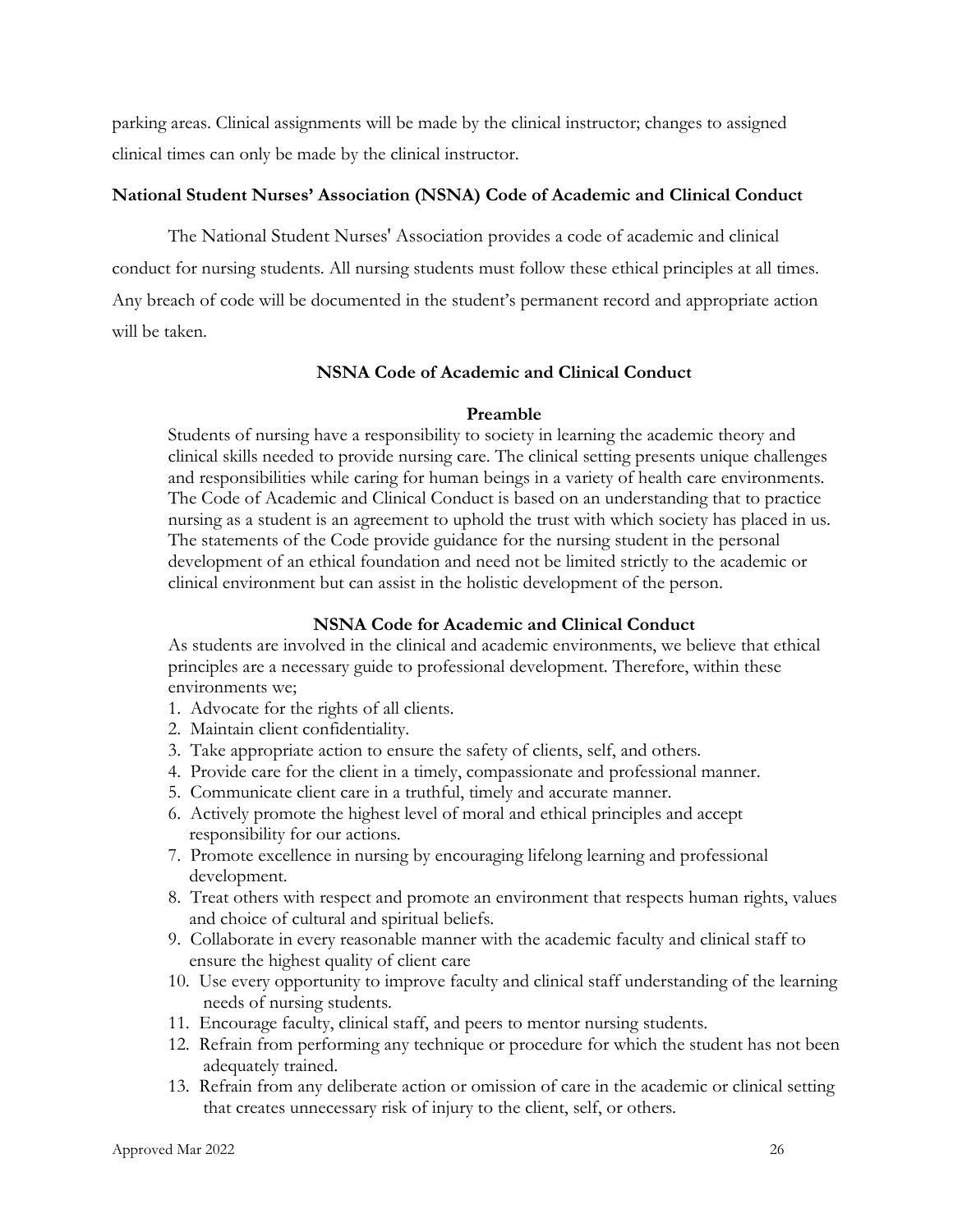- 14. Assist the staff nurse or preceptor in ensuring that there is full disclosure and that proper authorization is obtained from clients regarding any form of treatment or research.
- 15. Abstain from the use of alcoholic beverages or any substances in the academic and clinical setting that impair judgment.
- 16. Strive to achieve and maintain an optimal level of personal health.
- 17. Support access to treatment and rehabilitation for students who are experiencing impairments related to substance abuse and mental or physical health issues.
- 18. Uphold school policies and regulations related to academic and clinical performance, reserving the right to challenge and critique rules and regulations as per school grievance policy.

 [\(National Student Nurses' Association,](https://www.dropbox.com/s/sdk51g6r3c2pzpc/Code%20of%20Academic%20and%20Clinical%20Conduct%20With%20Interpretive%20Statements.pdf?dl=0) (2009). A Code for Academic and Clinical Conduct for Nursing Students. Retrieved from nsna.org/nsna-code-of-ethics.html

# <span id="page-26-0"></span>**Dress Code**

The nursing program expects students to present a professional and positive image in the clinical settings. High standards of conduct and appearance reflect the nursing program, the profession, and the agency in which practice occurs. The approved uniform will be the official dress for the Pinning Ceremony.

The approved uniform or agency professional attire and photo ID must be worn in all clinical settings including clinical simulation and clinical orientation activities. When a student is required to return to the campus during or after clinical, the scrub jacket may be worn over approved uniform or professional attire.

The clinical or simulation lab instructor has final judgment on the appropriateness of student attire and corrective action for dress code infractions. Unprofessional attire may result in dismissal from the clinical or simulation activity resulting a grade of "U" for that clinical day and the student will be considered to have an unexcused absence. Any missed clinical and/or simulation time must be made up in order to progress in the program. See Lab and Clinical Attendance/Tardiness.

<span id="page-26-1"></span>**Photo ID.** A photo ID is considered part of the uniform or agency dress code attire and is to be worn on a lapel, collar or chest pocket, never at waist level or below. The front of the badge and photograph should be visible at all times. The photo ID should not be worn in settings other than the clinical or laboratory setting. Some clinical agencies will make students a photo ID for that agency, students are to turn in these IDs to their clinical instructor at the end of each semester, if required. If students do NOT comply with this request, they will be considered unsatisfactory in clinical and will not pass that clinical course.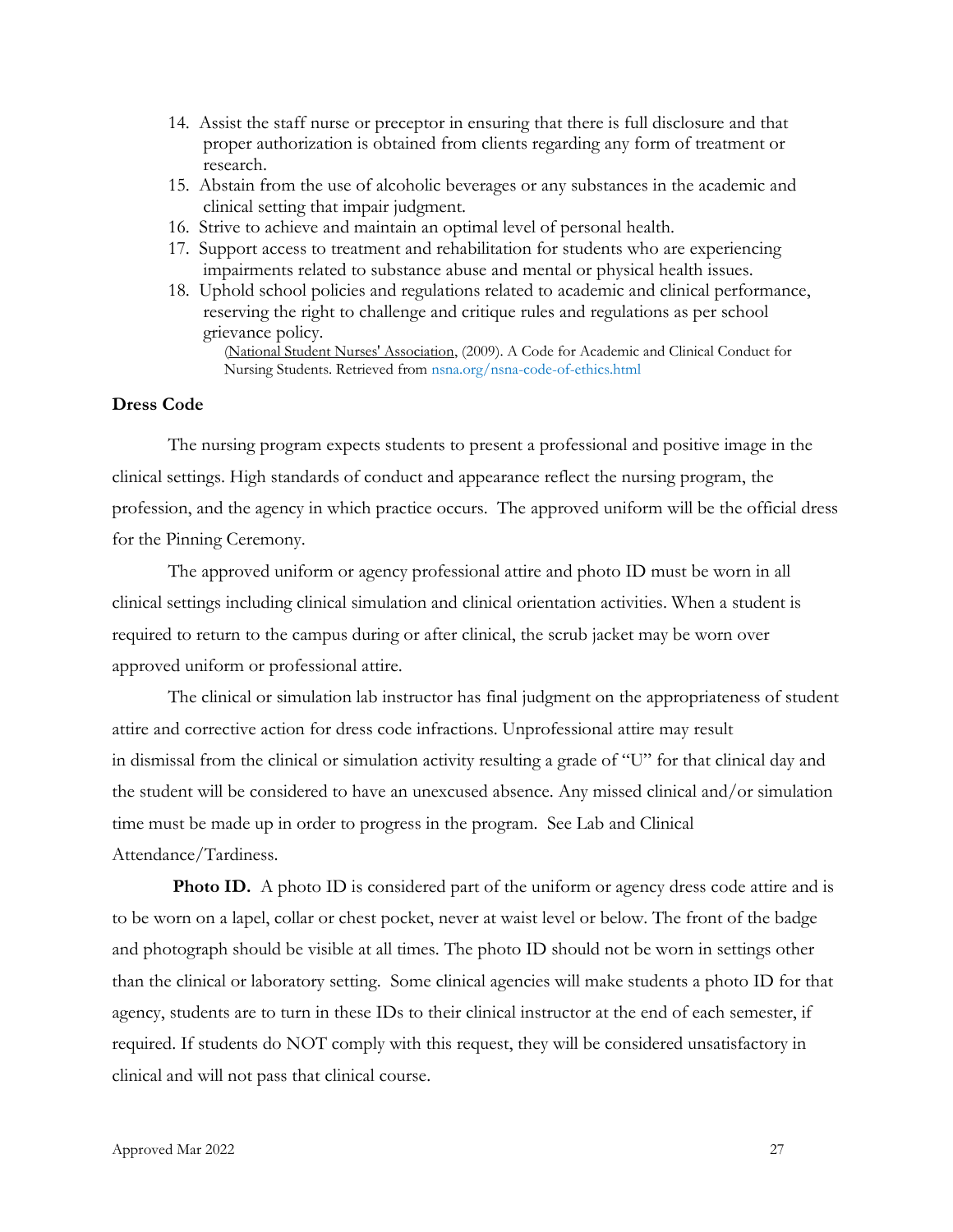<span id="page-27-0"></span>**Clinical Uniform.** The uniforms are Cherokee Brand and consist of black pants or skirt, a grey scrub top, and a black scrub jacket. Only the designated Mountain Empire Community College Nursing Program uniforms can be worn while participating in clinicals either on or off campus. "Mountain Empire Community College Nursing Program" must be monogrammed by the uniform provider on the front pocket of the scrub top and the lab coat consistent with guidelines provided. Uniforms may be purchased from a local uniform shop identified by the nursing program. A solid black undershirt with no emblems or writing visible may be worn under the scrub top. Shirts worn under the scrub top may not extend below the scrub top.

- Uniforms should be clean, in good repair (free of wrinkles, stains, tears, frays and rips), and with appropriate size and fit to the wearer. Skin toned full-length nonsheer stockings/hosiery or black leggings must be worn when a skirt is preferred. No sweaters or hoodies may be worn with the uniform. Undergarments and/or cleavage must not show when leaning or bending over. Appropriate undergarments are white, black, or neutral colored and fit appropriately. Black scrub jackets are required and are the only acceptable garment to be worn with the uniform while not engaged in direct patient care. Shoes must be made of nonpermeable material, such as black leather or rubber, to prevent possible soak-through of spilled liquids including blood and body fluids. Shoes should be closed toe, clean, in good repair and without colored laces. Black knee highs/socks (that come above the ankle) are required. High top sneakers, canvas shoes or shoes with sport logos are not permitted.
- Jewelry should be conservative, not excessive in style or amount, and not interfere with the provision of nursing care in any way. Gauge earrings, nose, tongue, eyebrow, lip or cheek jewelry is not compliant with the professional image of a nurse. Hoop or dangling earrings and necklaces present a safety concern for direct patient care and should not be worn. A watch with a second hand, wedding rings, small white or yellow metal earrings (one small stud per earlobe) may be worn.
- Hair is to be clean and well groomed. Long hair should be pulled back and restrained; hair must clear the uniform collar and be controlled in such a way that it will not cause contamination or become contaminated. Beards and moustaches must be neatly trimmed (no longer than  $\frac{1}{2}$ ) and allow for proper use of masks. Extreme hair color (including, but not limited to pink, green, blue, purple, rainbow colors,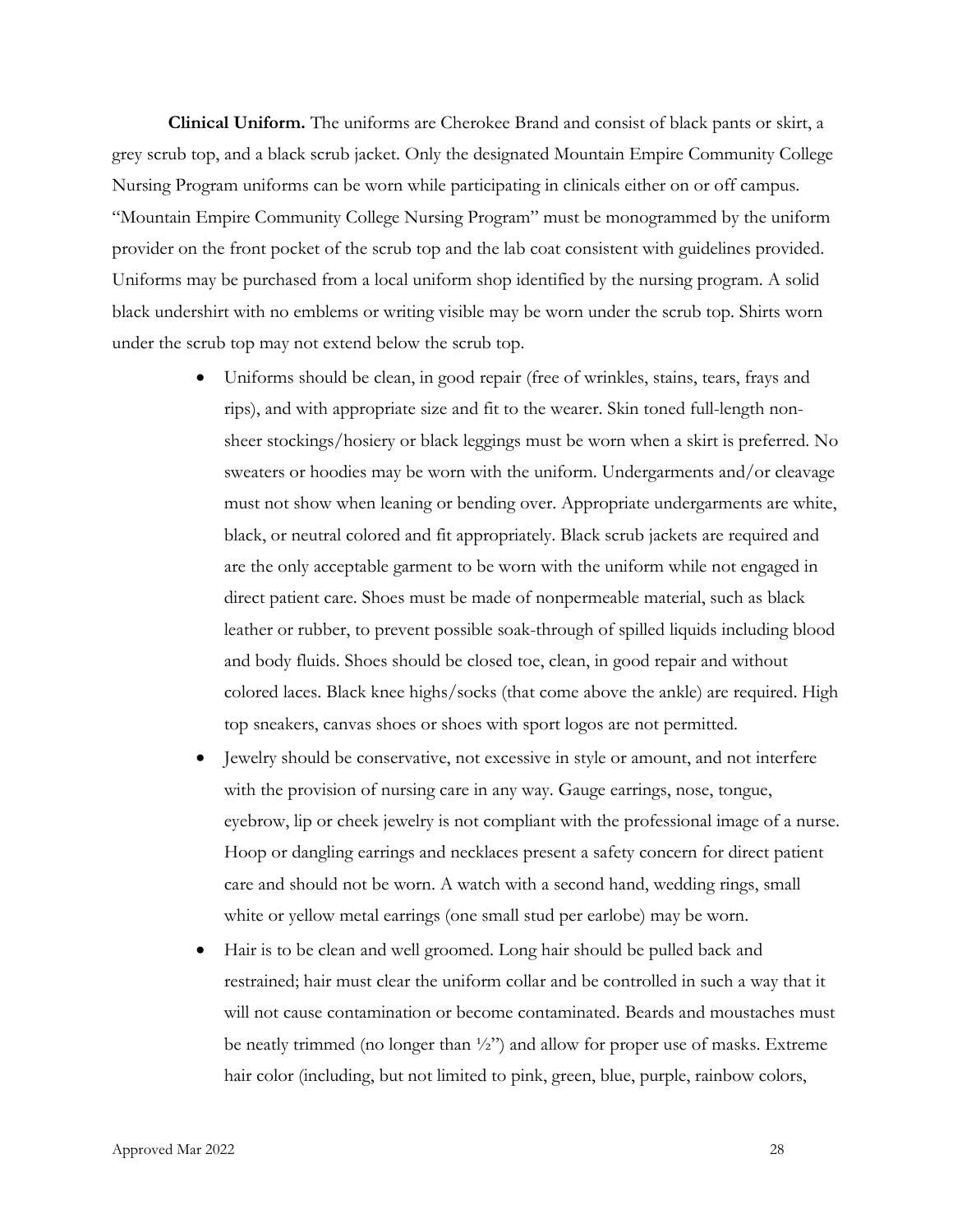etc.) and exaggerated hair styles are not compliant with the professional image of a nurse.

- Nails should be trimmed and clean and conservatively polished with no chipped polish. Bright or dark colored nail polish or nail art is not appropriate. All nail enhancements (false nails) are prohibited.
- Cosmetics should be used sparingly, avoiding shocking colors (blue, pink, purple, black eyeshadow, etc.).
- No perfumes, colognes, aftershaves or scented lotions are to be worn. Noxious or unpleasant body odors and poor dental hygiene are unacceptable. Showering/bathing and the use of deodorant/antiperspirant are expected.

<span id="page-28-0"></span>**Uniform accessories**. Each student is expected to have the following accessories when participating in clinical/lab activities:

- o Bandage scissors
- o Black pen
- o Penlight
- o Stethoscope
- o Watch with a second hand
- o Calculator (optional)

### <span id="page-28-1"></span>**Personal appearance and behavior.**

- o Eating, drinking, and gum chewing are not allowed in clinical setting.
- o Personal phone calls and visitors in the clinical or lab setting are not permitted except in an emergency. Cell phones must be on silent and calls should not be accepted, or personal contacts made, including text messages, during clinical or lab times.
- o Cell phones may be used as personal handheld devices for access to nursing references only if approved by the clinical faculty and the clinical agency. This approval must be received in advance of use for each clinical assignment. Students who use their cell phone for personal purposes or without prior permission may be dismissed from clinical with an unsatisfactory grade for the day.
- o Students are asked to follow the clinical site policy regarding smoking. Most clinical agencies do not allow smoking on the premises.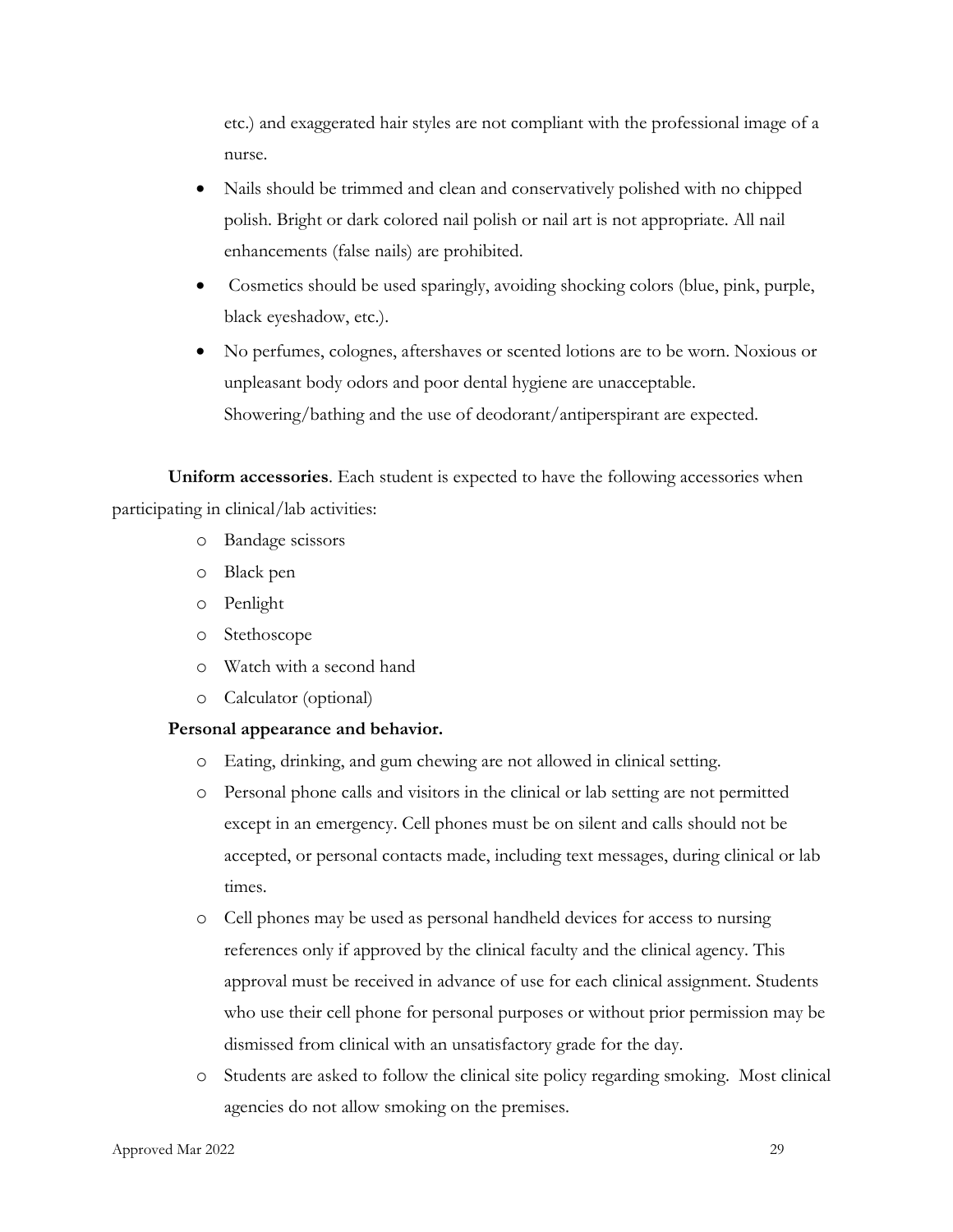o Visible tattoos may offend some patients and co-workers while in the clinical setting. A small and discreet tattoo may be visible if the images or words do not convey violence, discrimination, profanity, or sexually explicit content. Facial, neck, large and sleeve tattoos are not permitted to be visible. Tattoos that do not meet the above expectations must be covered with bandages, clothing or cosmetics. MECC faculty and healthcare agency nursing administration reserve the right to judge the appearance of visible tattoos.

<span id="page-29-0"></span>**Agency Professional Attire**. Some agencies prefer students to wear professional attire instead of student uniforms. The instructor will inform students when this is the case and what attire the agency will approve. Appearance must be clean and neat. Generally, jeans, sweatshirts, sport clothing, underwear-type shirts, see-through clothing, shorts, sleeveless shirts or any clothing which exposes a bare midriff, back, chest or underwear are prohibited. Skirts must be knee length or longer, pants must be ankle length and must fit properly, be clean and pressed, and representative of conservative attire. A student entering a clinical agency in street clothing for any activity as nursing students (e.g. orientation) must dress professionally and wear the program's scrub jacket and photo ID required by agency.

#### **PROGRAM PROGRESSION, REAPPLICATION/READMISSION**

#### <span id="page-29-2"></span><span id="page-29-1"></span>**Reapplication/Readmission/Program Progression Process**

All courses in the curriculum, both general education and nursing, must be completed in sequence prior to progressing to the next semester. Students must earn a minimum grade of "C" (80) in all nursing courses, a minimum grade of "C" in all non-nursing courses and maintain a minimum cumulative GPA of 2.0 to remain eligible for continued enrollment in the nursing program. A student may enroll only in nursing courses listed in his/her current semester in the nursing program. Clinical performance in a course is graded as Satisfactory/Unsatisfactory. A student who does not meet the clinical learning outcomes will fail the course. In addition, during the NSG 106/100, 115, 170, 210/211, and 252 courses, a Comprehensive Drug Calculation Exam (CDCE) will be administered to verify dosage calculation skills. Students must achieve at least 90 percent of maximum score on the CDCE with no more than three attempts in order to achieve a passing grade in the course. Any student who earns a final grade lower than a "C" in a required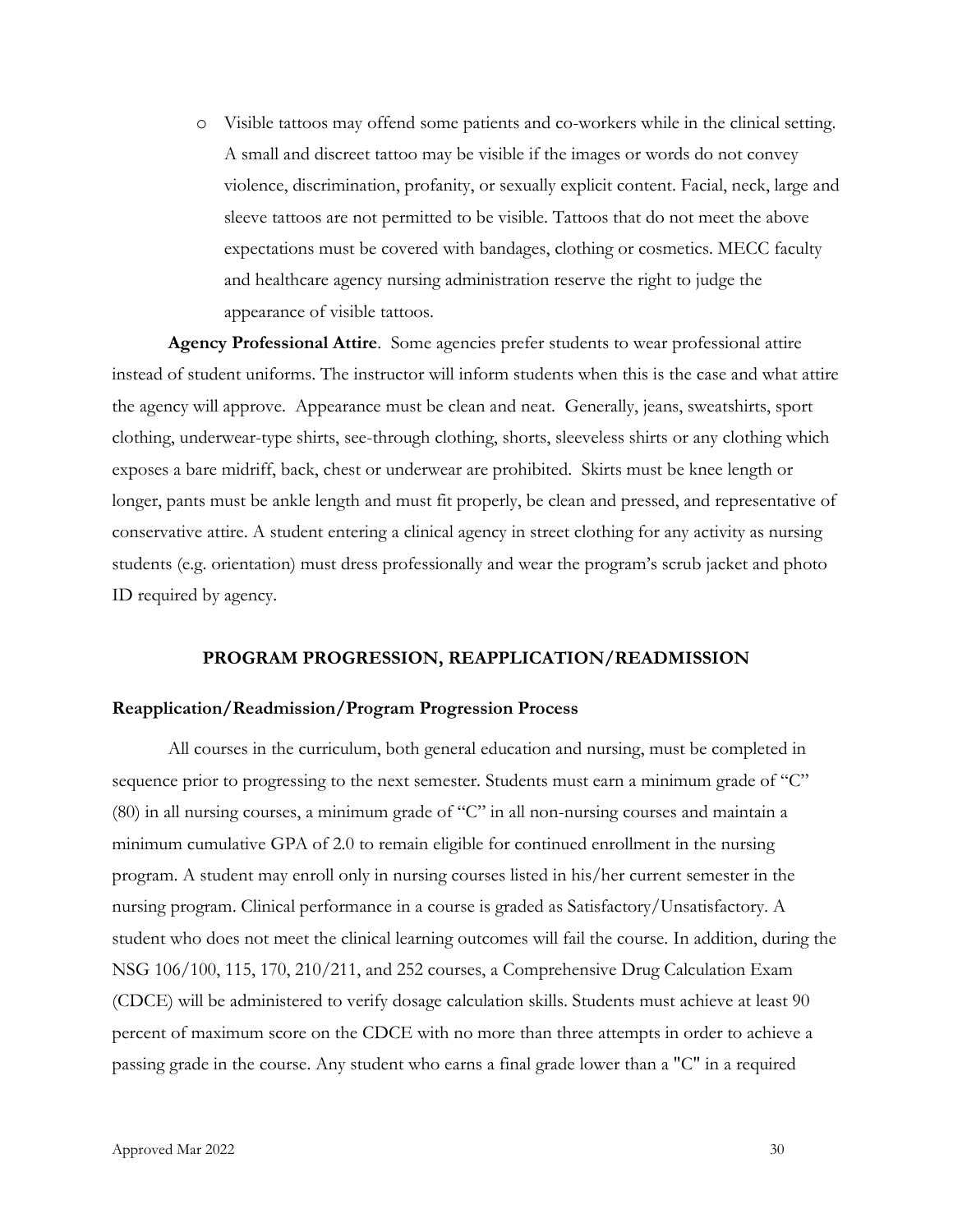course (either general education or nursing courses) must repeat the course and earn a final grade of "C" or better before taking the next course in the sequence.

- Any student who drops or withdraws from NSG 106 or NSG 200 must also drop or withdraw from NSG 100 due to the inability to complete clinical requirements.
- A student may continue in NSG 200 regardless of dropping or withdrawing from NSG 100 and/or NSG 106.
- Students who are not successful in any first semester nursing (NSG) course must reapply to the nursing program. Re-enrollment must occur no later than three years from successful completion of NSG 100 or 115, otherwise the student will have to repeat all nursing courses.
- Any student who drops or withdraws from NSG 252 or NSG 270 must withdraw from the other course as they are corequisites.
- A student earning less than a "C" or who withdrew from a course past the first semester and wishes to reenter the nursing curriculum (e.g., NSG 152, 170, 210, 211, 230, 252, 270) must write a letter to the Program Coordinator requesting readmission in the semester prior to the semester of enrollment. Each student's application for readmission will be considered by the nursing faculty and the decision to readmit will be based on additional requested data, prior performance in the nursing program, and space availability. Based on the course(s) that must be repeated, the student who is readmitted may be required to complete a skills competency course or demonstrate competency in critical nursing skills before progressing to the next level.
- A student who has two academic failures (grades below a "C") in nursing courses past the first semester will be ineligible for re-enrollment in the program. A student in this circumstance can obtain an LPN and apply to either Track 2 or Track 4 advanced placement options for LPNs.
- According to the VCCS Policy 5.7.4, "A student will normally be limited to two enrollments in the same credit course." Any exception to this policy must be approved by the program coordinator and the vice president of instruction and student services.

A student must obtain permission from the nursing program coordinator to continue in the

Nursing Program under the following conditions:

- Repeating a course with a grade below "C";
- Withdrawal from a nursing course;
- Cumulative GPA below 2.0.

Any student who is not enrolled in a clinical course for one semester or longer must repeat clinical agency requirements including a new criminal background check and drug screen, CPR, statement of health, and physical prior to re-enrolling in nursing courses. A student who is not enrolled in a clinical course for one semester or longer, will be required to demonstrate competency in critical nursing skills including head-to-toe assessments, before re-enrolling in the program.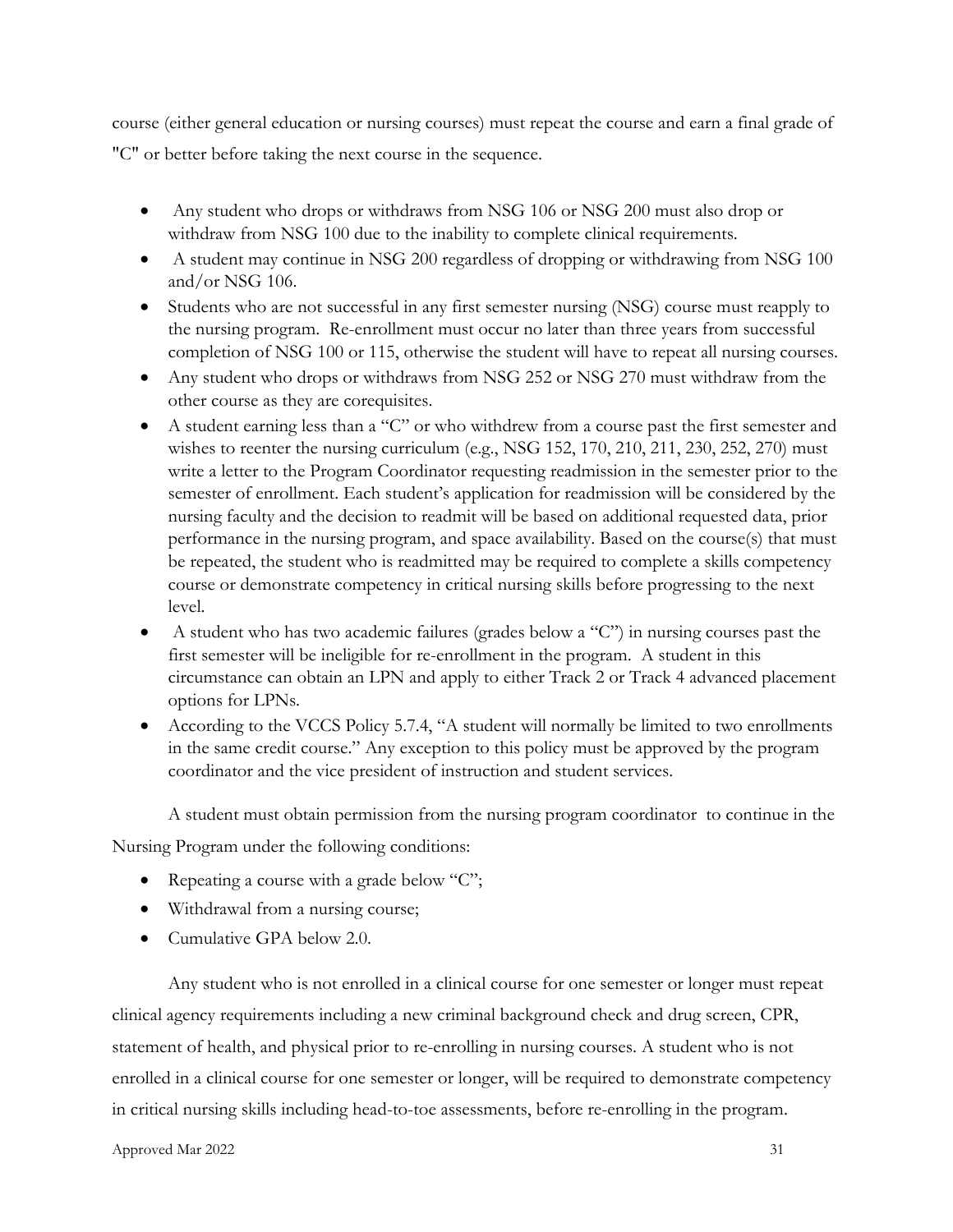Failure to demonstrate skills/assessment competencies will result in the student not being allowed to re-enroll in the program. If competency is not demonstrated the student may be required to repeat NSG 106 or NSG 200.

#### <span id="page-31-0"></span>**Guidelines for Requesting Readmission**

Students requesting readmission must follow these guidelines:

- 1. Indicate in writing to the program coordinator the desire to be readmitted. For re-enrollment in fall semester, letters must be received by no later than May 1; for re-enrollment into the spring semester, letters must be received by no later than December 15. Requests after these deadlines will not be considered until the following year. Requests may be sent via email or by US Mail to the Coordinator of the Nursing Program at Mountain Empire Community College, 3441 Mountain Empire Road, Big Stone Gap, VA 24219.
- 2. Provide full name, Empl ID, and the specific course for consideration.
- 3. State in the letter what steps have been taken to assure success if reenrollment is approved. This letter is the student's argument for readmission and will be presented to the faculty for the final decision. Appropriate formatting, correct grammar and spelling are important factors to consider in preparing the letter. It is the student's responsibility to confirm that readmission requests have been received by the nursing program coordinator.

PLEASE NOTE: Since readmission decisions are dependent on availability of clinical and classroom space, decisions are not typically made until the final semester grades have been submitted. If clinical space is unavailable at a student's home college, a student may be offered readmission with a clinical assignment outside the service area of home college. Students will be notified of the decision concerning the re-admission request by phone call, letter, or email prior to the first day of the requested class.

<span id="page-31-1"></span>**Priority of readmission.** Students are allowed readmission in the program based on space availability and ranked by cumulative GPA in the following order of priority:

- 1. Returning students who have dropped out of the nursing curriculum with a passing grade prior to taking the courses for which they have applied and are still eligible to continue in the program.
- 2. Returning students who have been unsuccessful in the course for which they are applying and are still eligible to continue in the program.
- 3. Transfer students.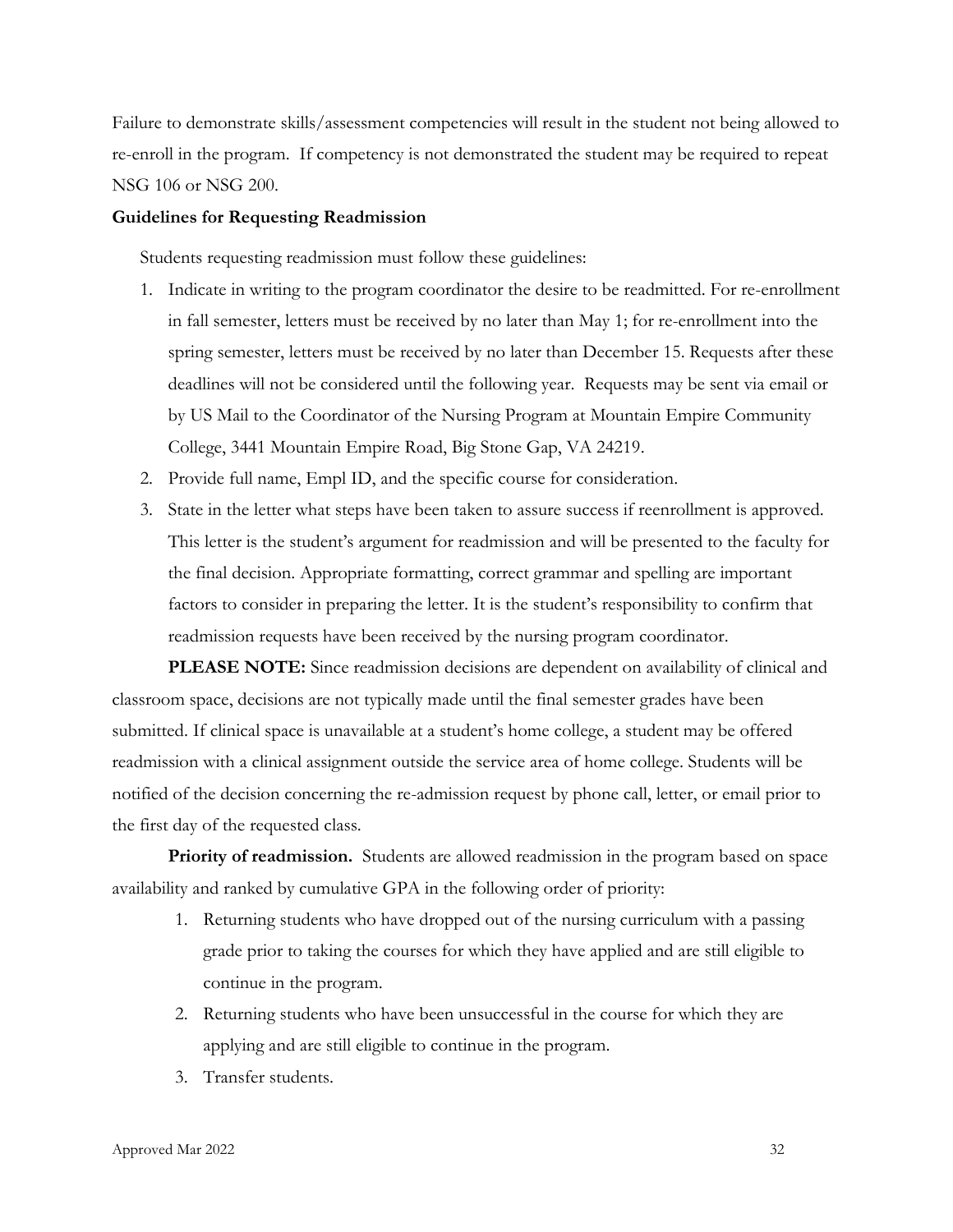#### <span id="page-32-0"></span>**Inter-program Transfer**

In extenuating circumstances, a student may submit a written request to the program coordinator for transfer to a different track in the nursing program. The request must include an explanation of the extenuating circumstances and the steps the student will take to insure success if the request is granted. The request will be considered by the faculty. Since readmission decisions are dependent on availability of clinical and classroom space, decisions are not typically made until the final semester grades have been submitted. The student will be notified of the decision concerning the request in writing prior to the first day of the requested class.

## **PROFESSIONAL AND ACADEMIC INTEGRITY**

#### <span id="page-32-2"></span><span id="page-32-1"></span>**Professional Integrity**

Stress is a reality for nursing students and professional nurses. How individuals respond during highly stressful situations is paramount to effectiveness as professionals and nurses. During difficult situations in the classroom or in a clinical situation, students must be mindful of communication with peers, the staff, faculty, patients and other healthcare providers.

Nursing students must function as professionals in the academic and health care settings. This professionalism includes exhibiting sensitivity and concern, maintaining therapeutic relationships and patient confidentiality. Unprofessional behavior may result in academic or legal consequences. Students should take a moment to reflect on what they are about to say, particularly in difficult situations. Profanity and threats will not be tolerated and will be managed according to college policy, as well as the policies of the healthcare agency when applicable. This includes e-mail and or letters written by students.

Nursing students must demonstrate accountability for nursing practice by functioning within legally and ethically prescribed limits determined by the [Commonwealth of Virginia Board of](http://www.dhp.virginia.gov/nursing/nursing_laws_regs.htm)  [Nursing Statutes and Regulations;](http://www.dhp.virginia.gov/nursing/nursing_laws_regs.htm) the [American Nurses Association Code for Ethics](http://nursingworld.org/DocumentVault/Ethics-1/Code-of-Ethics-for-Nurses.html) and NSNA Code of Academic and Clinical Conduct (see earlier section). Failure to comply with these standards will result in immediate dismissal from the nursing program.

# <span id="page-32-3"></span>**Laws Governing the Practice of Nursing and Health Professions in General (Excerpts) Chapter 30 or Title 54.1 of the Code of Virginia**

**§ 54.1-3007. Refusal, revocation or suspension, censure or probation.**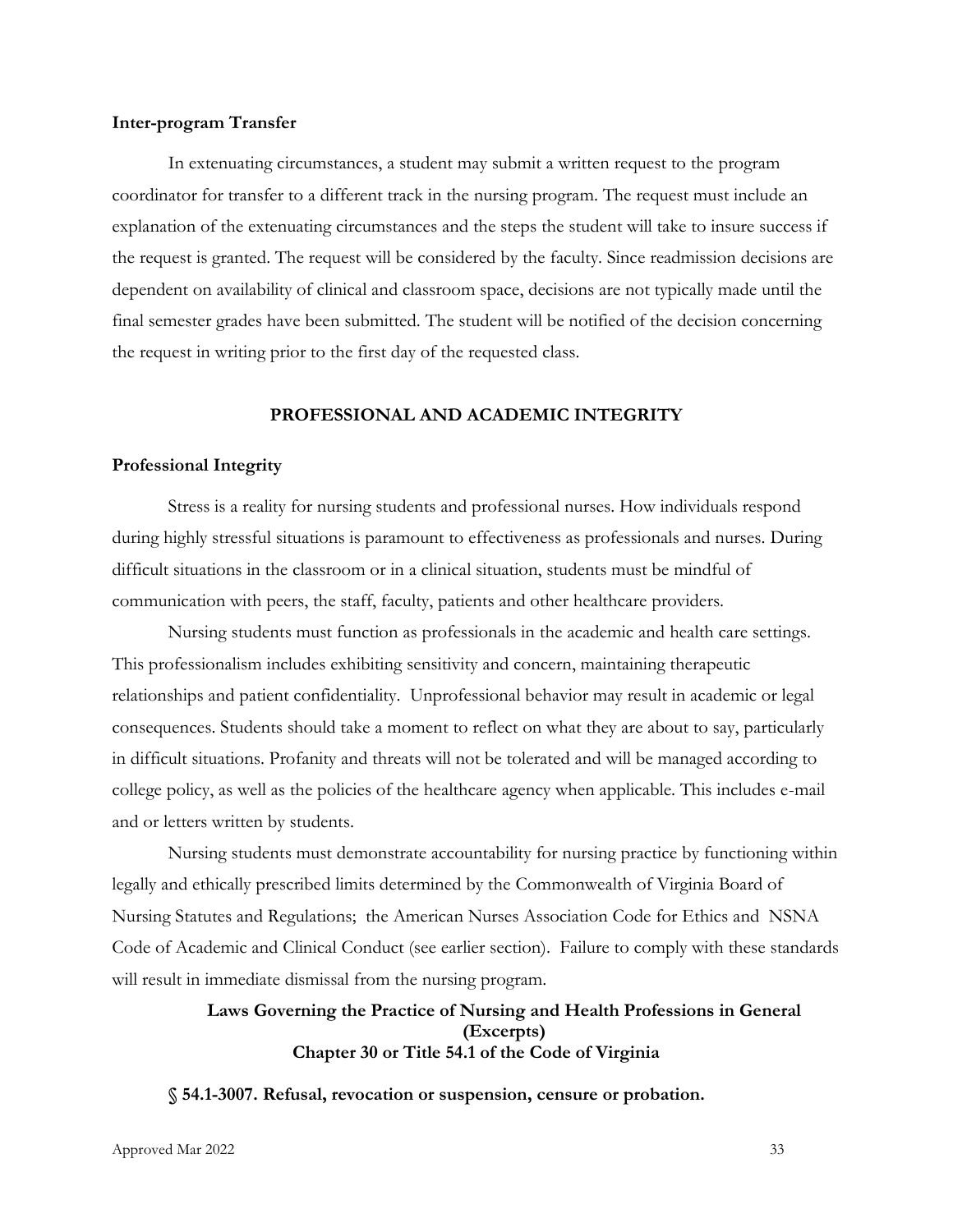The Board may refuse to admit a candidate to any examination, refuse to issue a license, certificate, or registration to any applicant and may suspend any license, certificate, registration, or multistate licensure privilege for a stated period or indefinitely, or revoke any license, certificate, registration, or multistate licensure privilege, or censure or reprimand any licensee, certificate holder, registrant, or multistate licensure privilege holder, or place him on probation for such time as it may designate for any of the following causes:

- 1. Fraud or deceit in procuring or attempting to procure a license, certificate, or registration;
- 2. Unprofessional conduct;
- 3. Willful or repeated violation of any of the provisions of this chapter;
- 4. Conviction of any felony or any misdemeanor involving moral turpitude;
- 5. Practicing in a manner contrary to the standards of ethics or in such a manner as to make his practice a danger to the health and welfare of patients or to the public;
- 6. Use of alcohol or drugs to the extent that such use renders him unsafe to practice, or any mental or physical illness rendering him unsafe to practice;
- 7. The denial, revocation, suspension or restriction of a license, certificate, registration, or multistate licensure privilege to practice in another state, the District of Columbia or a United States possession or territory; or

8. Abuse, negligent practice, or misappropriation of a patient's or resident's property. (Code 1950, § 54-353 ; 1970, c. 116 ; 1979, c. 5, § 54-367.32 ; 1982, c. 598 ; 1988, c. 765 ; 1989, c. 278 ; 2003, c. 249 ; 2005, cc. 610, 924.)

# **§ 54.1-3008. Particular violations; prosecution.**

A. It shall be a Class 1 misdemeanor for any person to:

- 1. Practice nursing under the authority of a license or record illegally or fraudulently obtained or signed or issued unlawfully or under fraudulent representation;
- 2. Practice nursing unless licensed to do so under the provisions of this chapter;
- 3. Knowingly employ an unlicensed person as a professional or practical nurse or knowingly permit an unlicensed person to represent himself as a professional or practical nurse;
- 4. Use in connection with his name any designation tending to imply that he is a professional nurse or a practical nurse unless duly licensed to practice under the provisions of this chapter;
- 5. Practice professional nursing or practical nursing during the time his license is suspended or revoked;
- 6. Conduct a nursing education program for the preparation of professional or practical nurses unless the program has been approved by the Board;
- 7. Engage in the practice of massage therapy or hold himself out as practicing massage therapy unless he holds a license as a massage therapist issued by the Board.
- B. The provisions of this section shall apply, mutatis mutandis, to persons holding a multistate licensure privilege to practice nursing.

Code 1950, § 54-359; 1970, c. 116; 1982, c. 598, § 54-367.35; 1988, c. 765; 1996, c. [166;](http://lis.virginia.gov/cgi-bin/legp604.exe?961+ful+CHAP0166) 2004, c. [49;](http://lis.virginia.gov/cgi-bin/legp604.exe?041+ful+CHAP0049) 2016, c. [324](http://lis.virginia.gov/cgi-bin/legp604.exe?161+ful+CHAP0324)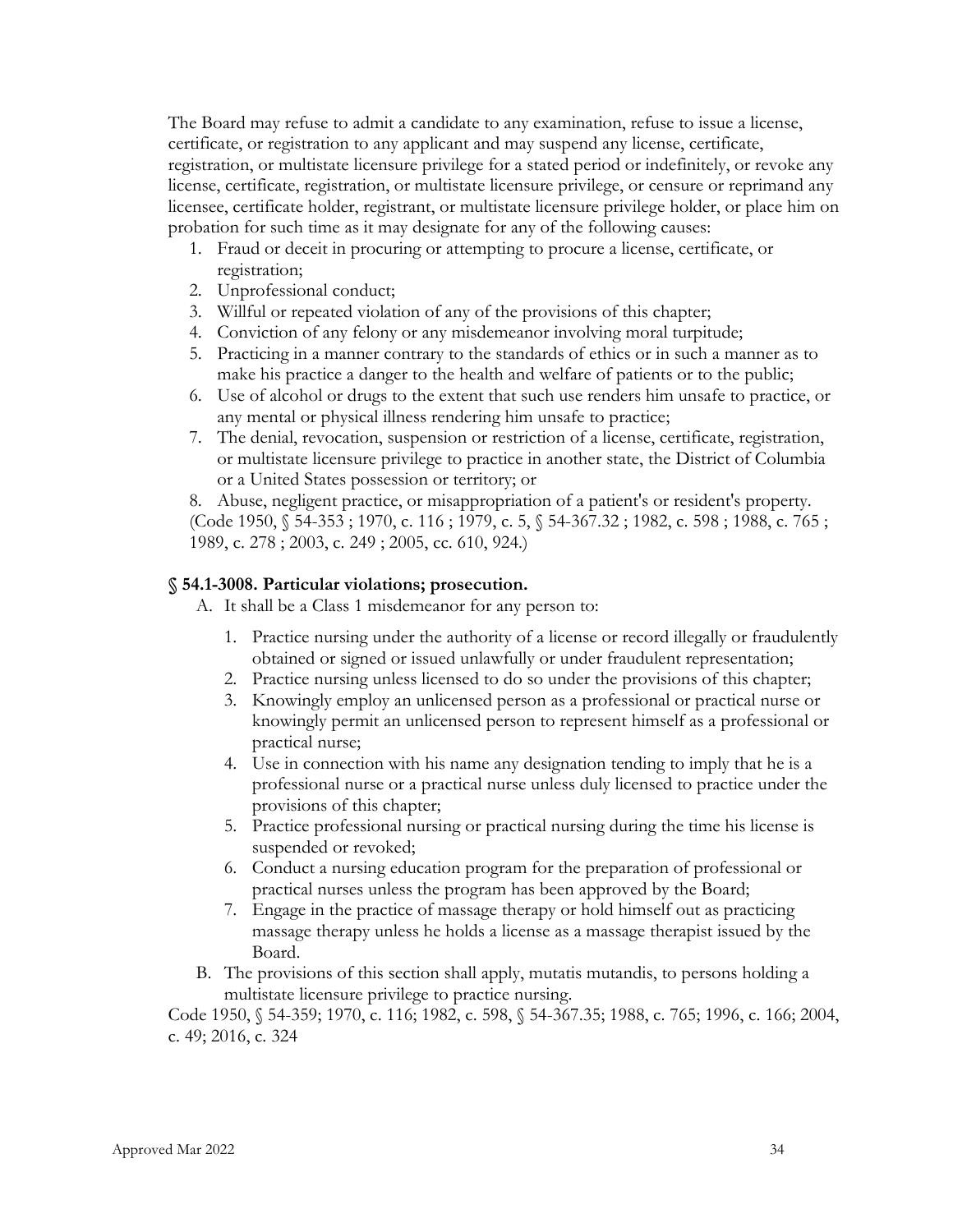Virginia Board of Nursing (2018). Laws governing the practice of nursing, §§ 54.1-3000 and chapter 30 of Title 54.1of the *Code of Virginia.* Retrieved from [http://www.dhp.virginia.gov/nursing/nursing\\_laws\\_regs.htm.](http://www.dhp.virginia.gov/nursing/nursing_laws_regs.htm)

# <span id="page-34-0"></span>**Regulations Governing the Practice of Nursing, Virginia Board of Nursing**

# **§§ 54.1-2400 and Chapter 30 of Title 54.1 of the Code of Virginia 18VAC-90-19-230. Disciplinary provisions.**

A. The board has the authority to deny, revoke or suspend a license or multistate licensure privilege issued, or to otherwise discipline a licensee or holder of a multistate licensure privilege upon proof that the licensee or holder of a multistate licensure privilege has violated any of the provisions of §54.1-3007 of the Code of Virginia. For the purpose of establishing allegations to be included in the notice of hearing, the board has adopted the following definitions:

- 1. Fraud or deceit in procuring or maintaining a license means, but shall not be limited to:
	- a. Filing false credentials;
	- b. Falsely representing facts on an application for initial license, reinstatement or renewal of a license; or
	- c. Giving or receiving assistance in the taking of the licensing examination.
- 2. Unprofessional conduct means, but shall not be limited to:
	- a. Performing acts beyond the limits of the practice of professional or practical nursing as defined in Chapter 30 (§54.1-3000 et seq.) of Title 54.1 of the Code of Virginia, or as provided by §54.1-2901 and 54.1-2957 of the Code of Virginia;
	- b. Assuming duties and responsibilities within the practice of nursing without adequate training or when competency has not been maintained;
	- c. Obtaining supplies, equipment or drugs for personal or other unauthorized use;
	- d. Employing or assigning unqualified persons to perform functions that require a licensed practitioner of nursing;
	- e. Falsifying or otherwise altering patient, employer, student, or educational program records, including falsely representing facts on a job application or other employmentrelated documents;
	- f. Abusing, neglecting or abandoning patients or clients;
	- g. Practice of a clinical nurse specialist beyond that defined in 18VAC90-19-220 and; § 54.1-3000 of the Code of Virginia;
	- h. Representing oneself as or performing acts constituting the practice of a clinical nurse specialist unless so registered by the board;
	- i. Delegating nursing tasks to an unlicensed person in violation of the provisions of Part VI (18VAC90-19-240 et seq.) of this chapter;
	- j. Giving to or accepting from a patient or client property or money for any reason other than fee for service or a nominal token of appreciation;
	- k. Obtaining money or property of a patient or client by fraud, misrepresentation or duress;
	- l. Entering into a relationship with a patient or client that constitutes a professional boundary violation in which the nurse uses his professional position to take advantage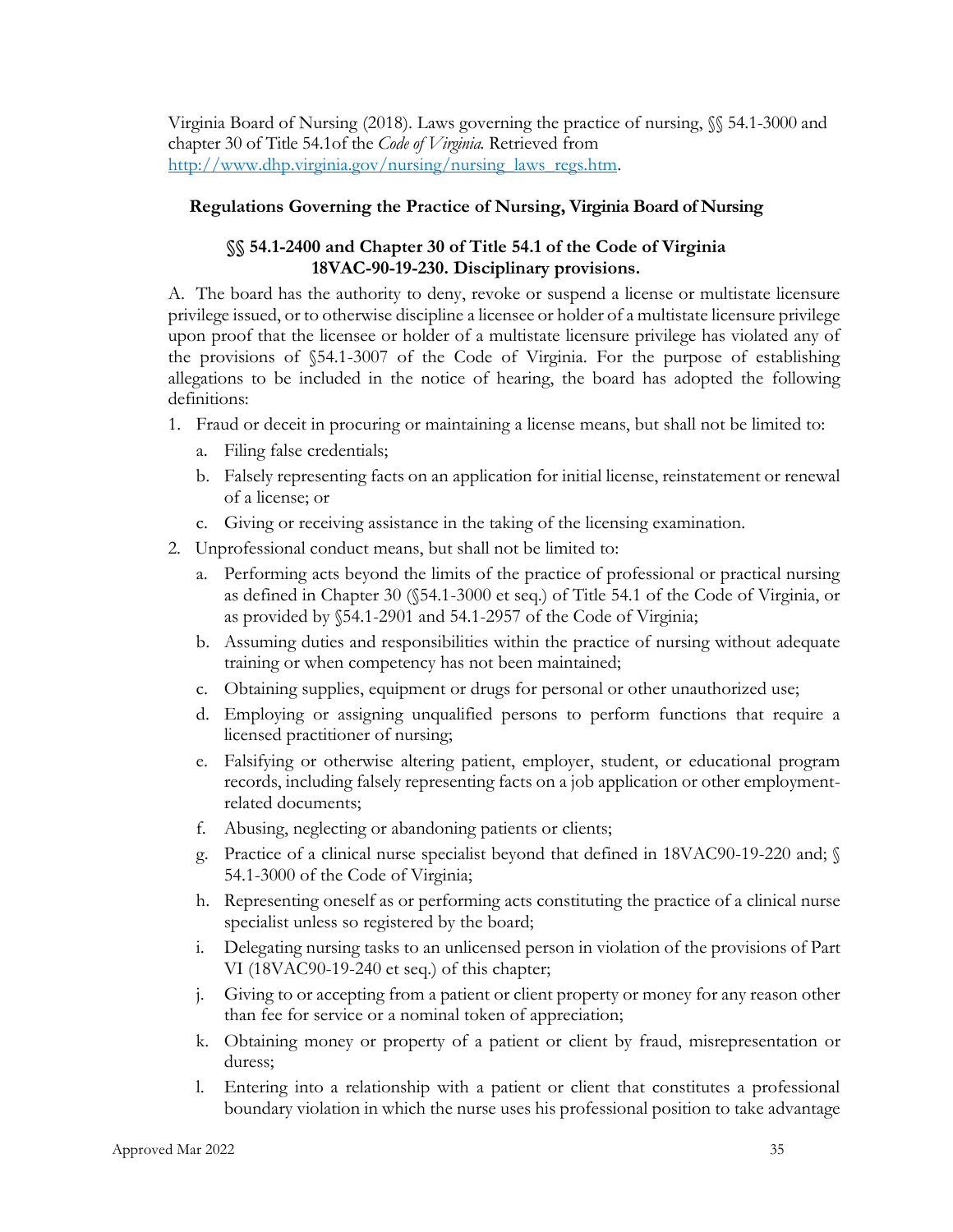of the vulnerability of a patient, a client or his family, to include but not limited to actions that result in personal gain at the expense of the patient or client, a nontherapeutic personal involvement or sexual conduct with a patient or client;

- m. Violating state laws relating to the privacy of patient information, including but not limited to §32.1-127.1:03 of the Code of Virginia;
- n. Providing false information to staff or board members in the course of an investigation or proceeding;
- o. Failing to report evidence of child abuse or neglect as required in § 63.2-1509 of the Code of Virginia or elder abuse or neglect as required in § 63.2-1606 of the Code of Virginia; or
- p. Violating any provision of this chapter.

B. Any sanction imposed on the registered nurse license of a clinical nurse specialist shall have the same effect on the clinical nurse specialist registration.

Virginia Board of Nursing (2017). Regulations governing the practice of nursing, §§ 54.1- 2400 and chapter 30 of Title 54.1of the *Code of Virginia.* Retrieved from [http://www.dhp.virginia.gov/nursing/nursing\\_laws\\_regs.htm.](http://www.dhp.virginia.gov/nursing/nursing_laws_regs.htm)

# **American Nurses Association, Code of Ethics for Nurses (Approved January 2015)**

- <span id="page-35-0"></span>Provision 1. The nurse practices with compassion and respect for the inherent dignity, worth and unique attributes of every person.
- Provision 2. The nurse's primary commitment is to the patient, whether an individual, family, group, community or population.
- Provision 3. The nurse promotes, advocates for, and protects the rights, health, and safety of the patient.
- Provision 4. The nurse has authority, accountability, and responsibility for nursing practice; makes decisions; and takes action consistent with the obligation to promote health and to provide optimal care.
- Provision 5. The nurse owes the same duties to self as to others, including the responsibility to promote health and safety, preserve wholeness of character and integrity, maintain competence, and continue personal and professional growth.
- Provision 6. The nurse, through individual and collective effort, establishes, maintains, and improves the ethical environment of the work setting and conditions of employment that are conducive to safe, quality health care.
- Provision 7. The nurse, in all roles and settings, advances the profession through research and scholarly inquiry, professional standards development, and the generation of both nursing and health policy.
- Provision 8. The nurse collaborates with other health professionals and the public to promote human rights, promote health diplomacy, and reduce health disparities.
- Provision 9. The profession of nursing, collectively through its professional organizations, must articulate nursing values, maintain the integrity of the profession, and integrate principles of social justice into nursing and health policy.

(American Nursing Association (2015). American Nurses Association, Code of ethics for nurses. Retrieved from [http://nursingworld.org/practoce-policy/nursing-excellence/ethics/code-of-ethics](http://nursingworld.org/practoce-policy/nursing-excellence/ethics/code-of-ethics-for%20nurses/)[for nurses/](http://nursingworld.org/practoce-policy/nursing-excellence/ethics/code-of-ethics-for%20nurses/)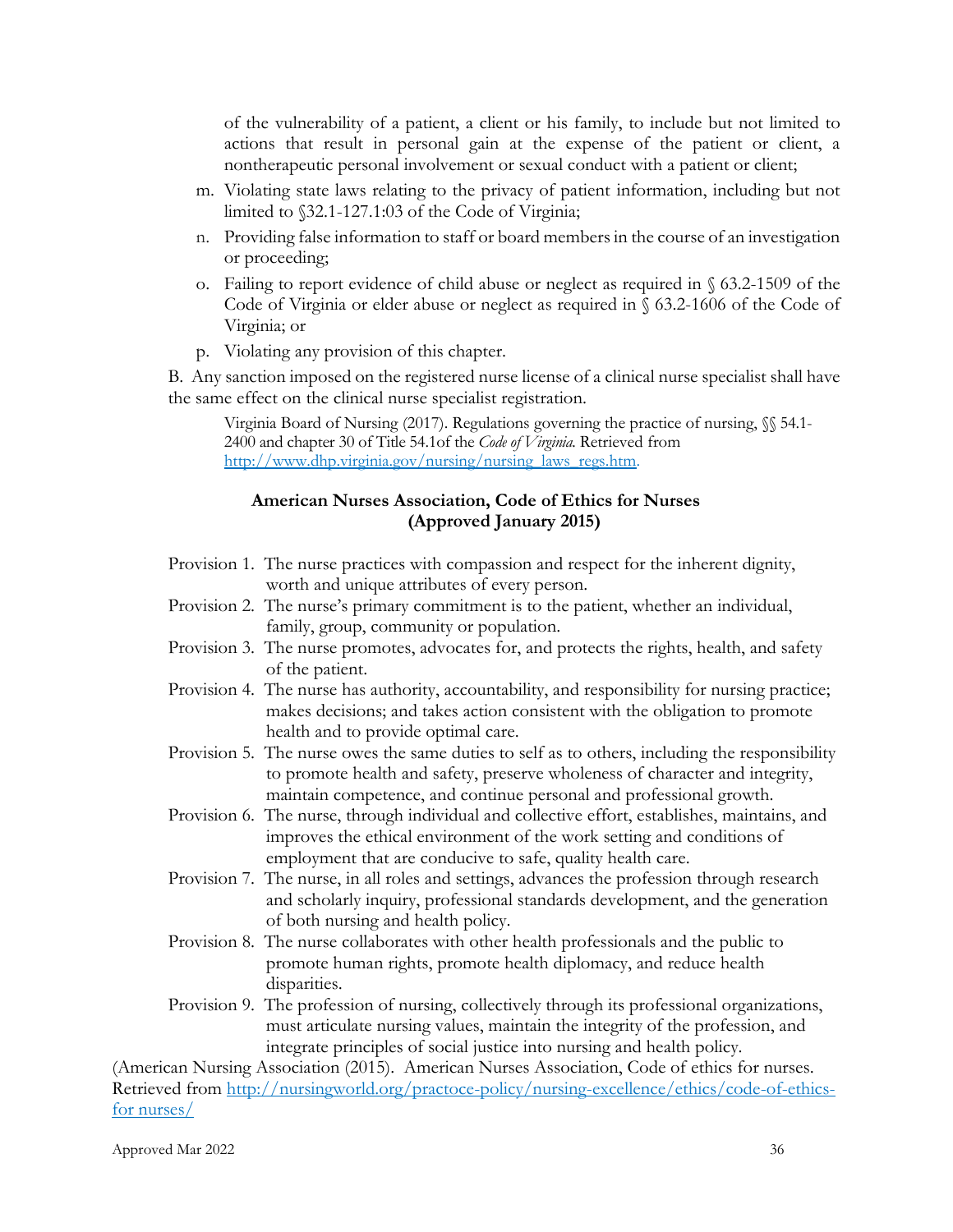#### <span id="page-36-0"></span>**Academic Integrity**

**Students must do their own work; there are no exceptions.** The nursing program identifies academic dishonesty (plagiarizing or cheating in any way) as misconduct subject to disciplinary action. Students who plagiarize or cheat will be dismissed from class and receive an "F" for the course and risk dismissal from the program and the college. This policy is consistent with conduct requirements for MECC.

Cheating on any exam, quiz, lab practical, lab test, homework or any other type of examination, as well as plagiarism of thoughts, words, or ideas is prohibited. Students are expected to maintain a high level of integrity in their academic pursuits. Academic honesty is essential for maintaining the relationship of trust that is fundamental to the educational process and to the healthcare delivery system. Academic dishonesty is a violation of one of the most basic ethical principles of an academic community.

Examples of academic dishonesty include, but are not limited to, the following:

- 1. **Cheating:** Using unauthorized material or unauthorized help from another person in any work submitted for academic credit.
- 2. **Fabrication:** Inventing information or citations in an academic or clinical exercise.
- 3. **Facilitating academic dishonesty:** Providing unauthorized material or information to another person.
- 4. **Plagiarism:** Submitting the work of another person or persons as one's own without acknowledging the correct source.

<span id="page-36-1"></span>**Unauthorized testing/examination behavior**. Examples of unauthorized testing examination behavior include but are not limited to conversing with another person, passing or receiving information/material to or from another person, or temporarily leaving an examination site to visit an unauthorized site; having a cell phone, tablet, smartwatch or earbuds; having food or drinks in the testing area; wearing hats, caps, hoodies or other head coverings/garments that cover the head or face.

When testing is administered in a proctored environment, either by the faculty, faculty designee, or by testing center staff, the student will not violate testing rules as established in the syllabus, handbooks or college handbook. The incident will be discussed with the student by faculty.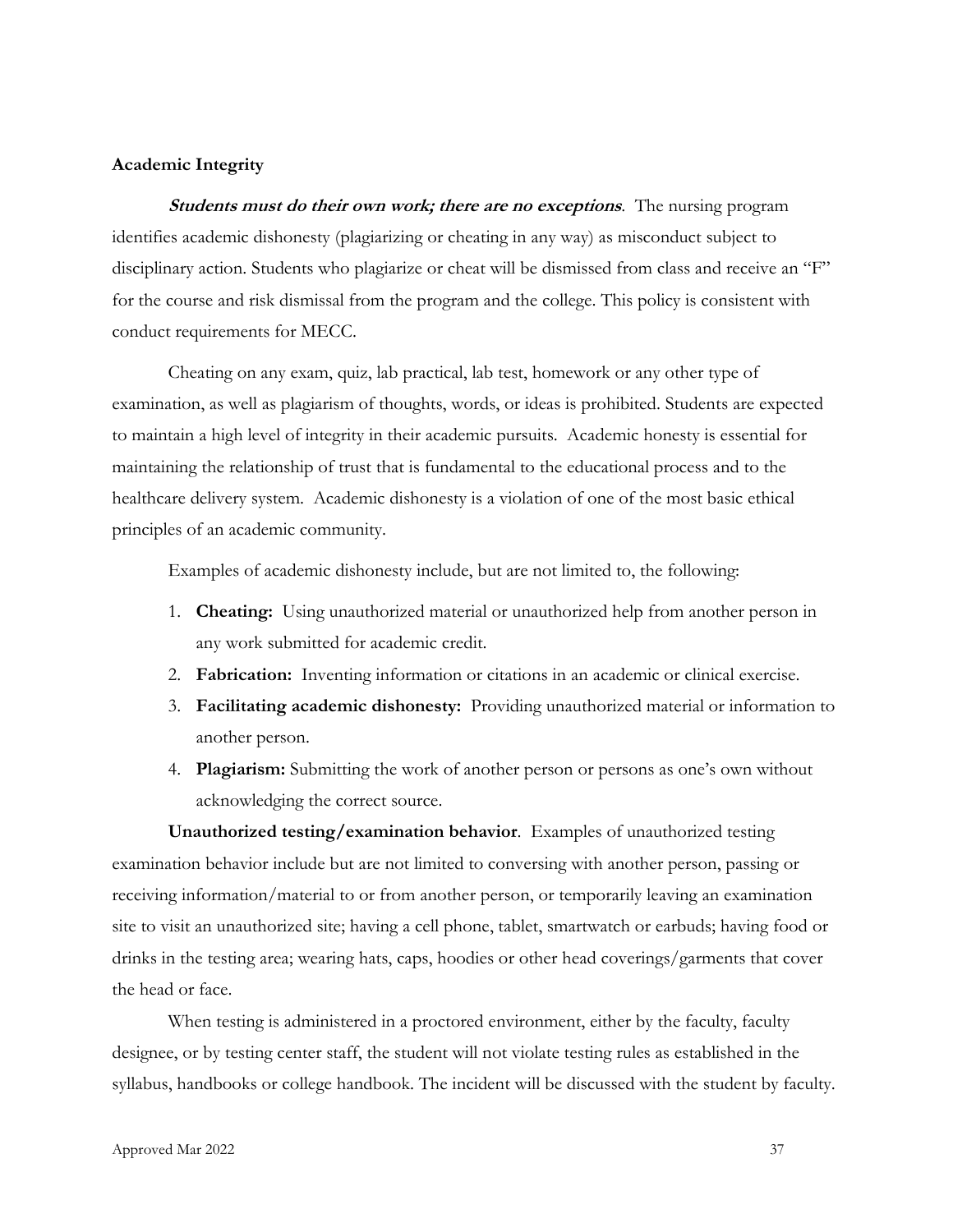If the allegation of cheating is upheld, the student will receive, at a minimum, a grade of "ZERO" for the test and a "F" for the course. If the allegation is not supported, the student will be allowed to repeat and complete the assessment.

<span id="page-37-0"></span>**Unauthorized test review behavior.** Test reviews can be good opportunities for learning, but students must behave in a manner that protects test security. Unless the faculty conducting the review says it is ok, students should not be having side conversations during the review. Examples of unauthorized test review behavior include but are not limited to leaving the site of the review with the test or notes regarding the test unless approved by the instructor, leaving the site of the review prior to turning in test, having a cell phone, tablet, smartwatch or earbuds; having food or drinks in the review area; wearing hats, caps, hoodies or other head coverings/garments that cover the head or face.

<span id="page-37-1"></span>**Failing to report acts of academic dishonesty**. Students who witness or hear about any forms of academic dishonesty are expected to report this to faculty. If faculty discover a student has failed to report any form of academic dishonesty the student will be dismissed from the program.

#### <span id="page-37-2"></span>**Illegal Substance Policy**

Students attending a Virginia community college shall not possess, sell, use, manufacture, give away or otherwise distribute illegal substances including drugs or alcohol while on campus, attending a college sponsored off-campus event or clinical activity, or while serving as a representative of the college at off-campus meetings. Students who violate this policy shall have college charges processed against them in the normal manner of due process provided by college rules. Further, students who violate this policy shall have committed a criminal offense, and the college shall notify the appropriate agency of the Commonwealth of Virginia, county or city government for investigation and, if warranted, prosecution (MECC Catalog and Student Handbook, 2020, available online. )

Clinical agencies reserve the right to ask for a random drug screen at any time a student is in a clinical agency; the cost of random drug screening is the responsibility of the student. The student is to follow the directions of the agency and if the student chooses not to comply, dismissal from the program will occur.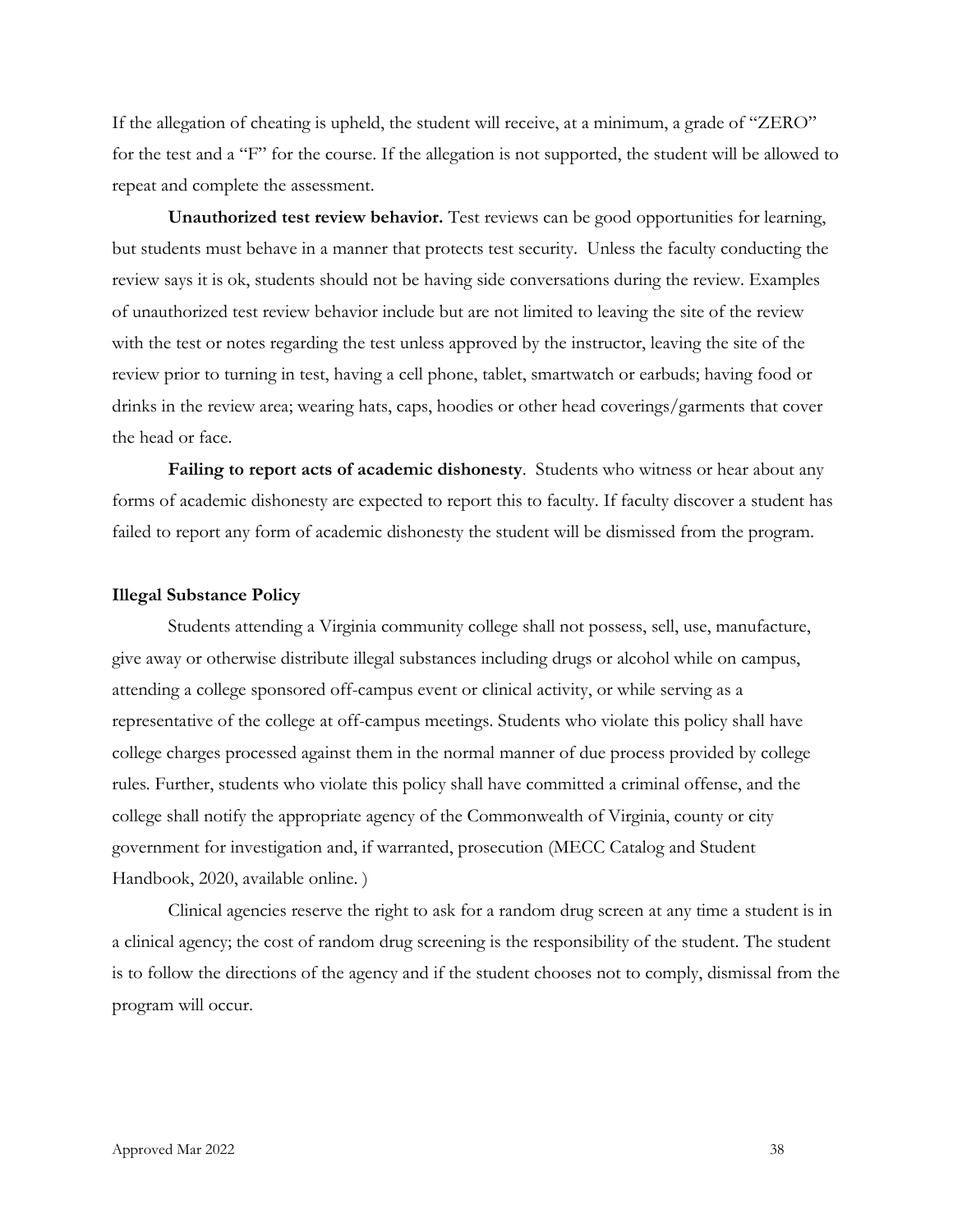# **TECHNOLOGY REQUIREMENTS**

# <span id="page-38-1"></span><span id="page-38-0"></span>**Traditional Face to Face Courses and Online/Blended Courses**

The Learning Management System (LMS) is utilized for each course. User name and passwords are set up at each college. Once this is completed, log into the LMS and locate tutorials for using the LMS.

# <span id="page-38-2"></span>**Laptop Requirements and Recommendations**

All students enrolled in the Mountain Empire Community College Nursing Program are required to have their own personal laptop computer. Students must have a laptop computer that meets the minimum requirements, listed below, for hardware and software operating systems, and for compatibility with software and websites in use by the school. Students will use their laptop daily in the classroom, skills laboratory and at home for utilizing digital resources including the Lippincott CoursePoint package and the ATI package, as well as, for downloading their eight eBooks from the Lippincott CoursePoint package.

For students who plan to purchase a new laptop, please be sure the laptop complies with the hardware and operating system requirements listed below.

|                         | PC                                                              | Mac                    |  |
|-------------------------|-----------------------------------------------------------------|------------------------|--|
| <b>Operating System</b> | Windows 10                                                      | Apple OS X 10.13 "High |  |
|                         |                                                                 | Sierra" or newer       |  |
| Hard Drive              | Minimum 256 GB                                                  |                        |  |
| Processor               | Intel i5 or i7 processor or                                     | Intel Processor        |  |
|                         | comparable equivalent; 2.4 Ghz                                  |                        |  |
|                         | or greater                                                      |                        |  |
| Memory (RAM)            | Minimum 8GB                                                     |                        |  |
| Anti-Virus software     | Anti-virus software is required for PCs and Macs. Symantec may  |                        |  |
|                         | be downloaded from this link https://resources.vccs.edu/.       |                        |  |
|                         | Windows 10 devices may use Windows Defender which is free       |                        |  |
|                         | and already installed on Windows 10 devices.                    |                        |  |
| Warranty                | If purchasing a new laptop, a 2-3 year warranty if available to |                        |  |
|                         | cover the computer during time as a student is recommended.     |                        |  |

Students must have a laptop with a full Windows or MacOS operating system. iPads, Android tablets, mobile devices, Chromebooks or any other device that does not have a full operating system (Windows or MacOS) is not recommended.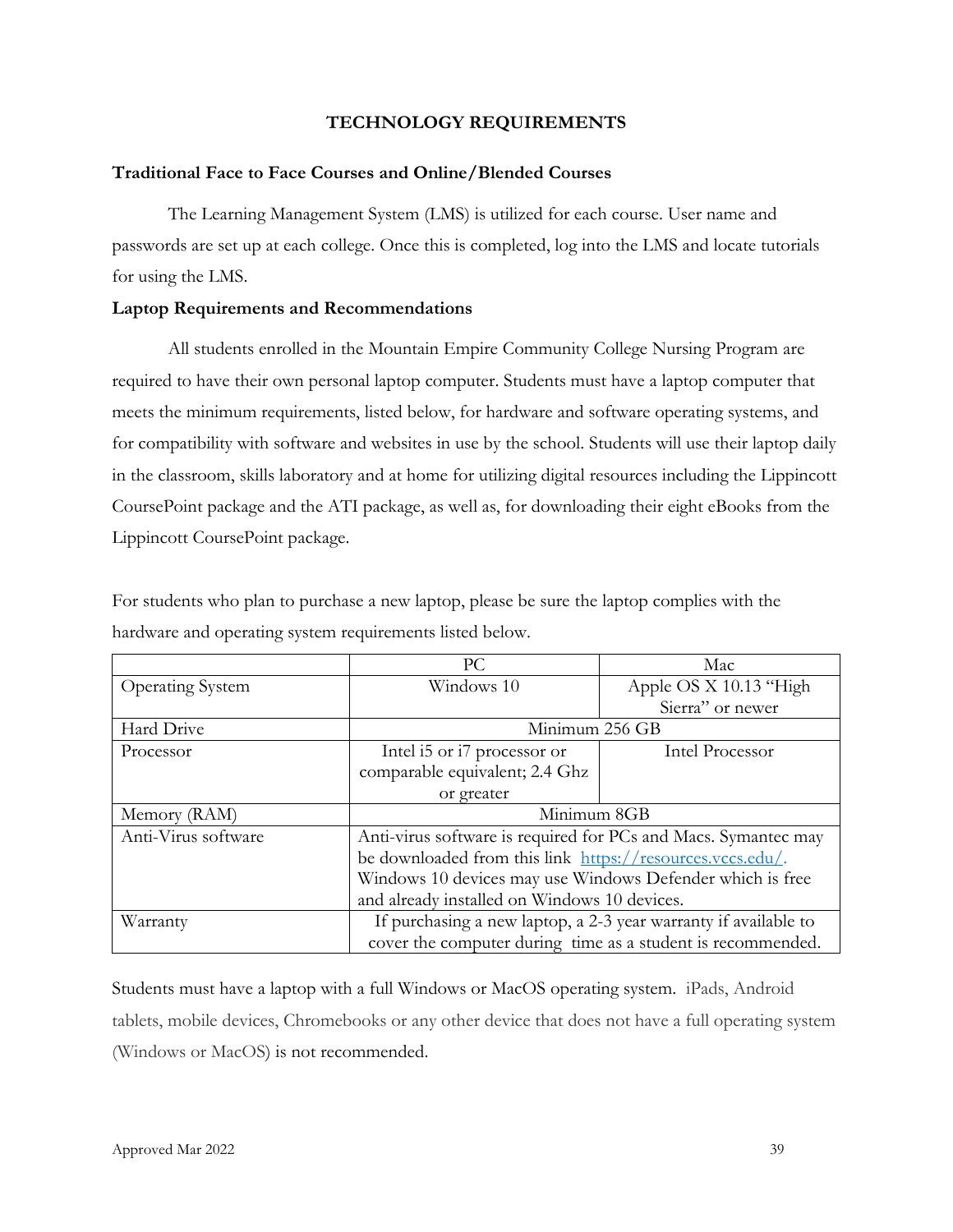Students are not required to purchase a new laptop and may use an existing laptop. Please ensure the laptop complies with the requirements listed above.

**Student laptops must use a Windows or Apple operating system, be in good working condition and free of viruses, malware, and spyware, with working wireless access, microphone and webcam (internal or external), for use for examinations and classroom work and for communication with faculty and administration during the year.**

Students should install the **GroupMe app** on mobile phones. This app may be accessed in the App Store or Google Play. The nursing instructors will use GroupMe to create class or clinical groups for communication. Within the app, there is capability to communicate to a whole group or you may direct message privately to another in the group. Instructors will use the mobile number listed on the Student Information Survey to add you to groups.

Students will use **Respondus Lockdown Browser** and **Respondus Monitor** for online testing in the nursing program. Lockdown Browser is a client application that each student will need to install on their laptop. Students will also need to download the free version of **Microsoft 365**. Click on the link below to access these downloads as well as the free antivirus software.

<https://resources.vccs.edu/>

Technical requirements from ATI and system requirements from Lippincott CoursePoint will be provided at nursing orientation.

### **Frequently Used Websites:**

- [http://thepoint.lww.com](http://thepoint.lww.com/) Lippincott CoursePoint
- [www.atitesting.com](http://www.atitesting.com/) Assessment Technologies Institute

#### <span id="page-39-0"></span>**Use of Technology in the Classroom and Lab/Clinical Areas**

#### **Cell phone and electronic device usage in the classroom and college laboratory**

<span id="page-39-1"></span>**setting**. All cell phone and other electronic device usage will be prohibited during class, clinical and simulation laboratory activities, tests and test reviews unless authorized by instructor for classroom/lab activities. During testing and test review/remediation, all personal belongings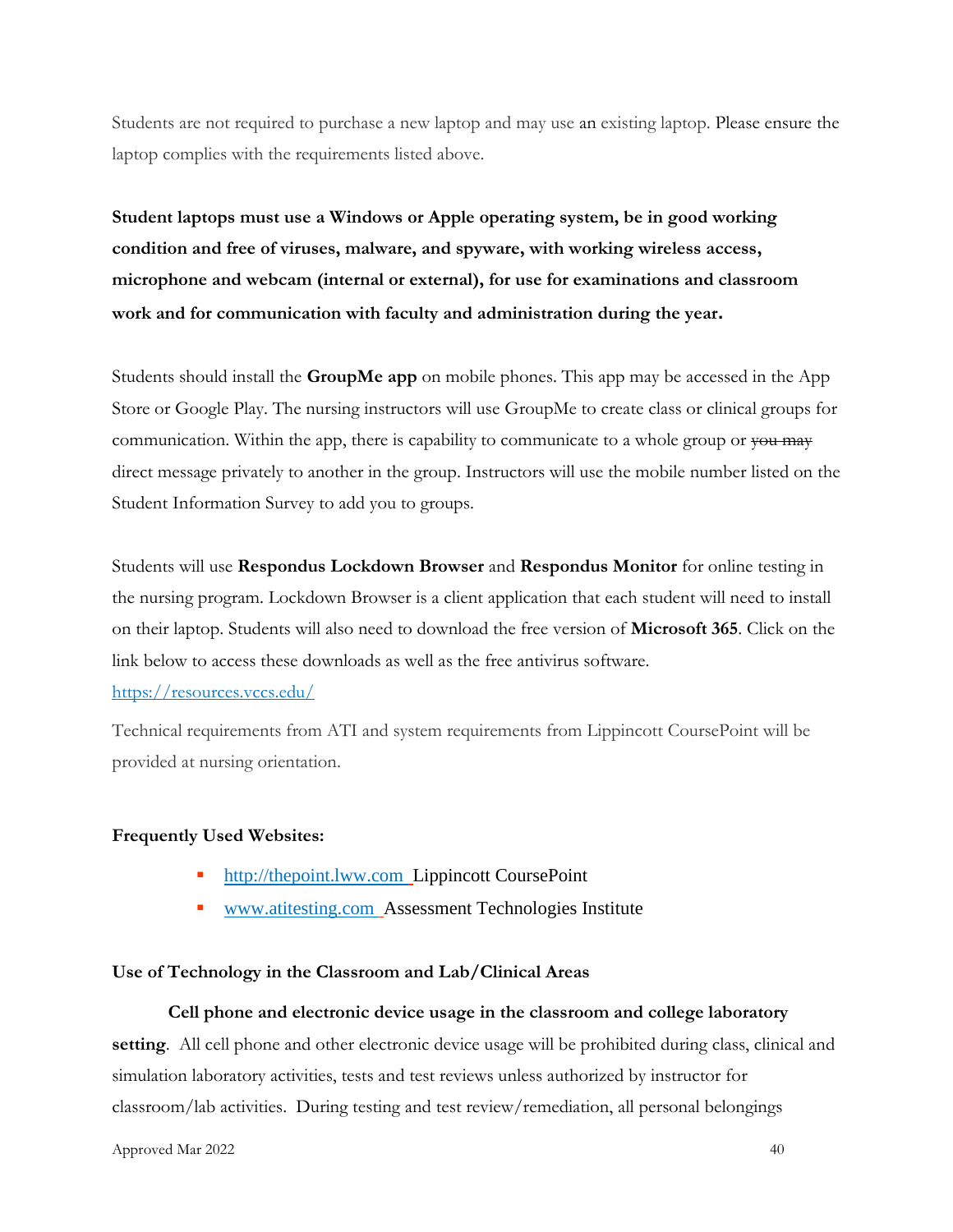including cell phones, electronic devices, book bags, and purses will be placed in a secure area of the classroom. These items may be retrieved after all testing or review is complete. Laptops are welcome for note-taking or research but should be in sleep mode when the class is involved in interactive activities not requiring online information. Students are expected to participate in interactive discussions. Laptop computers or mobile devices can become distractions preventing active participation in the classroom. Any student who violates this policy may be asked to leave the classroom. Any student using a cell phone or other electronic device during a test/exam or during a test review will receive a grade of zero for that test or exam and a F for the course. Please refer to the **Academic Integrity** section in this handbook.

#### <span id="page-40-0"></span>**Social Networking**

The nursing program encourages networking among students. However, the nature of our clinical and classroom activities involves sensitive patient information. Therefore, HIPAA must be followed in every aspect of communication including verbal, texting, internet social networks, etc. Violation of HIPAA will result in immediate dismissal from the nursing program.

#### **EMAIL AND SOCIAL MEDIA**

<span id="page-40-1"></span>Students must use extreme caution and carefully review any information distributed by email or posted to websites accessible to the public. As a student of the Mountain Empire Community College Nursing Program, students represent themselves, their peers, their college, and others in the nursing profession.

#### <span id="page-40-2"></span>**Email Policy**

Electronic mail or "email" is an official method of communication at the Virginia Community College System (VCCS). All official email communication is distributed to VCCS email accounts only. Students are expected to regularly check their campus email accounts. Students must have sufficient email and Internet access to do all class activities as scheduled. Faculty members, administration and staff will only respond to messages sent from VCCS email addresses. **Students who choose to have their VCCS email forwarded to a private (unofficial) email address outside the official college network address, do so at their own risk.** 

Students **must** be able to perform the following email functions:

- Check for and access new email
- Save copies of all incoming mail for your records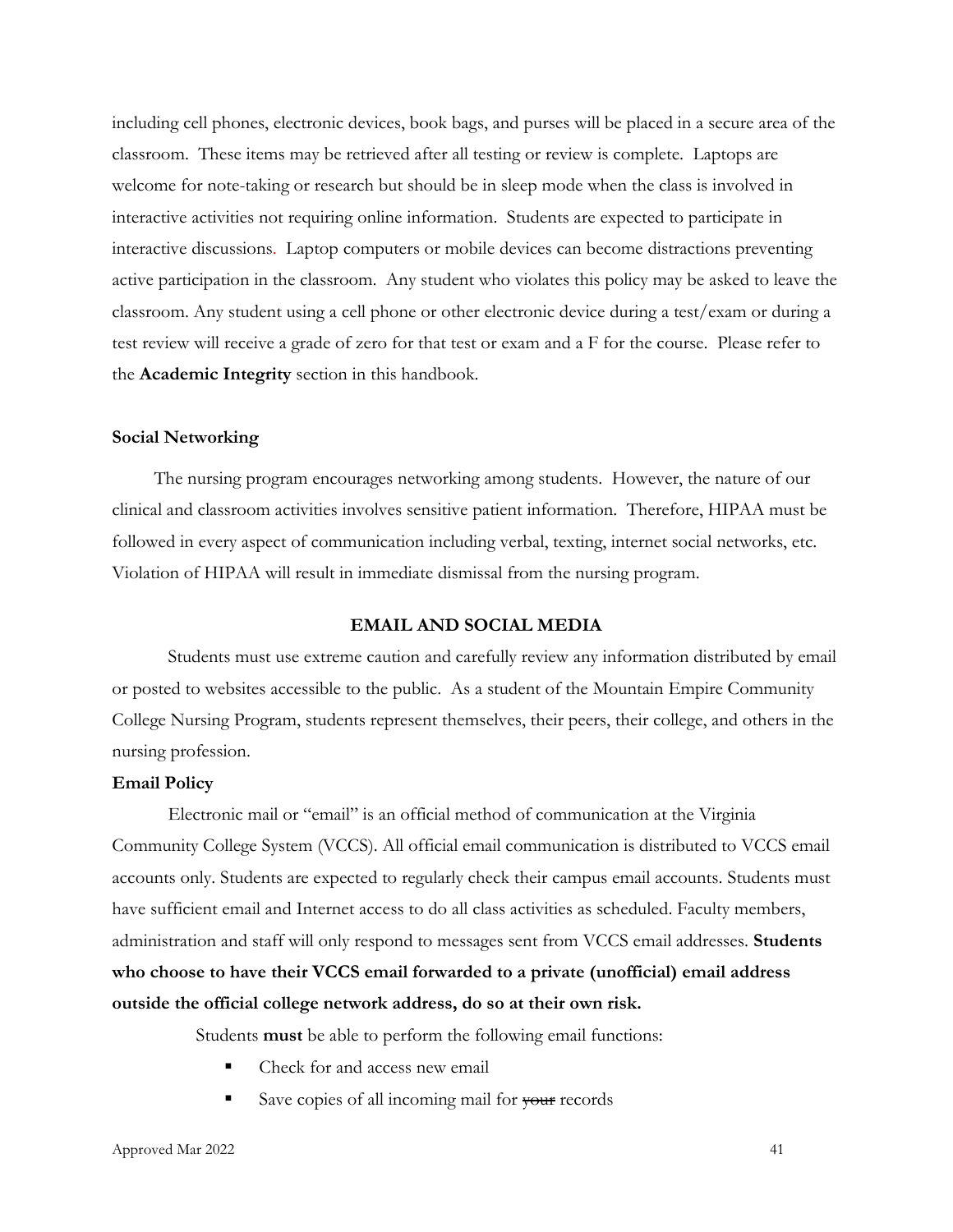- Send email and save a copy of all outgoing mail
- Send, receive, read, and save attachments to email.
- Print email messages and file attachments.
- Scan documents, save to pdf files, and email.

It is important to remember appropriate etiquette when emailing correspondence (including those sent via electronic devices) related to academic/professional matters. Below is a resource which will help the student to become an effective writer and reader/manager of email.

- 1. Always fill in the subject line with a topic that means something to your reader. Not "Decals" or "Important! but "Deadline for New Parking Decals."
- 2. Put your main point in the opening sentence. Most readers won't stick around for a surprise ending.
- 3. Never begin a message with a vague "This"--as in "This needs to be done by 5:00." Always specify what you're writing about.
- 4. Don't use ALL CAPITALS (no shouting!), or all lower-case letters either.
- 5. As a general rule, PLZ avoid text speak (abbreviations and acronyms): *you* may be ROFLOL (rolling on the floor laughing out loud), but your reader may be left wondering WUWT (what's up with that).
- 6. Be brief *and* polite. If your message runs longer than two or three short paragraphs, consider (a) reducing the message, or (b) providing an attachment. But in any case, don't snap, growl, or bark.
- 7. Remember to say "please" and "thank you." And mean it. "Thank you for understanding why afternoon breaks have been eliminated" is prissy and petty. It's *not* polite.
- 8. Add a signature block with appropriate contact information (in most cases, your name, business address, and phone number, along with a legal disclaimer if required by your company). Do you *need* to clutter the signature block with a clever quotation and artwork? Probably not.
- 9. Edit and proofread before hitting "send." You may think you're too busy to sweat the small stuff, but unfortunately your reader may think you're a careless dolt.
- 10. Finally, reply promptly to serious messages. If you need more than 24 hours to collect information or make a decision, send a brief response explaining the delay. (R. Nordquist (2017). 10 Tips on how to write a professional email. Retrieved from [https://www.thoughtco.com/how-to-write-a-professional-email-1690524\)](https://www.thoughtco.com/how-to-write-a-professional-email-1690524).

# <span id="page-41-0"></span>**Use of Social Media**

The Mountain Empire Community College Nursing Program supports the use of social media to reach audiences such as students, prospective students, faculty and staff. This policy applies to nursing students who engage in internet conversations for school-related purposes or school related activities such as interactions in or about clinical and didactic course activities.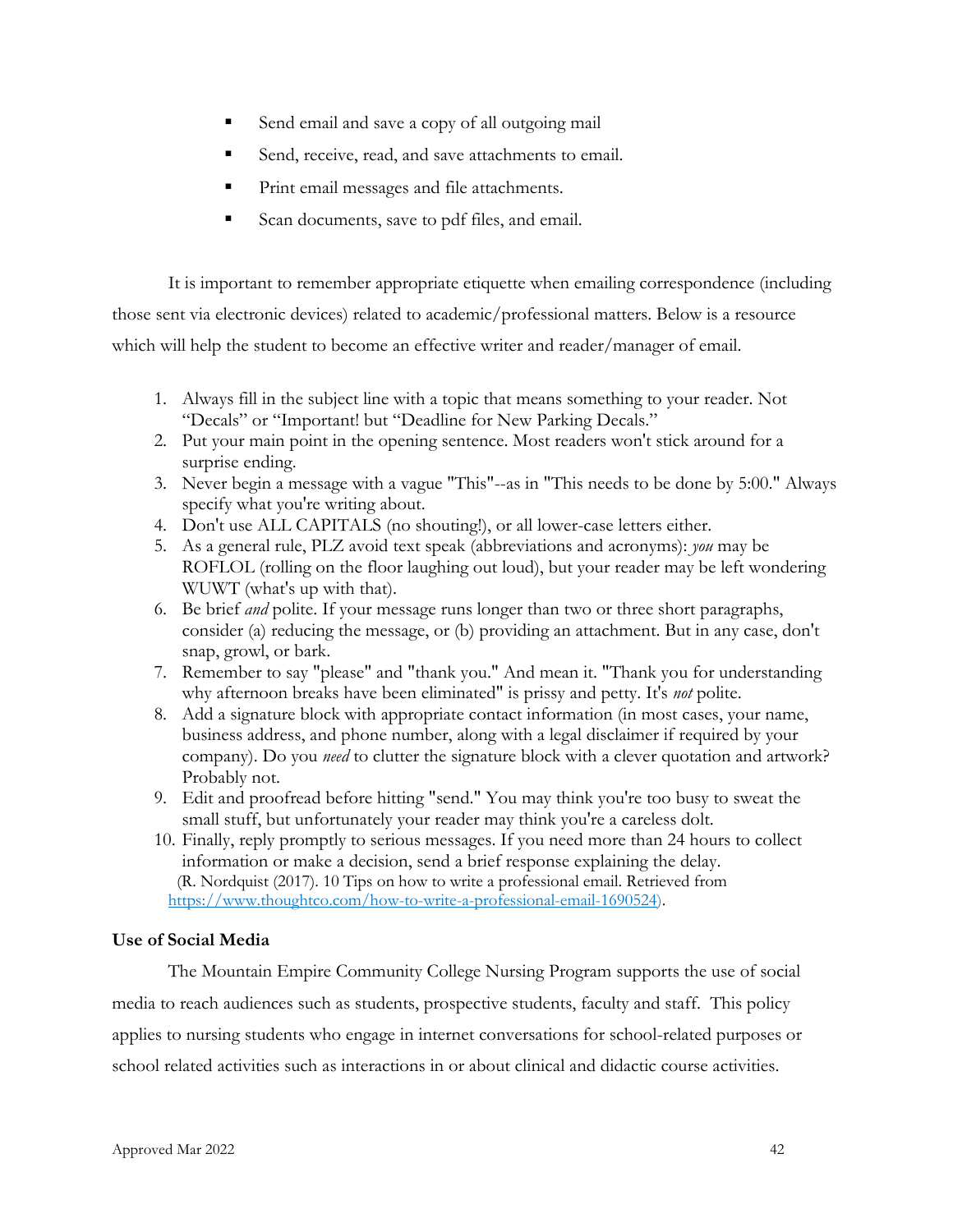Distribution of sensitive and confidential information is protected under HIPAA and FERPA whether discussed through traditional communication channels or through social media.

<span id="page-42-0"></span>**General information.** Social media are defined as mechanisms for communication designed to be disseminated through social interaction, created using highly accessible and scalable publishing techniques. Examples include but are not limited to Wikipedia, Second Life, Tik Tok, Flickr, blogs, podcasts, Twitter, Facebook, YouTube, Snapchat, Topic and Instagram.

While this policy may need to be modified as new technologies and social networking tools emerge, the spirit of the policy will remain the protection of sensitive and confidential information. Students should always represent the nursing program and the community college in a fair, accurate and legal manner while protecting the reputation of the program and the college.

Information posted on social media sites may be public for anyone to see and can be traced back to the original origin or individual posting the information. Since social media typically enables two-way communications, there is less control about how posted materials will be used by others. Once information is posted on the internet, it becomes available to the whole world.

<span id="page-42-1"></span>**Consequences of inappropriate use of social media.** Violations of patient/client privacy with an electronic device will be subject to HIPAA procedures/guidelines and consequences. Students who share confidential or unprofessional information do so at the risk of disciplinary action including failure in a course and/or dismissal from the program.

A student will be subject to liability if individual postings are found defamatory, harassing, or in violation of any other applicable law. Students may also be liable if individual postings include confidential or copyrighted information (music, videos, text, etc.).

The nursing program adheres to the guidelines provided by the National Council of State Boards of Nursing regarding use of social media.

# **National Council of State Boards of Nursing: How to Avoid Disclosing Confidential Information [\(NCSBN,](https://www.ncsbn.org/Social_media_guidelines.pdf) 2018)**

With awareness and caution, nurses can avoid inadvertently disclosing confidential or private information about patients. The following guidelines are intended to minimize the risks of using social media:

- Nurses must recognize that they have an ethical and legal obligation to maintain patient privacy and confidentiality at all times.
- Nurses are strictly prohibited from transmitting by way of any electronic media any patient-related image. In addition, nurses are restricted from transmitting any information that may be reasonably anticipated to violate patient rights to confidentiality or privacy, or otherwise degrade or embarrass the patient.
- Nurses must not share, post or otherwise disseminate any information, including images, about a patient or information gained in the nurse-patient relationship with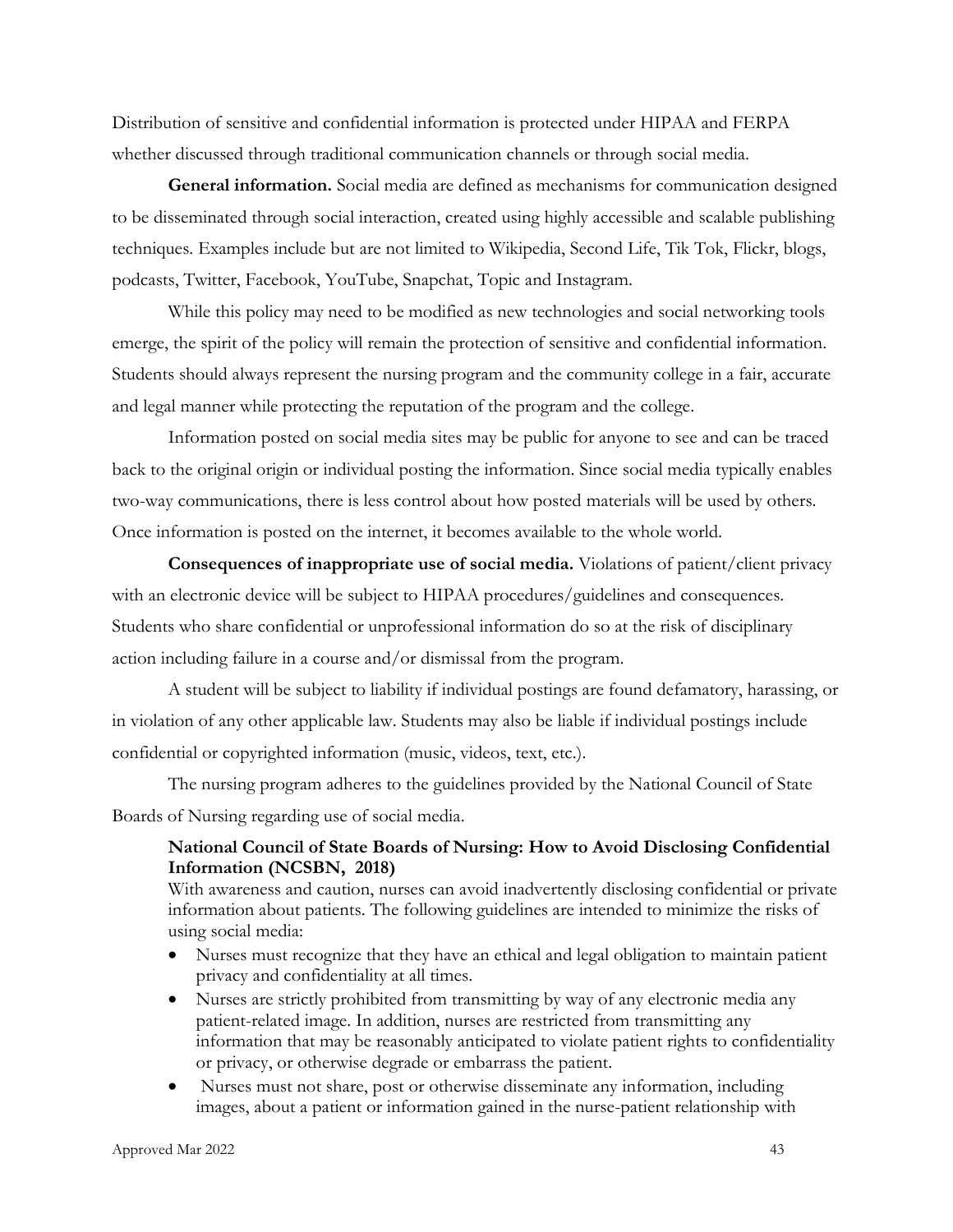anyone unless there is a patient care related need to disclose the information or other legal obligation to do so.

- Nurses must not identify patients by name or post or publish information that may lead to the identification of a patient. Limiting access to postings through privacy settings is not sufficient to ensure privacy.
- Nurses must not refer to patients in a disparaging manner, even if the patient is not identified.
- Nurses must not take photos or videos of patients on personal devices, including cell phones. Nurses should follow employer policies for taking photographs or video of patients for treatment or other legitimate purposes using employer-provided devices.
- Nurses must maintain professional boundaries in the use of electronic media. Like inperson relationships, the nurse has the obligation to establish, communicate and enforce professional boundaries with patients in the online environment. Use caution when having online social contact with patients or former patients. Online contact with patients or former patients blurs the distinction between a professional and personal relationship. The fact that a patient may initiate contact with the nurse does not permit the nurse to engage in a personal relationship with the patient.
- Nurses must consult employer policies or an appropriate leader within the organization for guidance regarding work related postings.
- Nurses must promptly report any identified breach of confidentiality or privacy.
- Nurses must be aware of and comply with employer policies regarding use of employerowned computers, cameras and other electronic devices and use of personal devices in the work place.
- Nurses must not make disparaging remarks about employers or co-workers. Do not make threatening, harassing, profane, obscene, sexually explicit, racially derogatory, homophobic or other offensive comments.
- Nurses must not post content or otherwise speak on behalf of the employer unless authorized to do so and follow all applicable policies of the employer.

National Council of State Boards of Nursing (2018). Online Brochure A nurse's guide to the use of social media. Retrieved from nsbn.org/3739.htm

### **CURRICULUM TRACKS**

## <span id="page-43-1"></span><span id="page-43-0"></span>**Curriculum Tracks**

The nursing program offers four curriculum tracks that provide opportunities for students to participate in the program in a time-frame that is best for their individual needs. Students have the option to complete all general education courses required by the nursing curriculum and receive a Health Sciences certificate before beginning nursing classes. This option takes three years or longer depending on the amount of time taken to complete the general education classes. Many students, who have families, work or other responsibilities often choose to complete all general education (non-nursing) courses before entering the program. Tracks 1 and 2 are available for students who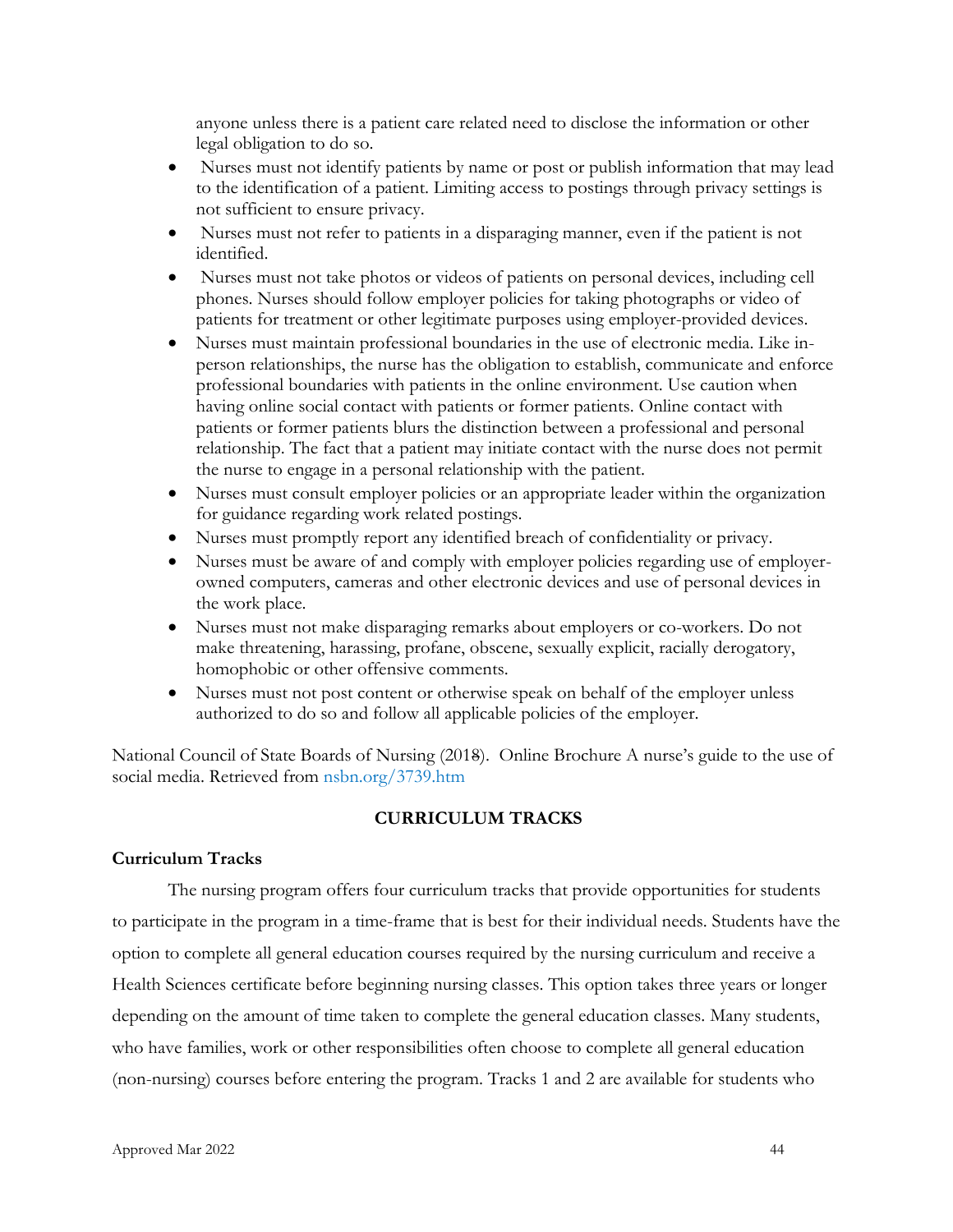plan to complete the program through the traditional format with students taking a full credit load and most nursing classes offered during a day schedule. Tracks 3 & 4 are based on a part-time schedule with most nursing classes offered during an evening/weekend schedule.

The LPN Transition tracks are advanced placement programs designed to recognize the common abilities of nurses and to bridge the difference between the LPN and RN knowledge base and to allow these students to complete the program in a shortened time period. If there is sufficient enrollment of LPNs in the program, those who meet the eligibility requirements for the advanced placement will take "Transition Courses" in the summer term for Track 2 or the fall term for Track 4. After completion of the transition courses, the LPN will be awarded credit for NSG 100, 106, 130, 152, 170 (16 credits). These credits will appear on the student's official transcript and the student will be eligible to enroll in sophomore level courses and graduate within one (1) academic year with an AAS Degree in Nursing by joining the Track 2 cohort or within two (2) academic years by joining the Track 4 part-time evening/weekend cohort.

#### <span id="page-44-0"></span>**Nursing Track 1: 2 Year Curriculum**

Track 1 offers eligible students the opportunity to complete the nursing degree program after two years of full-time attendance (4 semesters and 1 summer session). This is a rigorous and academically challenging program.

| <b>Course Number</b>          | <b>Course Title</b>                      | Lecture<br><b>Hours</b> | Hours<br>dab | Credits |  |  |
|-------------------------------|------------------------------------------|-------------------------|--------------|---------|--|--|
| <b>Summer Session-Year 1</b>  |                                          |                         |              |         |  |  |
| <b>BIO 141</b>                | Human Anatomy and Physiology I           | 3                       | 3            | 4       |  |  |
| <b>ENG 111</b>                | <b>College Composition I</b>             | 3                       | $\Omega$     | 3       |  |  |
| <b>LBR 105</b>                | Library Skills for Research              | 1                       | $\bf{0}$     | 1       |  |  |
| <b>NUR135</b>                 | Drug Dosage Calculations                 | 2                       | $\Omega$     | 2       |  |  |
| <b>PSY 230</b>                | Developmental Psychology                 | 3                       | $\Omega$     | 3       |  |  |
| <b>SDV 100</b>                | Orientation to College Success           | $\mathbf{1}$            | $\Omega$     | 1       |  |  |
|                               | <b>TOTAL</b>                             | 13                      | 3            | 14      |  |  |
| <b>Fall Semester-Year 1</b>   |                                          |                         |              |         |  |  |
| <b>BIO 142</b>                | Human Anatomy & Physiology II            | 3                       | 3            | 4       |  |  |
| <b>NSG 100</b>                | <b>Introduction to Nursing Concepts</b>  | 3                       | 3            | 4       |  |  |
| <b>NSG 106</b>                | <b>Competencies for Nursing Practice</b> | $\Omega$                | 6            | 2       |  |  |
| <b>NSG 130</b>                | Professional Nursing Concepts            | 1                       | $\Omega$     | 1       |  |  |
| <b>NSG 200</b>                | Health Promotion & Assessment            | 2                       | 3            | 3       |  |  |
|                               | <b>TOTAL</b>                             | 9                       | 15           | 14      |  |  |
| <b>Spring Semester-Year 1</b> |                                          |                         |              |         |  |  |
| <b>BIO 150</b>                | <b>Introductory Microbiology</b>         | 3                       | 3            | 4       |  |  |
| <b>NSG 152</b>                | Health Care Participant                  | 2                       | 3            | 3       |  |  |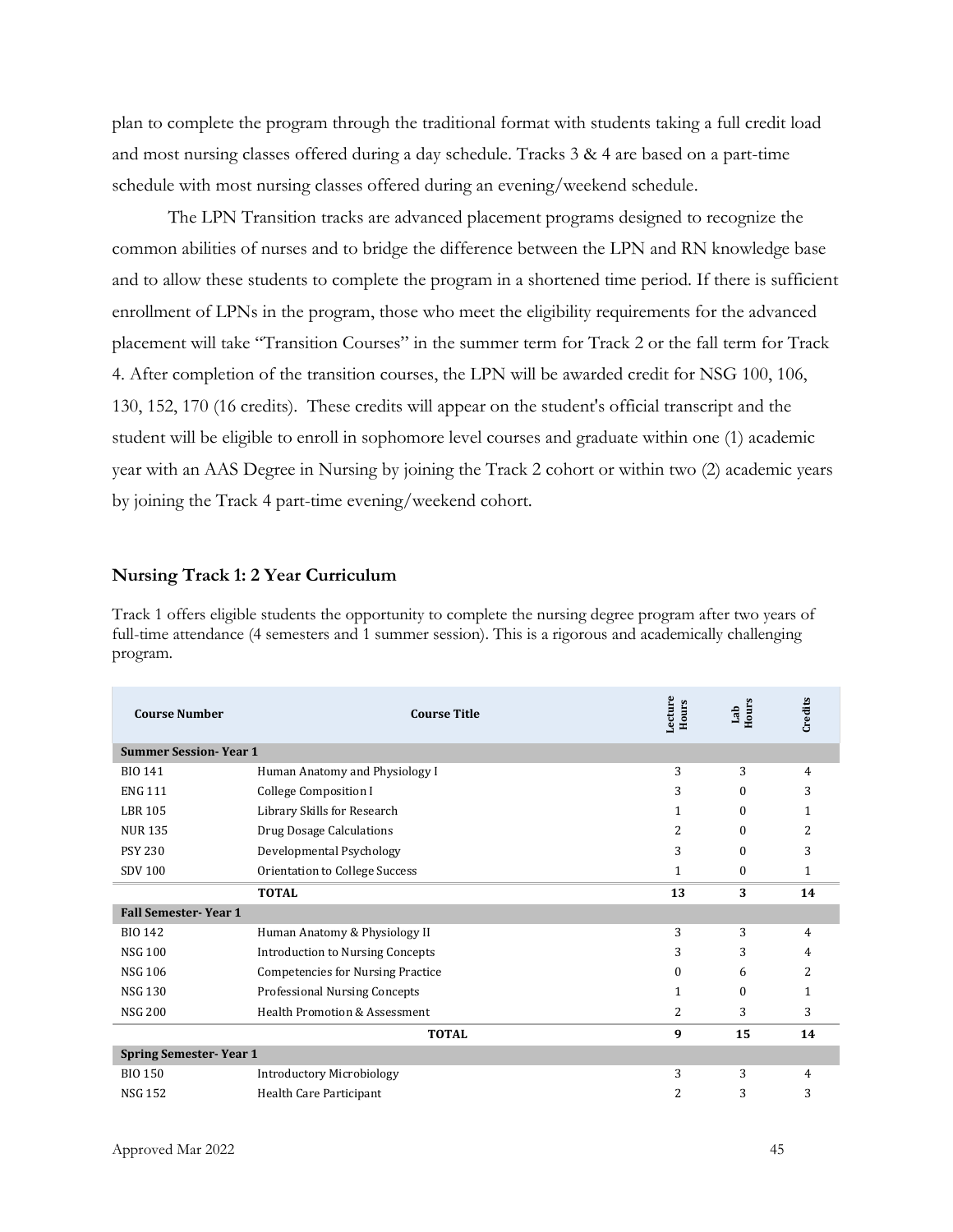| <b>Course Number</b>                            | <b>Course Title</b>                                                         | Lecture<br>Hours | Hours<br>Lab | Credits |
|-------------------------------------------------|-----------------------------------------------------------------------------|------------------|--------------|---------|
| <b>NSG 170</b>                                  | <b>Health/Illness Concepts</b>                                              | 4                | 6            | 6       |
|                                                 | <b>TOTAL</b>                                                                | 9                | 12           | 13      |
| <b>Fall Semester-Year 2</b>                     |                                                                             |                  |              |         |
| <b>ENG 112</b>                                  | <b>College Composition II</b>                                               | 3                | $\Omega$     | 3       |
| <b>NSG 210</b>                                  | Health Care Concepts I                                                      | 3                | 6            | 5       |
| <b>NSG 211</b>                                  | Health Care Concepts II                                                     | 3                | 6            | 5       |
|                                                 | <b>TOTAL</b>                                                                | 9                | 12           | 13      |
| <b>Spring Semester-Year 2</b>                   |                                                                             |                  |              |         |
| <b>NSG 230</b>                                  | <b>Advanced Professional Nursing Concepts</b>                               | 2                | $\Omega$     | 2       |
| <b>NSG 252</b>                                  | <b>Complex Health Care Concepts</b>                                         | 4                | $\Omega$     | 4       |
| <b>NSG 270</b>                                  | 12<br>Nursing Capstone<br>$\theta$                                          |                  |              |         |
| <b>HUM EEE</b>                                  | 3<br>See list of approved Humanities courses on college website<br>$\Omega$ |                  |              |         |
|                                                 | <b>TOTAL</b>                                                                | 9                | 12           | 13      |
| <b>Total Minimum Credits for the AAS Degree</b> |                                                                             |                  | 67           |         |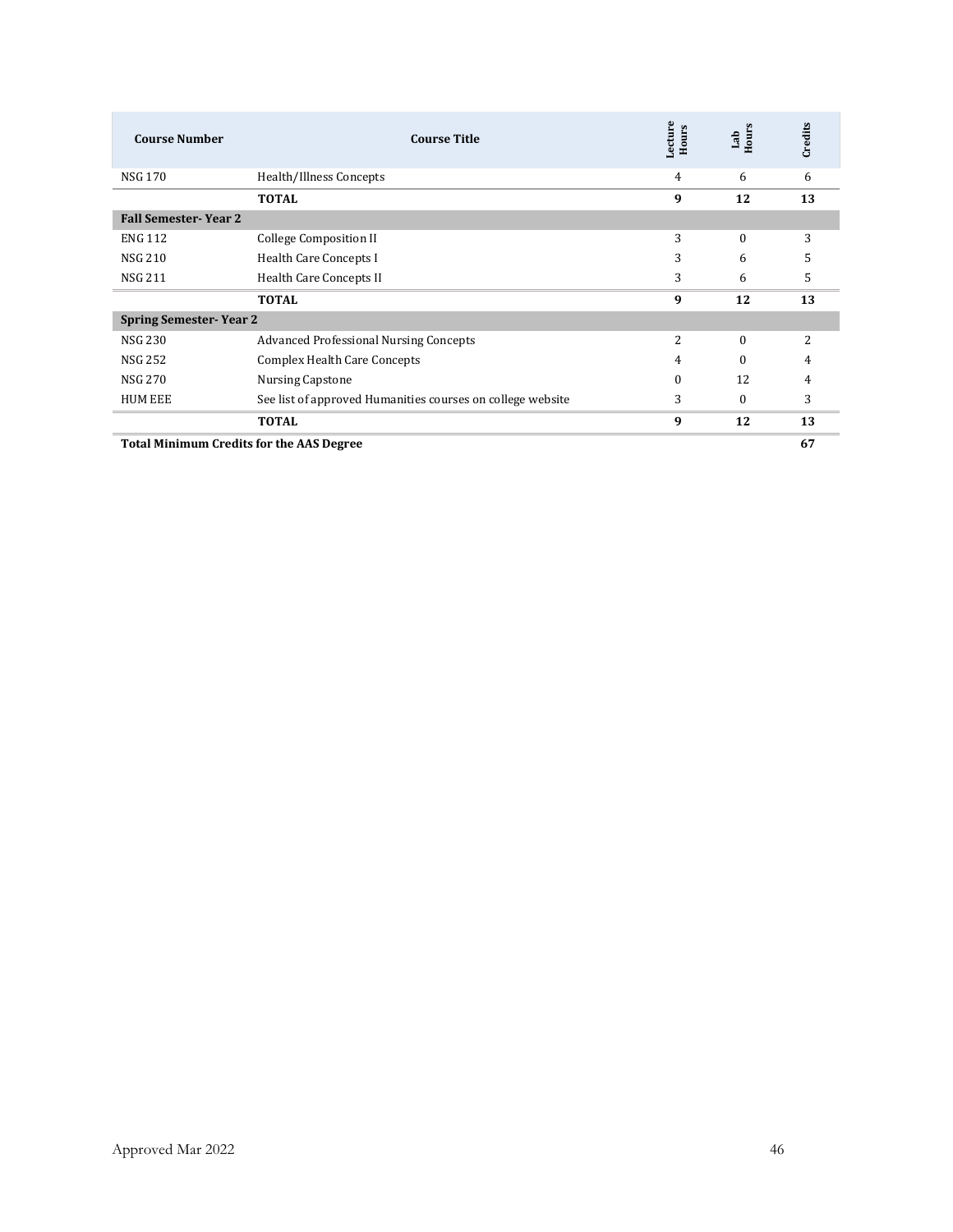# <span id="page-46-0"></span>**Nursing Track 2: LPN Transition Curriculum**

Students who are LPNs are required to complete at least 22 hours of the general education courses before beginning the LPN Transition nursing class. The length of this track depends on the amount of time needed to complete the general education classes. The nursing classes can be completed in one year.

| <b>Course Number</b>                            | <b>Course Title</b>                                        | Lecture<br>Hours | Lab<br>Hours | Credits      |  |  |
|-------------------------------------------------|------------------------------------------------------------|------------------|--------------|--------------|--|--|
| <b>Pre-Nursing Courses</b>                      |                                                            |                  |              |              |  |  |
| BIO 141                                         | Human Anatomy & Physiology I                               | 3                | 3            | 4            |  |  |
| <b>BIO 142</b>                                  | Human Anatomy & Physiology II                              | 3                | 3            | 4            |  |  |
| <b>BIO 150</b>                                  | <b>Introductory Microbiology</b>                           | 3                | 3            | 4            |  |  |
| <b>ENG 111</b>                                  | <b>College Composition I</b>                               | 3                | $\theta$     | 3            |  |  |
| <b>LBR 105</b>                                  | Library Skills for Research                                | 1                | $\theta$     | $\mathbf{1}$ |  |  |
| <b>NUR135</b>                                   | Drug Dosage Calculations                                   | 2                | $\theta$     | 2            |  |  |
| <b>PSY 230</b>                                  | Developmental Psychology                                   | 3                | $\Omega$     | 3            |  |  |
| <b>SDV 100</b>                                  | Orientation to College Success                             | $\mathbf{1}$     | $\Omega$     | $\mathbf{1}$ |  |  |
|                                                 | <b>Total</b>                                               | 19               | 9            | 22           |  |  |
| <b>Summer Session - Year 1</b>                  |                                                            |                  |              |              |  |  |
| NSG 1151                                        | Health Care Concepts for Transition                        | 3                | 6            | 5            |  |  |
| <b>NSG 200</b>                                  | <b>Health Promotion and Assessment</b>                     | 2                | 3            | 3            |  |  |
|                                                 | <b>Total</b>                                               | 5                | 9            | 8            |  |  |
| <b>Fall Semester - Year 1</b>                   |                                                            |                  |              |              |  |  |
| <b>ENG 112</b>                                  | <b>College Composition II</b>                              | 3                | $\theta$     | 3            |  |  |
| <b>NSG 210</b>                                  | Health Care Concepts I                                     | 6                | 5            |              |  |  |
| <b>NSG 211</b>                                  | Health Care Concepts II                                    | 3                | 6            | 5            |  |  |
|                                                 | <b>Total</b>                                               | 9                | 12           | 13           |  |  |
| <b>Spring Semester - Year 1</b>                 |                                                            |                  |              |              |  |  |
| <b>NSG 230</b>                                  | <b>Advanced Professional Nursing Concepts</b>              | 2                | $\theta$     | 2            |  |  |
| <b>NSG 252</b>                                  | <b>Complex Health Care Concepts</b>                        | 4                | $\bf{0}$     | 4            |  |  |
| <b>NSG 270</b>                                  | <b>Nursing Capstone</b>                                    | 12               | 4            |              |  |  |
| <b>HUM EEE</b>                                  | See list of approved Humanities courses on college website | 3                | $\Omega$     | 3            |  |  |
|                                                 | <b>Total</b>                                               | 9                | 12           | 13           |  |  |
| <b>Total Minimum Credits for the AAS Degree</b> |                                                            |                  | 56           |              |  |  |

#### **Footnote:**

<sup>1</sup>Upon completion of NSG 115 credit will be awarded for NSG 100, 106, 130, 152, 170 (16 credits). These credits will appear on the student's official transcript.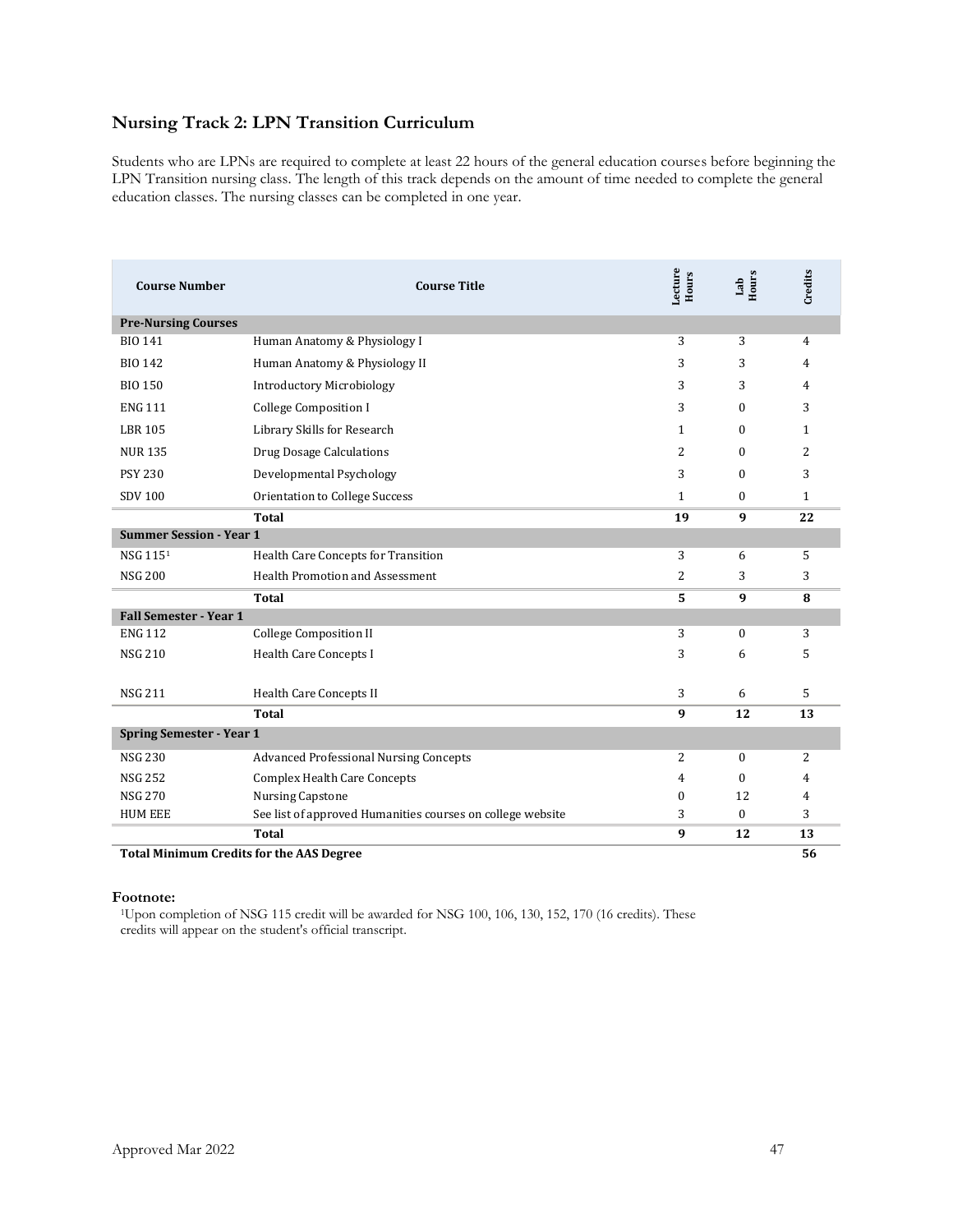#### <span id="page-47-0"></span>**Nursing Track 3: Part-time Evening/Weekend Curriculum**

**Admission Requirements:** Admissions requirements for the part-time evening/weekend nursing program are the same as the regular program with the following exception: Students must complete 22 credits of support (general education) courses: BIO 141, BIO 142, BIO 150, ENG 111, ITE 119, PSY 230 and SDV. Additional required general education courses can be completed after acceptance to the program. General education courses listed in year one must be completed before the student will be able to begin nursing courses in Year 2.

| <b>Course Number</b>                            | <b>Course Title</b>                                        | $Leture$ Hours | Lab<br>Hours     | Credits      |  |  |  |
|-------------------------------------------------|------------------------------------------------------------|----------------|------------------|--------------|--|--|--|
| <b>Pre-Nursing Courses - Year 1</b>             |                                                            |                |                  |              |  |  |  |
| <b>ENG 111</b>                                  | <b>College Composition I</b>                               | 3              | $\bf{0}$         | 3            |  |  |  |
| <b>BIO 141</b>                                  | Human Anatomy & Physiology I                               | 3              | 3                | 4            |  |  |  |
| <b>BIO 142</b>                                  | Anatomy & Physiology II                                    | 3              | 3                | 4            |  |  |  |
| <b>BIO 150</b>                                  | <b>Introductory Microbiology</b>                           | 3              | 3                | 4            |  |  |  |
| <b>LBR 105</b>                                  | Library Skills for Research                                | 1              | 0                | 1            |  |  |  |
| <b>NUR135</b>                                   | Drug Dosage Calculations                                   | 2              | 0                | 2            |  |  |  |
| <b>PSY 230</b>                                  | Developmental Psychology                                   | 3              | 0                | 3            |  |  |  |
| <b>SDV 100</b>                                  | Orientation to College Success                             | $\mathbf{1}$   | $\mathbf{0}$     | 1            |  |  |  |
|                                                 | <b>TOTAL</b>                                               | 19             | 9                | 22           |  |  |  |
| <b>Fall Semester - Year 2</b>                   |                                                            |                |                  |              |  |  |  |
| <b>NSG 200</b>                                  | <b>Health Promotion &amp; Assessment</b>                   | $\overline{2}$ | 3                | 3            |  |  |  |
| <b>NSG 106</b>                                  | <b>Competencies for Nursing Practice</b>                   | $\mathbf{0}$   | 6                | 2            |  |  |  |
| <b>NSG 130</b>                                  | <b>Professional Nursing Concepts</b>                       | 1              | 0                | $\mathbf{1}$ |  |  |  |
|                                                 | <b>TOTAL</b>                                               | 3              | 9                | 6            |  |  |  |
| <b>Spring Semester - Year 2</b>                 |                                                            |                |                  |              |  |  |  |
| <b>NSG 100</b>                                  | <b>Introduction to Nursing Concepts</b>                    | 3              | 3                | 4            |  |  |  |
| <b>NSG 152</b>                                  | Health Care Participant                                    | 2              | 3                | 3            |  |  |  |
|                                                 | <b>TOTAL</b>                                               | 5              | 6                | 7            |  |  |  |
| <b>Summer Session - No Scheduled Classes</b>    |                                                            |                |                  |              |  |  |  |
| <b>Fall Semester - Year 3</b>                   |                                                            |                |                  |              |  |  |  |
| <b>NSG 170</b>                                  | Health/Illness Concepts                                    | 4              | 6                | 6            |  |  |  |
|                                                 | <b>TOTAL</b>                                               | 4              | 6                | 6            |  |  |  |
| <b>Spring Semester - Year 3</b>                 |                                                            |                |                  |              |  |  |  |
| <b>NSG 210</b>                                  | Health Care Concepts I                                     | 3              | 6                | 5            |  |  |  |
|                                                 | <b>TOTAL</b>                                               | 3              | 6                | 5            |  |  |  |
| <b>Summer Semester - Year 3</b>                 |                                                            |                |                  |              |  |  |  |
| <b>HUM EEE</b>                                  | See list of approved Humanities courses on college website | 3              | $\mathbf{0}$     | 3            |  |  |  |
| <b>ENG 112</b>                                  | <b>College Composition II</b>                              | 3              | $\mathbf{0}$     | 3            |  |  |  |
|                                                 | <b>TOTAL</b>                                               | 6              | $\bf{0}$         | 6            |  |  |  |
| Fall Semester - Year 4                          |                                                            |                |                  |              |  |  |  |
| <b>NSG 211</b>                                  | Health Care Concepts II                                    | 3              | 6                | 5            |  |  |  |
| <b>NSG 230</b>                                  | <b>Advanced Professional Nursing Concepts</b>              | 2              | $\boldsymbol{0}$ | 2            |  |  |  |
|                                                 | <b>TOTAL</b>                                               | 5              | 6                | 7            |  |  |  |
| <b>Spring Semester - Year 4</b>                 |                                                            |                |                  |              |  |  |  |
| <b>NSG 252</b>                                  | <b>Complex Health Care Concepts</b>                        | $\overline{4}$ | $\boldsymbol{0}$ | 4            |  |  |  |
| <b>NSG 270</b>                                  | Nursing Capstone                                           | $\bf{0}$       | 12               | 4            |  |  |  |
|                                                 | <b>TOTAL</b>                                               | 4              | 12               | 8            |  |  |  |
| <b>Total Minimum Credits for the AAS Degree</b> |                                                            |                | 67               |              |  |  |  |

Approved Mar 2022 48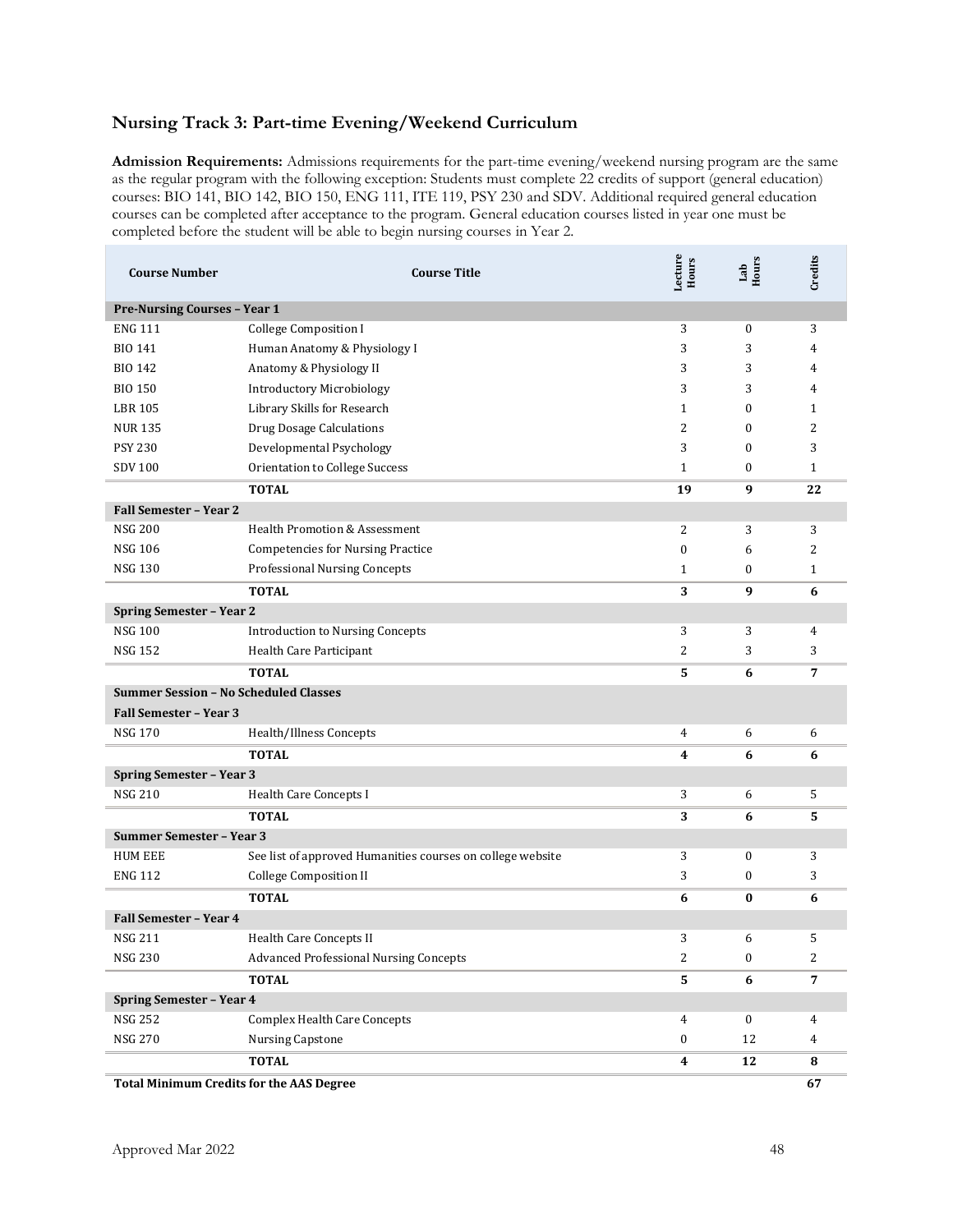#### <span id="page-48-0"></span>**Nursing Track 4: Part-time Evening/Weekend LPN Transition Curriculum**

Students who are LPNs are required to complete at least 22 hours of the general education courses before beginning the PTEW LPN Transition nursing class. The length of this track depends on the amount of time needed to complete the general education classes. The nursing classes can be completed in two years.

| <b>Course Number</b> | <b>Course Title</b>                                        | Lecture<br>Hours | <b>Hours</b><br>Lab | Credits        |
|----------------------|------------------------------------------------------------|------------------|---------------------|----------------|
|                      | <b>Pre-Nursing Courses - Year 1</b>                        |                  |                     |                |
| <b>BIO 141</b>       | Human Anatomy and Physiology I                             | 3                | 3                   | $\overline{4}$ |
| <b>BIO 142</b>       | Human Anatomy and Physiology II                            | 3                | 3                   | 4              |
| <b>BIO 150</b>       | <b>Introductory Microbiology</b>                           | 3                | 3                   | 4              |
| <b>ENG 111</b>       | College Composition I                                      | 3                | 0                   | 3              |
| <b>LBR 105</b>       | Library Skills for Research                                | 1                | $\Omega$            | $\mathbf{1}$   |
| <b>NUR135</b>        | Drug Dosage Calculations                                   | 2                | $\Omega$            | 2              |
| <b>PSY 230</b>       | Developmental Psychology                                   | 3                | $\Omega$            | 3              |
| <b>SDV 100</b>       | Orientation to College Success                             | $\mathbf{1}$     | $\Omega$            | $\mathbf{1}$   |
|                      | <b>TOTAL</b>                                               | 19               | 9                   | 22             |
|                      | <b>Fall Session - Year 2</b>                               |                  |                     |                |
| NSG 115 <sup>1</sup> | Health Care Concepts for Transition                        | 3                | 6                   | 5              |
| <b>NSG 200</b>       | Health Promotion & Assessment                              | 2                | 3                   | 3              |
|                      | <b>TOTAL</b>                                               | 5                | 9                   | 8              |
|                      | <b>Spring Semester - Year 2</b>                            |                  |                     |                |
| <b>NSG 210</b>       | Health Care Concepts I                                     | 3                | 6                   | 5              |
|                      | <b>TOTAL</b>                                               | 3                | 6                   | 5              |
|                      | <b>Summer Session - Year 3</b>                             |                  |                     |                |
| <b>ENG 112</b>       | <b>College Composition II</b>                              | 3                | $\mathbf{0}$        | 3              |
| <b>HUM EEE</b>       | See list of approved Humanities courses on college website | 3                | $\mathbf{0}$        | 3              |
|                      | <b>TOTAL</b>                                               | 6                | $\bf{0}$            | 6              |
|                      | <b>Fall Semester - Year 3</b>                              |                  |                     |                |
| <b>NSG 211</b>       | <b>Health Care Concepts II</b>                             | 3                | 6                   | 5              |
| <b>NSG 230</b>       | <b>Advanced Professional Nursing Concepts</b>              | 2                | $\mathbf{0}$        | $\overline{2}$ |
|                      | <b>TOTAL</b>                                               | 5                | 6                   | 7              |
|                      | <b>Spring Semester - Year 3</b>                            |                  |                     |                |
| <b>NSG 252</b>       | <b>Complex Health Care Concepts</b>                        | $\overline{4}$   | $\Omega$            | $\overline{4}$ |
| <b>NSG 270</b>       | <b>Nursing Capstone</b>                                    | $\bf{0}$         | 12                  | 4              |
|                      | <b>TOTAL</b>                                               | 4                | 12                  | 8              |
|                      | <b>Total Minimum Credits for the AAS Degree</b>            |                  |                     | 56             |

**Footnote:**

<sup>1</sup>Upon completion of NSG 115 credit will be awarded for NSG 100, 106, 130, 152, 170 (16 credits). These credits will appear on the student's official transcript.

# **COURSE DESCRIPTIONS**

<span id="page-48-1"></span>The nursing curriculum consists of 28 credit hours of general education classes. Courses in the sciences and humanities provide the foundation for the nursing curriculum. The Virginia Council of Higher Education, the Virginia Board of Nursing, and the Southern Association of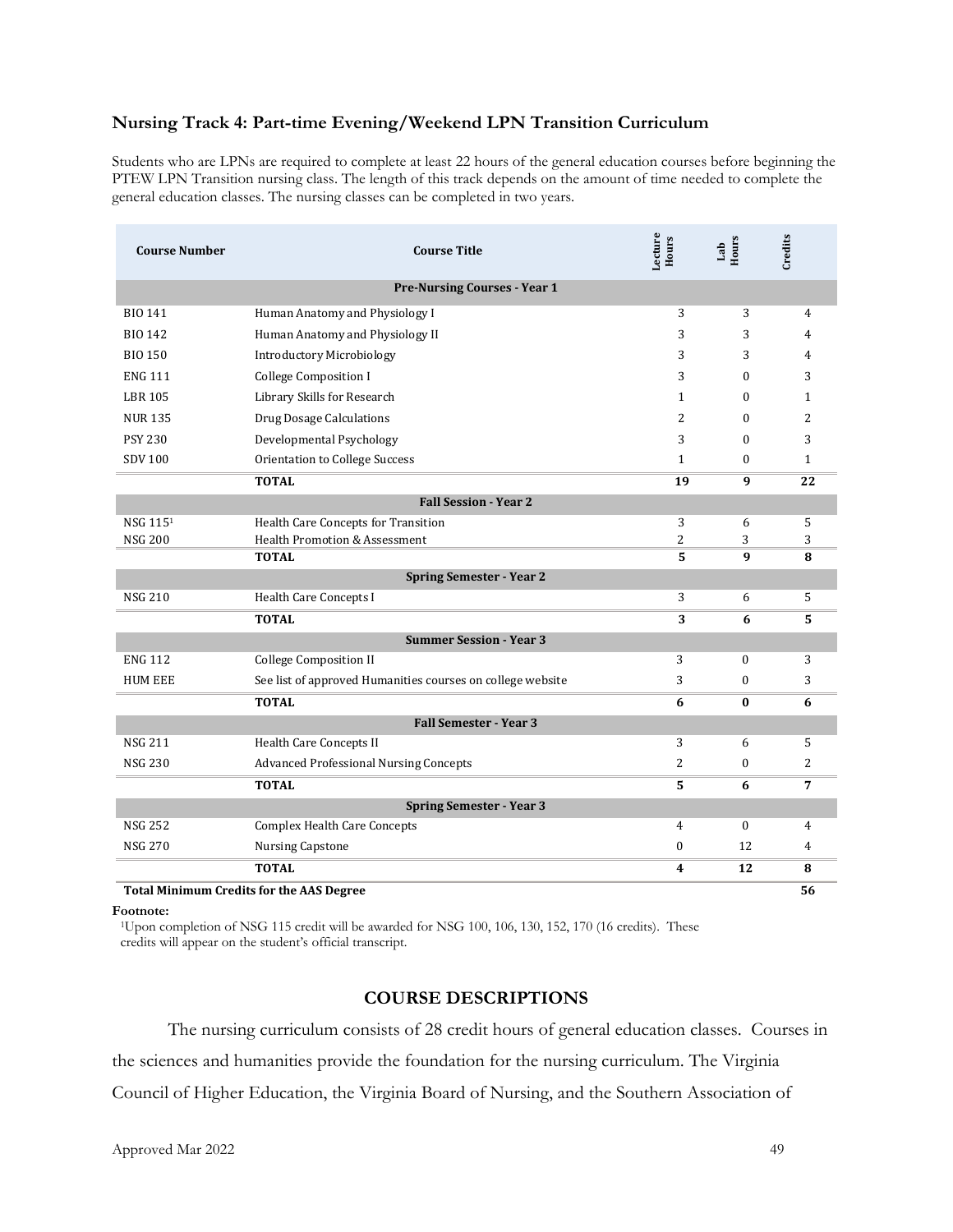Colleges and Schools are all involved in determining course requirements for degree programs. Students are required to complete courses taught by general education faculty.

Nursing courses are sequential and build on content from previous courses. Therefore, they must be taken in the order listed in the curriculum.

| <b>Course</b>     | Crs            | <b>Title</b>                            | Pre-Req.                                                                                                                                                    | <b>Course Description</b>                                                                                                                                                                                                                                                                                                                                                                                                                                                                                                                                                                                                                                                         |
|-------------------|----------------|-----------------------------------------|-------------------------------------------------------------------------------------------------------------------------------------------------------------|-----------------------------------------------------------------------------------------------------------------------------------------------------------------------------------------------------------------------------------------------------------------------------------------------------------------------------------------------------------------------------------------------------------------------------------------------------------------------------------------------------------------------------------------------------------------------------------------------------------------------------------------------------------------------------------|
| <b>NSG</b><br>100 | $\overline{4}$ | Introduction<br>to Nursing<br>Concepts  | Acceptance to<br>the Nursing<br>Program, BIO<br>141 (or BIO<br>231 or NAS<br>161), ENG<br>111, LBR 105,<br><b>NUR 135,</b><br>PSY 230,<br><b>SDV 100</b>    | Introduces concepts of nursing practice and<br>conceptual learning. Focuses on basic nursing<br>concepts with an emphasis on safe nursing practice<br>and the development of the nursing process.<br>Provides supervised learning experiences in college<br>nursing laboratories, clinical/community settings,<br>and/or simulated environments.<br>Lecture 3 hours. Laboratory 3 hours. Total 6 hours<br>per week. 4 credits                                                                                                                                                                                                                                                     |
| <b>NSG</b><br>106 | $\overline{2}$ | Competencies<br>for Nursing<br>Practice | Acceptance to<br>the Nursing<br>Program, BIO<br>141 (or BIO<br>231 or NAS<br>161), ENG<br>111, LBR 105,<br><b>NUR 135,</b><br>PSY 230,<br><b>SDV 100</b>    | Focuses on the application of concepts through<br>clinical skill development. Emphasizes the use of<br>clinical judgment in skill acquisition. Includes<br>principles of safety, evidence-based practice,<br>informatics and math computational skills. Prepares<br>students to demonstrate competency in specific<br>skills and drug dosage calculation including the<br>integration of skills in the care of clients in<br>simulated settings. Provides supervised learning<br>experiences in college nursing laboratories,<br>clinical/community settings, and/or simulated<br>environments.<br>Lecture 0-1 hour. Laboratory 3-6 hours. Total 4-6<br>hours per week. 2 credits |
| <b>NSG</b><br>130 | $\mathbf{1}$   | Professional<br>Nursing<br>Concepts     | Acceptance<br>to the<br>Nursing<br>Program, BIO<br>141 (or BIO<br>231 or NAS<br>161), ENG<br>111, LBR 105,<br><b>NUR 135,</b><br>PSY 230,<br><b>SDV 100</b> | Introduces the role of the professional nurse and<br>fundamental concepts in professional<br>development. Focuses on professional identity,<br>legal/ethical issues and contemporary trends in<br>professional nursing.<br>Lecture 1 hour. Total 1 hour per week. 1 credit                                                                                                                                                                                                                                                                                                                                                                                                        |

# **Nursing (NSG) course details**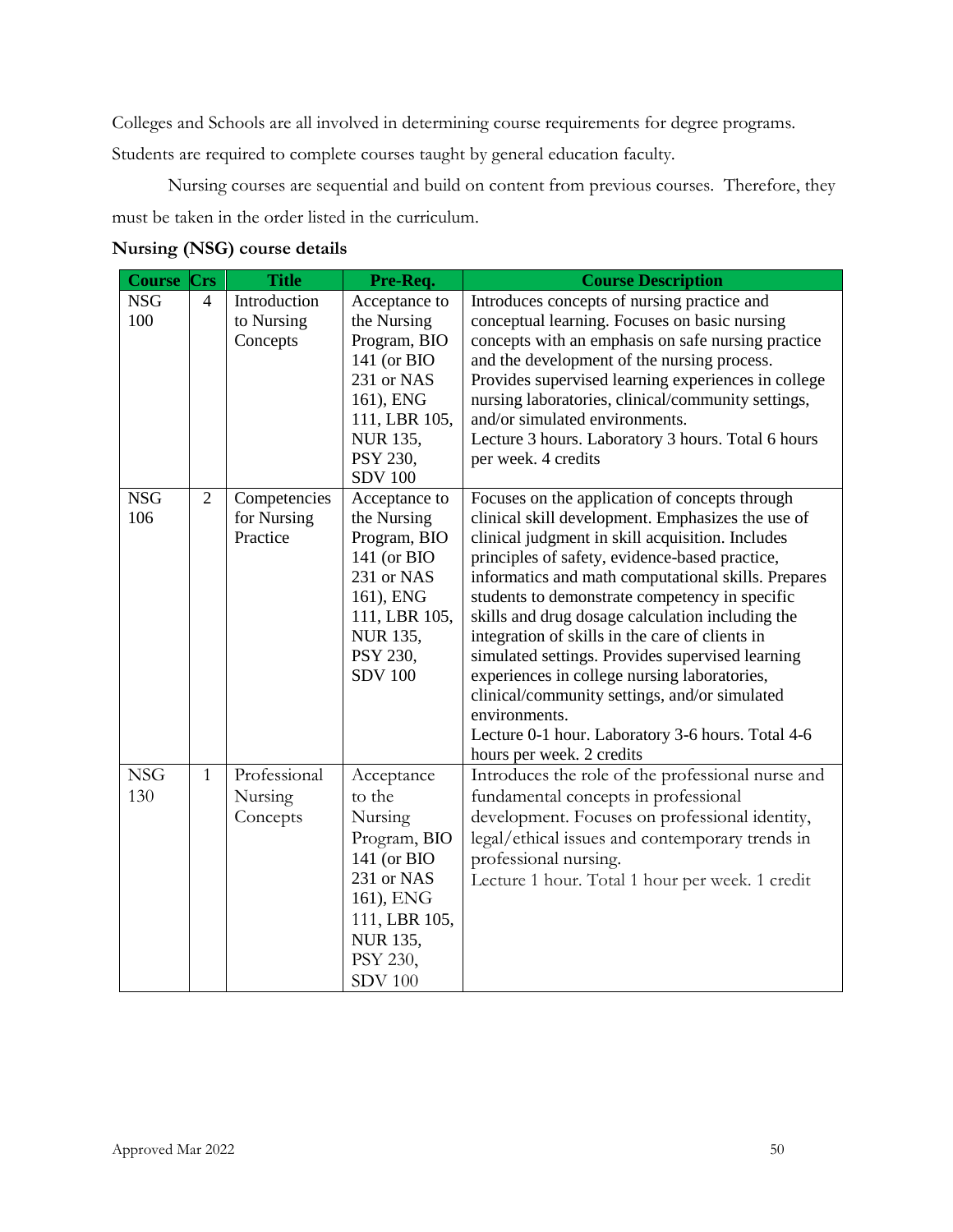| <b>NSG</b><br>152 | 3 | <b>Health Care</b><br>Participant        | <b>BIO 142 (or</b><br><b>BIO 232 or</b><br>NAS 162), NSG<br>100, NSG 106,<br><b>NSG 130, NSG</b><br>200.                                                                                                 | Focuses on the health and wellness of diverse<br>individuals, families, and the community<br>throughout the lifespan. Covers concepts that<br>focus on client attributes and preferences<br>regarding healthcare. Emphasizes population-<br>focused care. Provides supervised learning<br>experiences in college nursing laboratories,<br>clinical/community settings, and/or cooperating<br>agencies, and/or simulated environments.<br>Lecture 2 hours. Laboratory 3 hours. Total 5 hours<br>per week. 3 credits                                                                                                                                                              |
|-------------------|---|------------------------------------------|----------------------------------------------------------------------------------------------------------------------------------------------------------------------------------------------------------|---------------------------------------------------------------------------------------------------------------------------------------------------------------------------------------------------------------------------------------------------------------------------------------------------------------------------------------------------------------------------------------------------------------------------------------------------------------------------------------------------------------------------------------------------------------------------------------------------------------------------------------------------------------------------------|
| <b>NSG</b><br>170 | 6 | Health/Illne<br>ss Concepts              | <b>BIO 142 (or</b><br><b>BIO 232 or</b><br>NAS 162), NSG<br>100, NSG 106,<br><b>NSG 130, NSG</b><br>200                                                                                                  | Focuses on the nursing care of individuals and/or<br>families throughout the lifespan with an emphasis<br>on health and illness concepts. Includes concepts<br>of nursing care for the antepartum client and<br>clients with common and predictable illnesses.<br>Provides supervised learning experiences in<br>college nursing laboratories, clinical/community<br>settings, and/or simulated environments.<br>Lecture 4 hours, Laboratory 6 hours. Total 10<br>hours per week. 6 credits                                                                                                                                                                                     |
| <b>NSG</b><br>200 | 3 | Health<br>Promotion<br>and<br>Assessment | Acceptance to<br>the Nursing<br>Program, BIO<br>141 (or BIO 231<br>or NAS 161),<br>ENG 111, LBR<br>105, NUR 135,<br>PSY 230, SDV<br>100                                                                  | Introduces assessment and health promotion for<br>the individual and family. Includes assessment of<br>infants, children, adults, geriatric clients and<br>pregnant females. Emphasizes health history and<br>the acquisition of physical assessment skills with<br>underlying concepts of development,<br>communication, and health promotion. Prepares<br>students to demonstrate competency in the<br>assessment of clients across the lifespan. Provides<br>supervised learning experiences in college nursing<br>laboratories, clinical/community settings, and/or<br>simulated environments.<br>Lecture 2 hours. Laboratory 3 hours. Total 5 hours<br>per week. 3 credits |
| <b>NSG</b><br>115 | 5 | Healthcare<br>Concepts for<br>Transition | Prerequisites:<br>Acceptance to<br>the LPN-RN<br>Transition<br>Program; BIO<br>141, 142, & 150,<br><b>ENG 111, PSY</b><br>230, SDV 100;<br><b>LBR 105, NUR</b><br>135,<br>Corequisite:<br><b>NSG 200</b> | Focuses on role transition from Licensed Practical<br>Nurse to Registered professional nurse.<br>Incorporates concepts of nursing practice and<br>conceptual learning to promote health and<br>wellness across the lifespan. Uses the nursing<br>process to explore care delivery for selected<br>diverse populations with common and predictable<br>illness. Emphasizes the use of clinical judgement<br>in skill acquisition.<br>Lecture 3 hours. Laboratory 3-6 hours. Total 6-9<br>hours per week. 4-5 credits                                                                                                                                                              |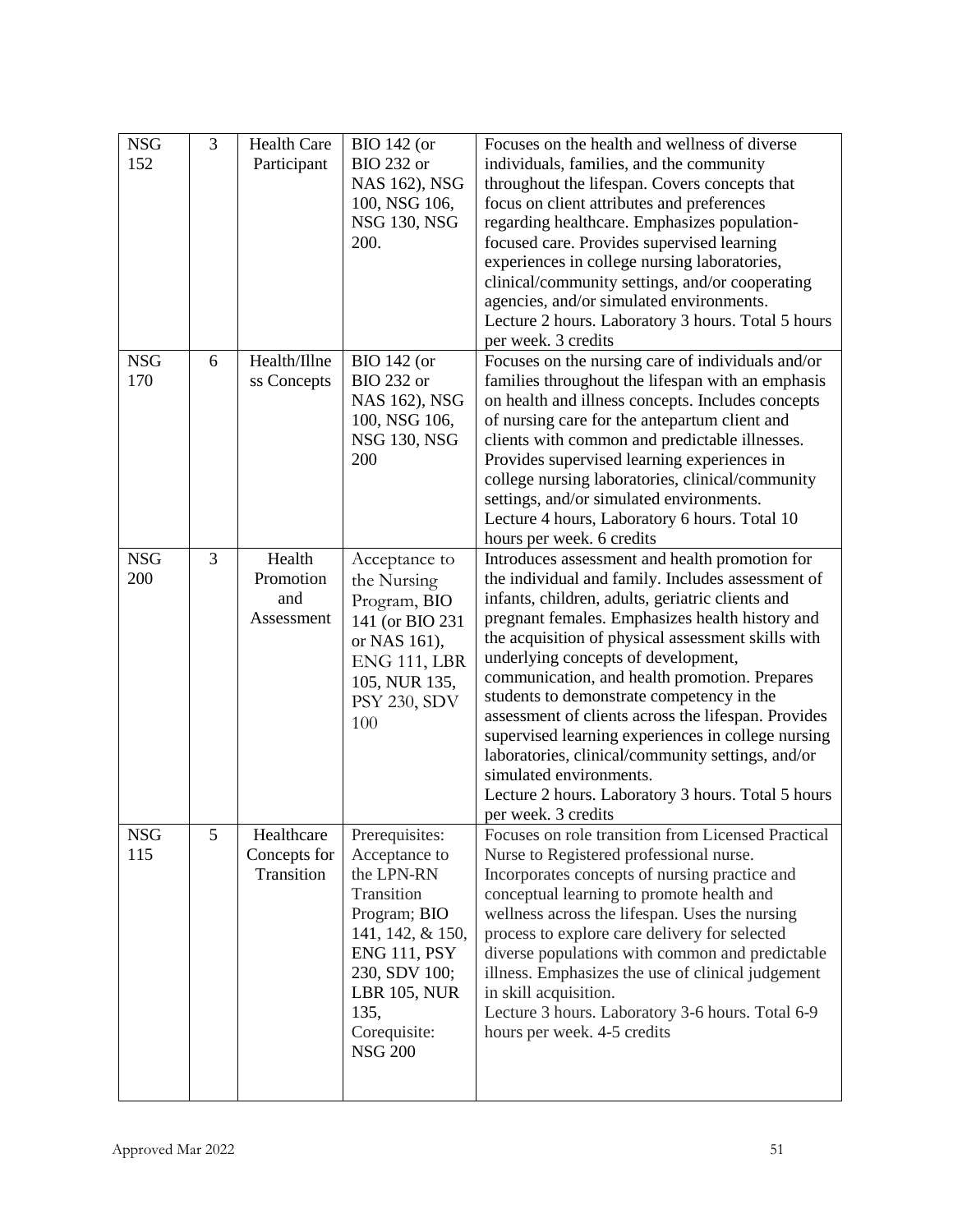| <b>NSG</b><br>210 | 5              | <b>Health Care</b><br>Concepts I                | BIO 150 (or BIO<br>205), NSG 152<br>& 170 | Focuses on care of clients across the lifespan in<br>multiple settings including concepts related to<br>physiological health alterations and reproduction.<br>Emphasizes the nursing process in the<br>development of clinical judgment for clients with<br>multiple needs. Provides supervised learning<br>experiences in college nursing laboratories,<br>clinical/community settings, and/or simulated<br>environments. Part I of II.<br>Lecture 3 hours, Laboratory 6 hours. Total 9 hours<br>per week. 5 credits.                                                                                                                |
|-------------------|----------------|-------------------------------------------------|-------------------------------------------|---------------------------------------------------------------------------------------------------------------------------------------------------------------------------------------------------------------------------------------------------------------------------------------------------------------------------------------------------------------------------------------------------------------------------------------------------------------------------------------------------------------------------------------------------------------------------------------------------------------------------------------|
| <b>NSG</b><br>211 | 5              | <b>Health Care</b><br>Concepts II               | BIO 150 (or BIO<br>205), NSG 152<br>& 170 | Focuses on care of clients across the lifespan in<br>multiple settings including concepts related to<br>psychological and physiological health alterations.<br>Emphasizes the nursing process in the<br>development of clinical judgment for clients with<br>multiple needs. Provides supervised learning<br>experiences in college nursing laboratories,<br>clinical/community settings, and/or simulated<br>environments. Part II of II.<br>Lecture 3 hours. Laboratory 6 hours. Total 9 hours<br>per week. 5 credits                                                                                                               |
| <b>NSG</b><br>230 | $\overline{2}$ | Advanced<br>Professional<br>Nursing<br>Concepts | NSG 210 & 211                             | Develops the role of the professional nurse in the<br>healthcare environment in preparation for practice<br>as a registered nurse. Introduces leadership and<br>management concepts and focuses on the<br>integration of professional behaviors in a variety<br>of healthcare settings.<br>Lecture 2 hours. Total 2 hours per week. 2 credits                                                                                                                                                                                                                                                                                         |
| <b>NSG</b><br>252 | $\overline{4}$ | Complex<br><b>Health Care</b><br>Concepts       | NSG 210 & 211                             | Focuses on nursing care of diverse individuals and<br>families integrating complex health concepts.<br>Emphasizes clinical judgment, patient-centered<br>care and collaboration.<br>Lecture 4 hours. Total 4 hours per week. 4 credits                                                                                                                                                                                                                                                                                                                                                                                                |
| <b>NSG</b><br>270 | $\overline{4}$ | Nursing<br>Capstone                             | NSG 210 & 211                             | Provides students with the opportunity to<br>comprehensively apply and integrate learned<br>concepts from previous nursing courses into a<br>capstone experience. Emphasizes the mastery of<br>patient- centered care, safety, nursing judgment,<br>professional behaviors, informatics, quality<br>improvement, and collaboration in the<br>achievement of optimal outcomes of care.<br>Provides supervised learning experiences in<br>faculty and/or preceptor-guided college nursing<br>laboratories, clinical/community settings, and/or<br>simulated environments.<br>Laboratory 12 hours. Total 12 hours per week. 4<br>credits |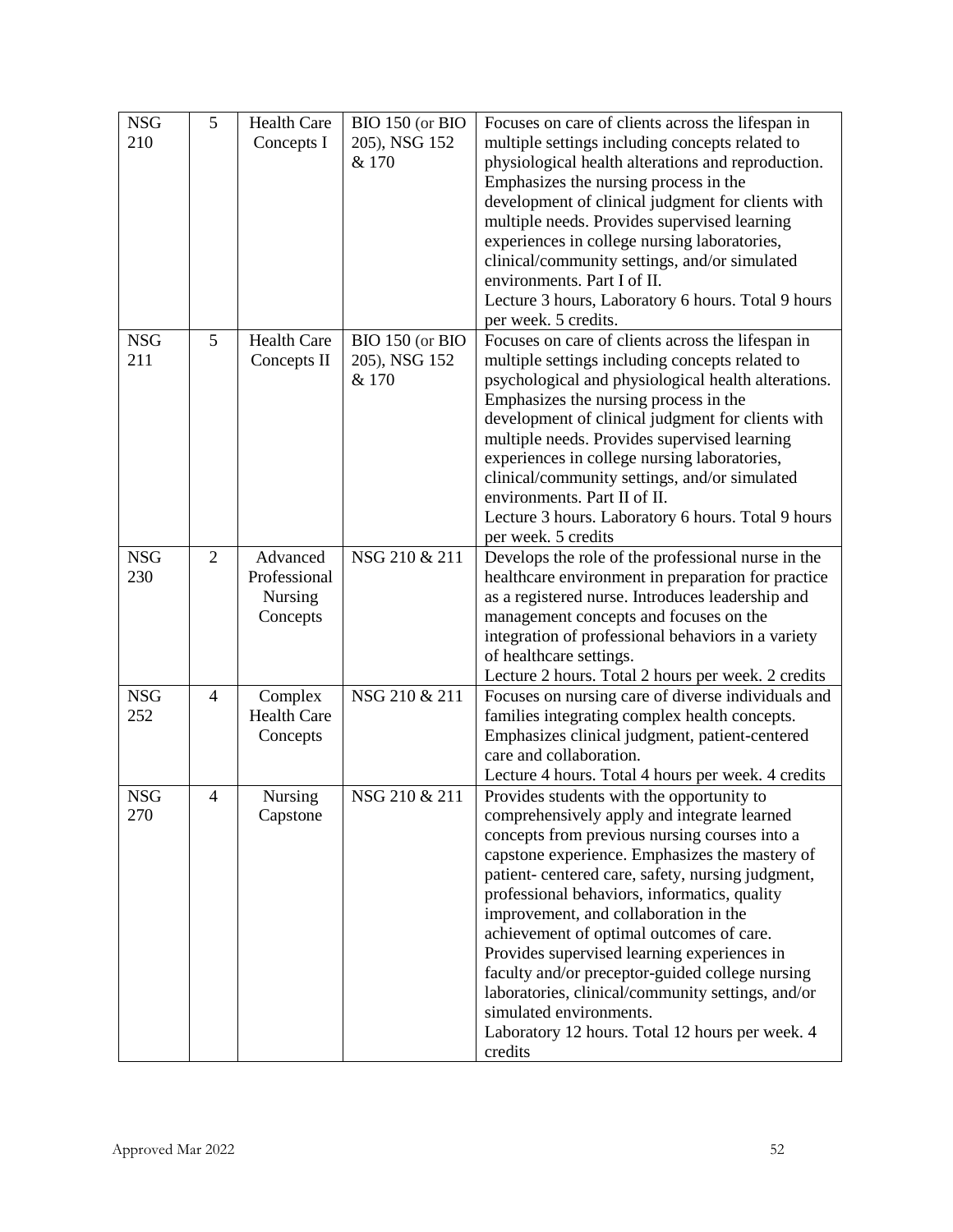## **LICENSURE APPLICATION REQUIREMENTS**

### <span id="page-52-1"></span><span id="page-52-0"></span>**Application for NCLEX-RN Examination**

The Virginia Board of Nursing (VBON) provides instruction for online applications for the NCLEX-RN Examination for graduates, whose legal residence is in Virginia, prior to graduation, https://www.dhp.virginia.gov/**Boards/Nursing/PractionerResources/Forms/**

- 1. Completing the NCLEX and state licensure application process is the responsibility of the student.
- 2. Virginia residents should not apply prior to 2 weeks before graduation date, so no earlier than May 1.
- 3. Virginia residents do **not** need to request transcripts from MECC to send to the VBON. The nursing program coordinator sends completion information to the VBON confirming graduation from the program.

Students from states other than Virginia should contact their state of residence's Board of Nursing for detailed instructions. The MECC nursing program coordinator should be contacted regarding any requirements the nursing program must meet as part of the application process for that state.

# **REGULATIONSGOVERNINGTHEPRACTICE OF NURSING VIRGINIA BOARD OF NURSING §§ 54.1-3017 and Chapter 30 of Title 54.1 of the Code of Virginia**

Qualifications of applicant for registered nurse's license; examination; graduates of foreign nursing education programs.

A. An applicant for a license to practice professional nursing shall submit evidence satisfactory to the Board that such applicant:

1. Has completed an approved four-year high school course of study or the equivalent as determined by the appropriate educational agency;

2. Has received a diploma or degree from an approved professional nursing education program;

3. Has passed a written examination as required by the Board; and

4. Has committed no acts which are grounds for disciplinary action as set forth in this chapter.

B. The Board shall consider and may accept relevant practical experience and didactic and clinical components of education and training completed by an applicant for licensure as a registered nurse during his service as a member of any branch of the armed forces of the United States as evidence of the satisfaction of the educational requirements for licensure.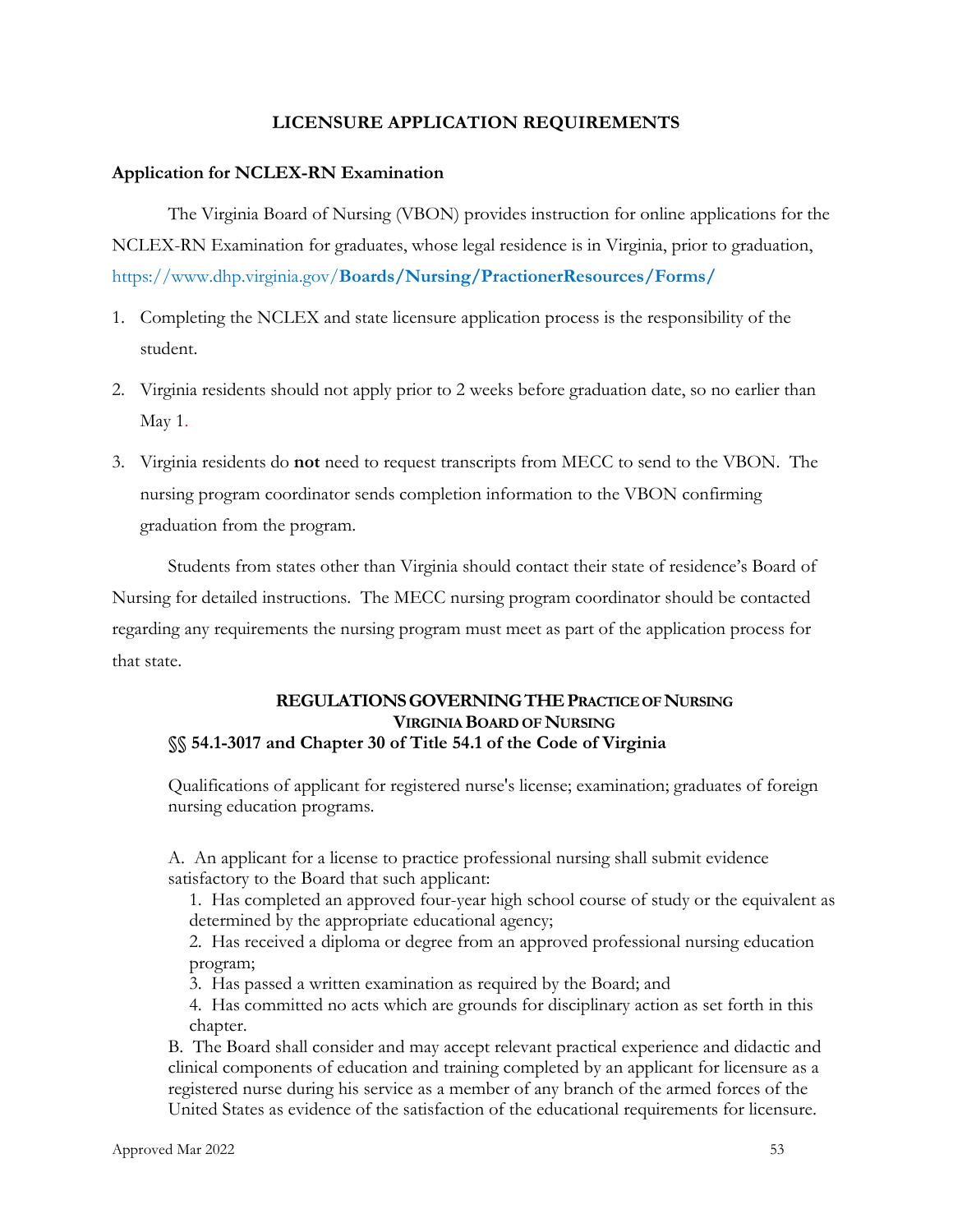C. An applicant who graduated from a nursing education program in a foreign country may be required to pass the Commission on Graduates of Foreign Nursing Schools Qualifying Examination prior to admission to the examination for licensure in the Commonwealth.

(Code 1950, § 54-346; 1970, c. 116; 1979, c. 5, § 54-367.13; 1982, c. 598; 1988, c. 765; 2011, c. 390.)

Virginia Board of Nursing (2018). Regulations governing the practice of nursing, §§ 54.1-3017 and chapter 30 of title 54.1 of the Code of Virginia, February 24, 2017. Retrieved from Law.lis.virginia.gov/vacode/title54.1/chapter30/section54.1-3017/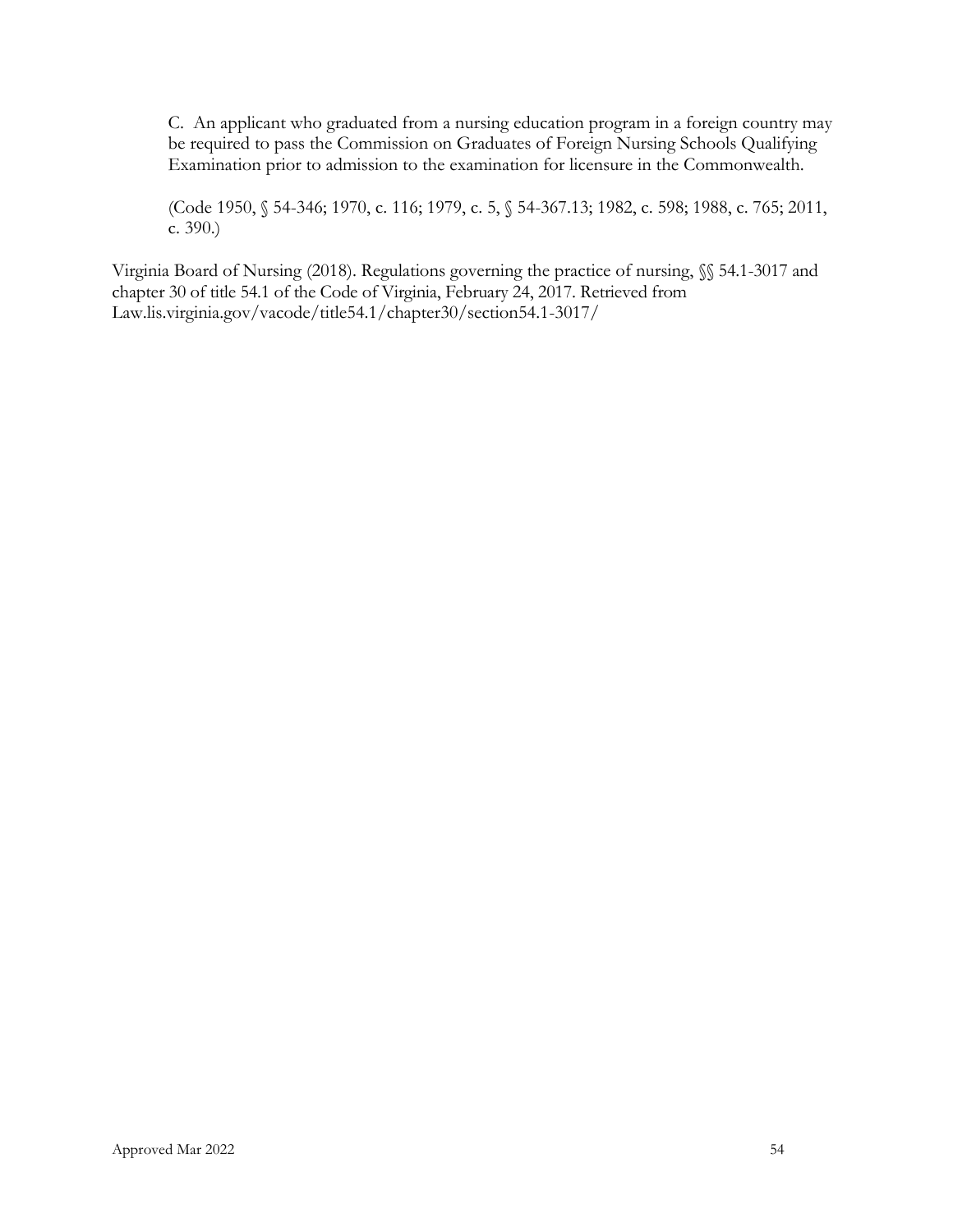# **MECC NURSING PROGRAM ORGANIZATIONAL CHART**

<span id="page-54-0"></span>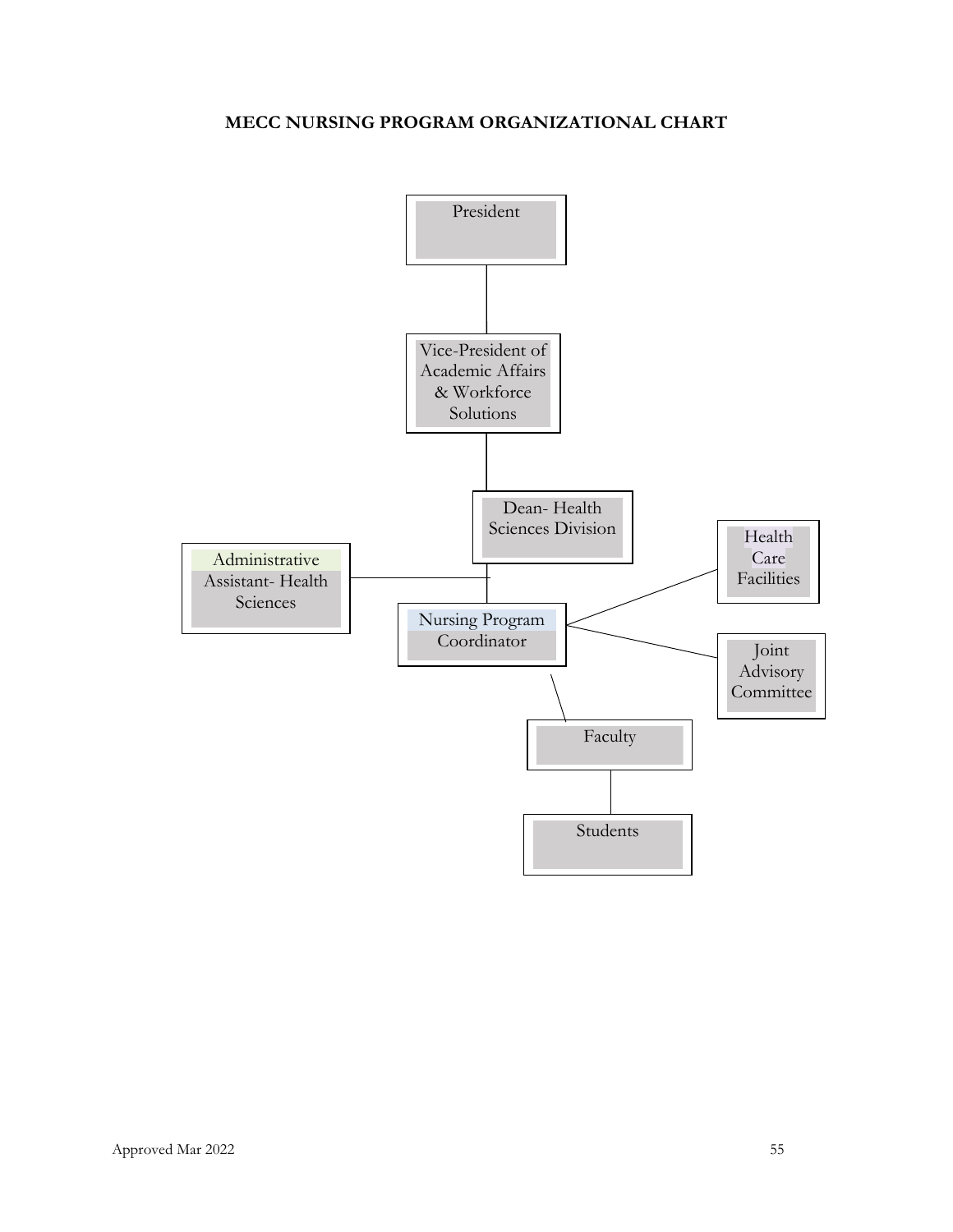# **STUDENT GRIEVANCE PROCEDURE**

<span id="page-55-0"></span>All grievances should be handled in accordance with the grievance policy as set forth in the MECC student handbook.

This procedure shall include, but not necessarily be limited to, concerns and disputes between a community college employee(s) and student(s) or between students involving:

- 1. Application of a policy or procedure of the program,
- 2. Grades/academic record,
- 3. Discrimination on the basis of race, sex, handicap, etc. /sexual harassment.

# <span id="page-55-1"></span>**Definitions and Scope**

- 1. **Grievance** A difference or dispute between a student and an employee of the Mountain Empire Community College Nursing Program with respect to the application of the provisions of the nursing program's policies, procedures and regulations as they affect the activities or status of the student.
- 2. **Appeal of grades**  A student having factual evidence that his/her grade in a nursing class, as reported, is in error and who wishes to appeal said grade, should use the provisions of the grievance procedure.
- 3. **Discrimination**  The grievance procedure shall be utilized by students for complaints of alleged unlawful discrimination on the basis of race, color, creed or religion, sex, national origin, physical or mental handicap, or factors that cannot lawfully be a basis for decisions.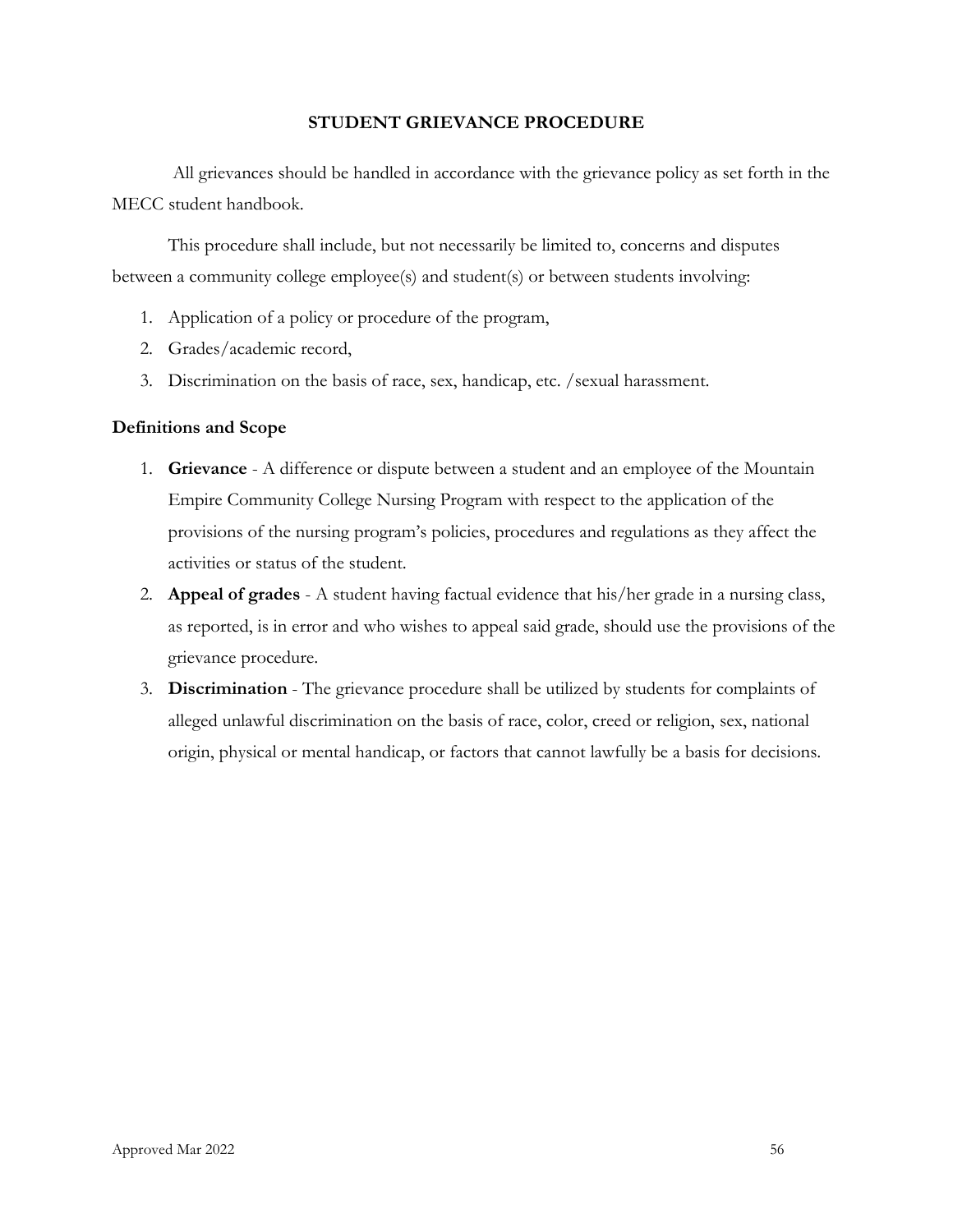#### **MISCELLANEOUS COLLEGE POLICIES**

#### <span id="page-56-1"></span><span id="page-56-0"></span>**Student Accommodations Statement**

The nursing program is committed to the policies set forth by the Virginia Community College System regarding disabilities and reasonable accommodations. Students requiring special services or accommodations should visit the Disability Services web page

<https://www.mecc.edu/disabilityservices/> and contact the Disability Services Counselor for an appointment at least 2 weeks prior to the beginning of nursing classes. Student success is contingent upon ability to fulfill the core performance standards of the program with or without reasonable accommodations.

If, after reviewing the MECC Catalog and this application process, you have further questions regarding admission to the nursing program, contact a nursing program advisor.

# <span id="page-56-2"></span>**Financial Aid**

Please see the Financial Aid Officer for financial assistance and scholarships.

#### <span id="page-56-3"></span>**Graduation**

An application for graduation must be submitted to the enrollment services office according to deadline dates as announced by the college. It is the student's responsibility to file the application before the deadline date and to make sure that all current program requirements are met. In addition to requirements of the nursing program, each college may require competency testing during the final semester and prior to graduation.

The nursing faculty believes that college graduation ceremonies mark the recognition of the achievement of academic success. All nursing graduates are encouraged to participate in the commencement exercises to signify accomplishment of a goal and the beginning of a promising career.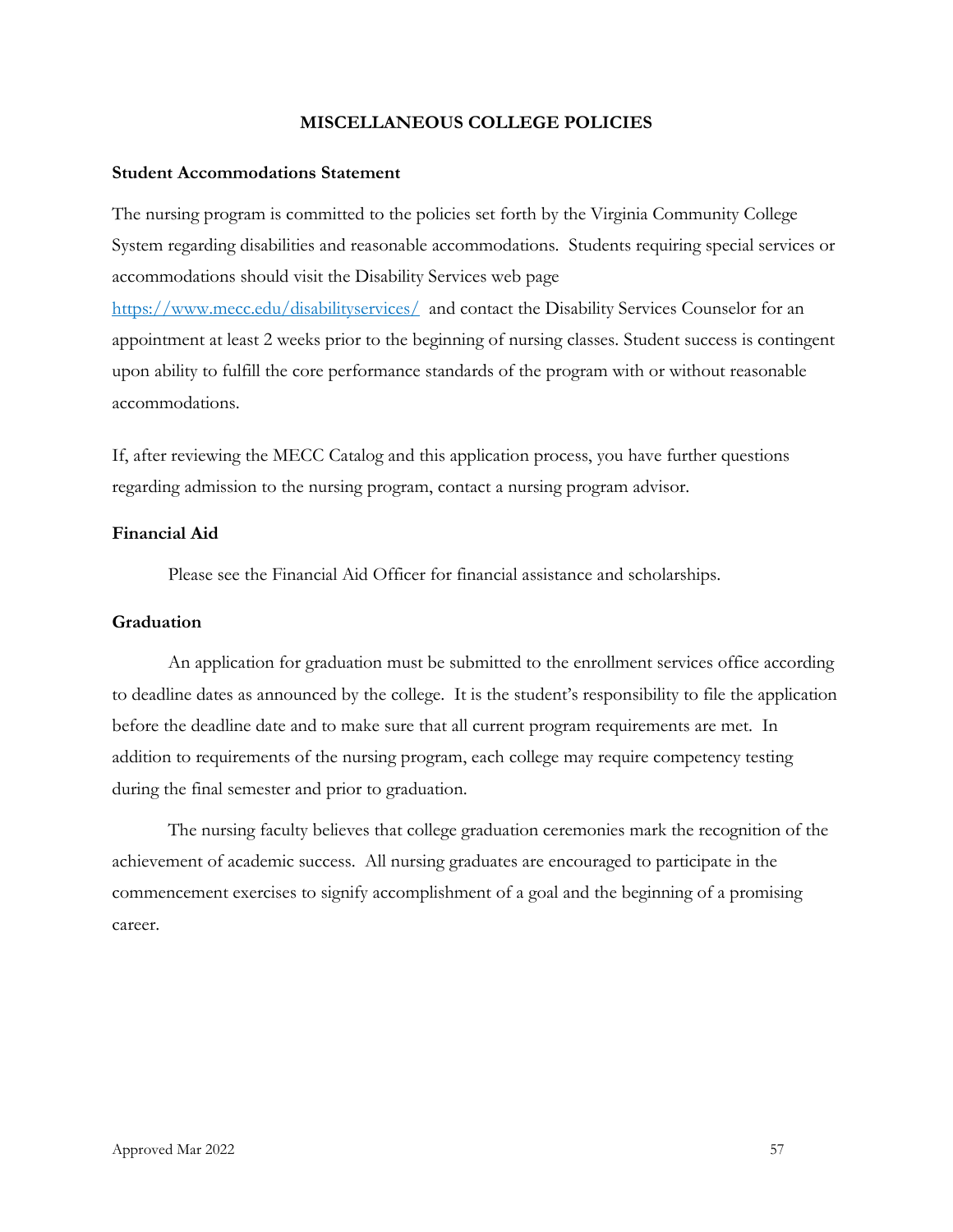## **PINNING CEREMONY**

<span id="page-57-0"></span>Each nursing graduating class is honored with an annual pinning ceremony to celebrate their accomplishments. Students are pinned with the Mountain Empire Community College Nursing Program Pin, symbolizing their role as an MECC Nursing Alumni. The ceremony will be held near the end of spring semester. Family and friends are encouraged to attend.

# <span id="page-57-1"></span>**International Nurses Pledge**

In full knowledge of the obligations I am undertaking, I promise to care for the sick with all the skill and understanding I possess, without regard to race, creed, color, politics, or social status, sparing no effort to conserve life, to alleviate suffering and to promote health.

I will respect at all times the dignity and religious beliefs of the patients under my care, holding in confidence all personal information entrusted to me and refraining from any action which might endanger life or health.

I will endeavor to keep my professional knowledge and skill at the highest level and to give loyal support and cooperation to all members of the health team.

I will do my utmost to honor the international code of ethics applied to nursing and to uphold the integrity of the nurse.